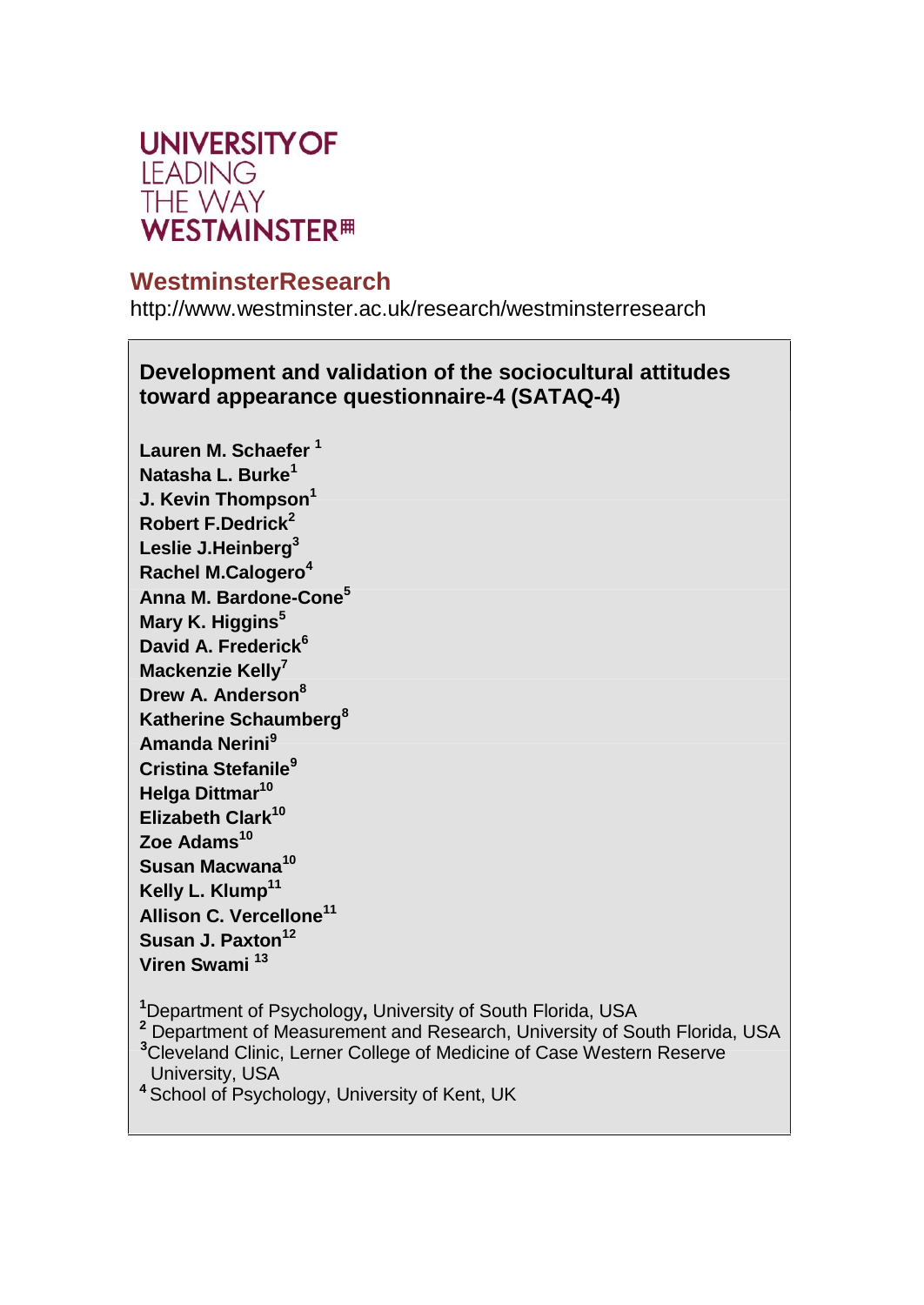**6** Department of Psychology, Chapman University, USA **<sup>5</sup>**Department of Psychology, University of North Carolina at Chapel Hill, USA

**<sup>7</sup>** Department of Psychology, University of Hawaii, USA

**<sup>8</sup>** Department of Psychology, University at Albany, State University of New York, USA

**<sup>9</sup>** Department of Health Sciences-section of Psychology, University of Florence, Italy

<sup>10</sup> Department of Psychology, University of Sussex, UK

**<sup>11</sup>** Department of Psychology, Michigan State University, USA

**<sup>12</sup>** School of Psychological Science, La Trobe University, Australia

**<sup>13</sup>** Department of Psychology, Faculty of Science and Technology, University of Westminster

This is the final author version of an article published in Psychological Assessment, Vol 27(1) March 2015, pp54-67. This article may not exactly replicate the final version published in the APA journal. It is not the copy of record.

The published version of this article can be found at <http://dx.doi.org/10.1037/a0037917>

© 2015 APA

The WestminsterResearch online digital archive at the University of Westminster aims to make the research output of the University available to a wider audience. Copyright and Moral Rights remain with the authors and/or copyright owners.

Users are permitted to download and/or print one copy for non-commercial private study or research. Further distribution and any use of material from within this archive for profit-making enterprises or for commercial gain is strictly forbidden.

Whilst further distribution of specific materials from within this archive is forbidden, you may freely distribute the URL of WestminsterResearch: [\(http://westminsterresearch.wmin.ac.uk/\).](http://westminsterresearch.wmin.ac.uk/))

In case of abuse or copyright appearing without permission e-mail [repository@westminster.ac.uk](mailto:repository@westminster.ac.uk)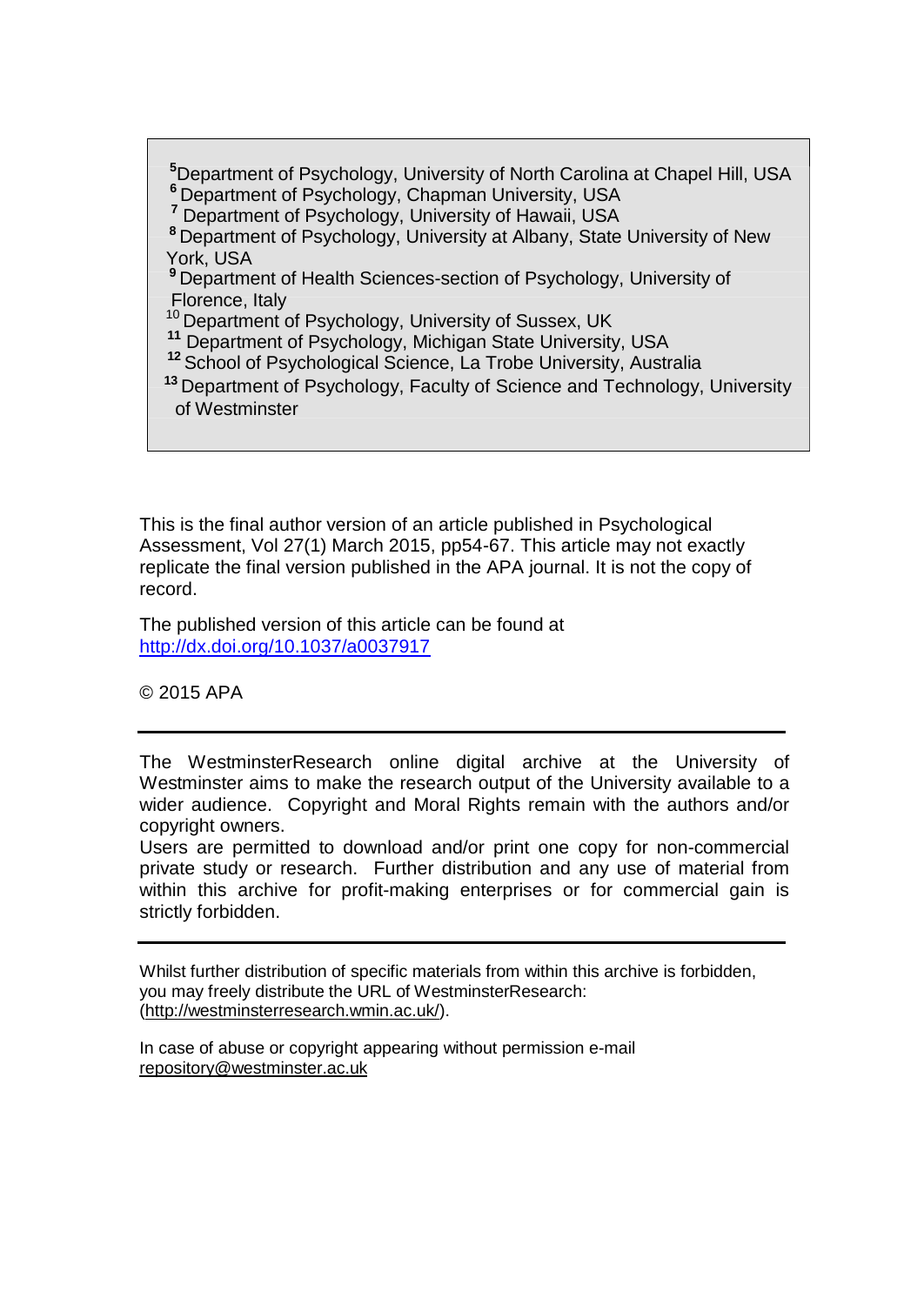Development and Validation of the

Sociocultural Attitudes Towards Appearance Questionnaire-4 (SATAQ-4)

Lauren M. Schaefer, Natasha L. Burke, J. Kevin Thompson, and Robert F. Dedrick

University of South Florida

Leslie J. Heinberg

Cleveland Clinic Lerner College of Medicine of Case Western Reserve University

Rachel M. Calogero

University of Kent

Anna M. Bardone-Cone and Mary K. Higgins

University of North Carolina-Chapel Hill

David A. Frederick

University of California-Los Angeles

Mackenzie Kelly

University of Hawaii

Drew A. Anderson and Katherine Schaumberg

University at Albany-State University of New York

Amanda Nerini and Cristina Stefanile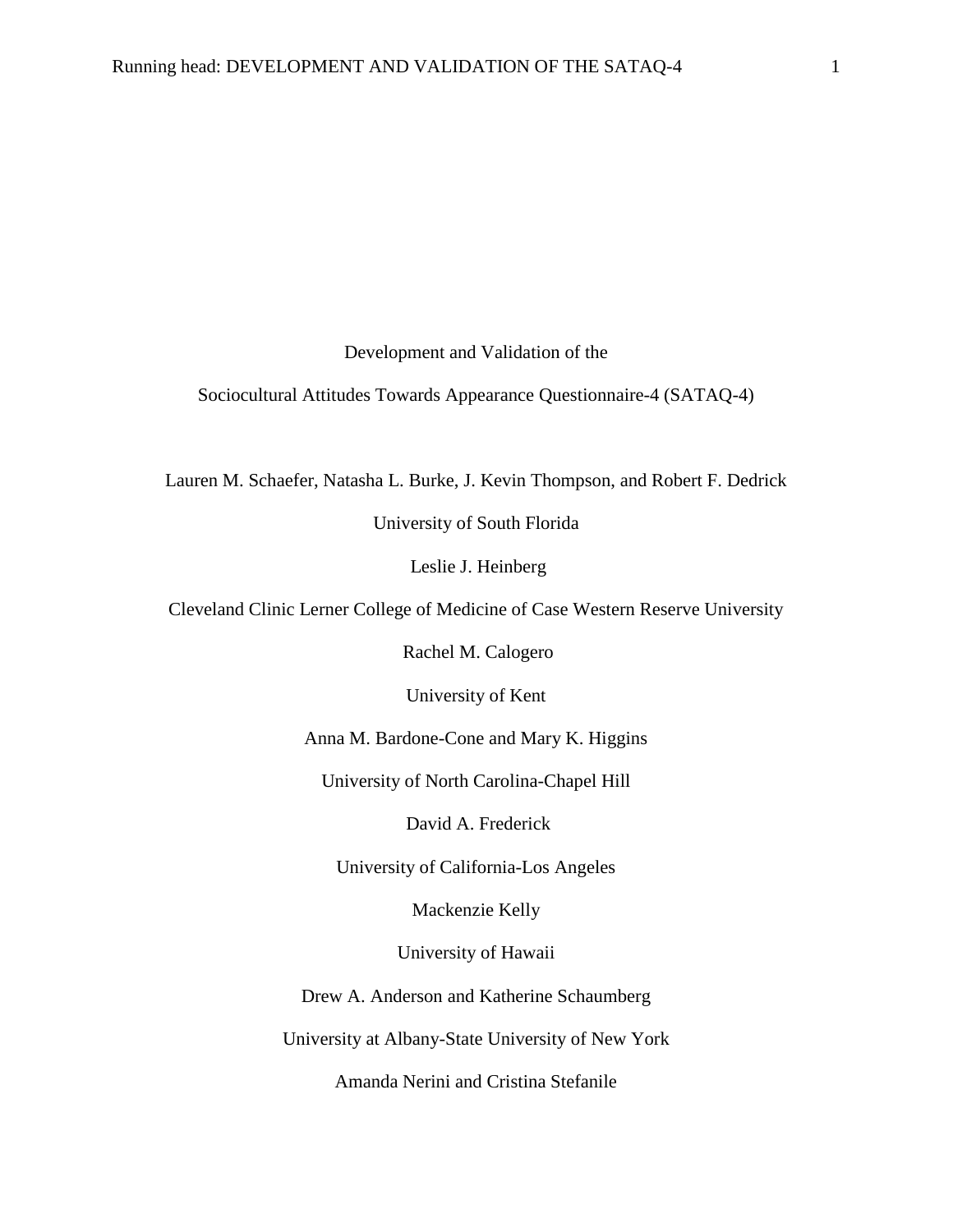University of Florence

Helga Dittmar, Lizzie Clark, Zoe Adams, and Susan Macwana

University of Sussex

Kelly L. Klump and Allison C. Vercellone

Michigan State University

Susan J. Paxton

La Trobe University

Viren Swami

University of Westminster

#### Author Note

Lauren M. Schaefer, Department of Psychology, University of South Florida; Natasha L. Burke, Department of Psychology, University of South Florida; J. Kevin Thompson, Department of Psychology, University of South Florida; Robert F. Dedrick, Department of Measurement and Research, University of South Florida; Leslie J. Heinberg, Cleveland Clinic Lerner College of Medicine of Case Western Reserve University; Rachel M. Calogero, School of Psychology, University of Kent; Anna M. Bardone-Cone, Department of Psychology, University of North Carolina-Chapel Hill; Mary K. Higgins, Department of Psychology, University of North Carolina-Chapel Hill; David A. Frederick, Department of Psychology, University of California-Los Angeles; Mackenzie Kelly, Department of Psychology, University of Hawaii; Drew A. Anderson, Department of Psychology, University at Albany-State of New York; Katherine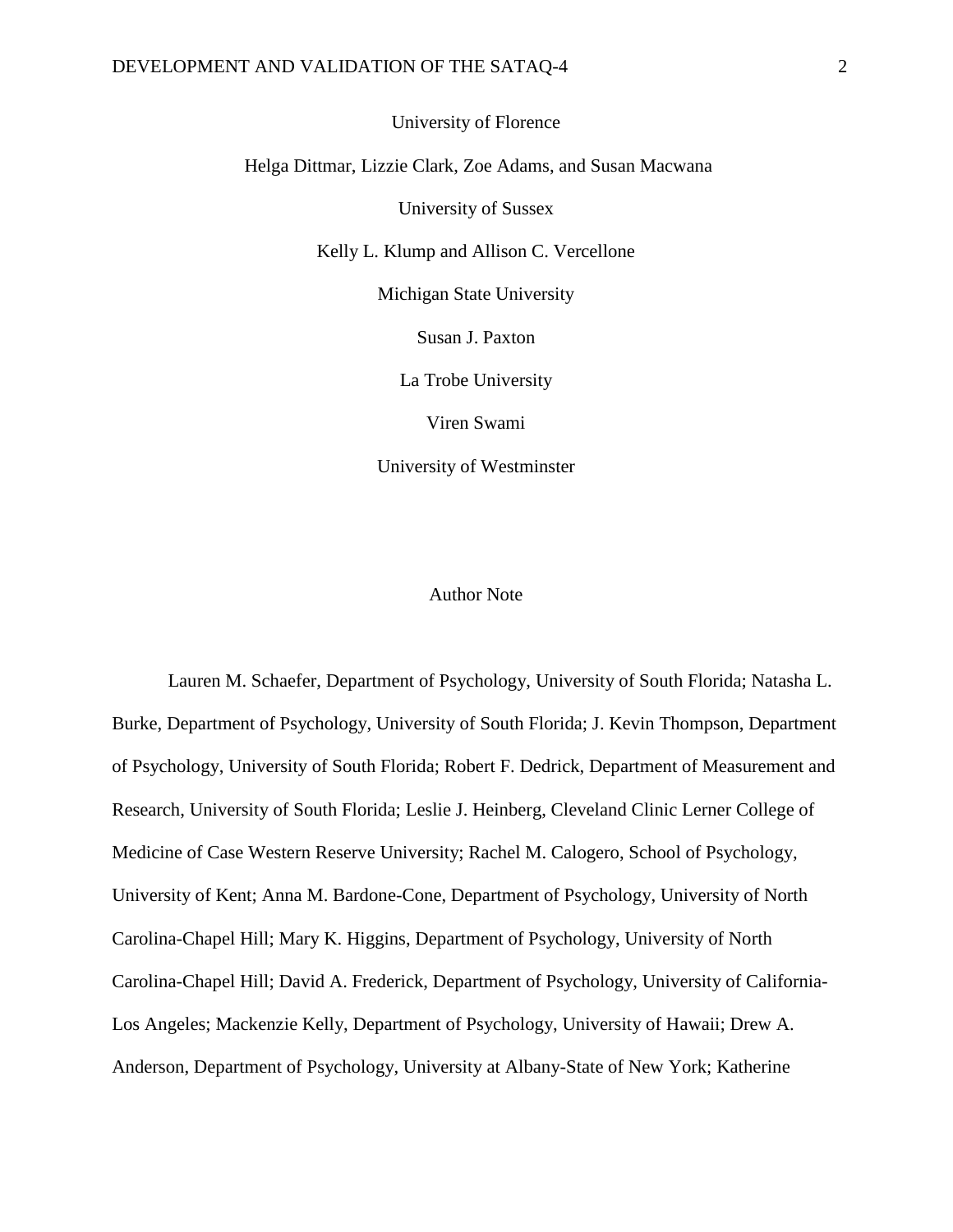Schaumberg, Department of Psychology, University at Albany-State University of New York; Amanda Nerini, Department of Psychology, University of Florence; Cristina Stefanile, Department of Psychology, University of Florence; Helga Dittmar, Department of Psychology, University of Sussex; Lizzie Clark, Department of Psychology, University of Sussex; Zoe Adams, Department of Psychology, University of Sussex; Susan Macwana, Department of Psychology, University of Sussex; Kelly L. Klump, Department of Psychology, Michigan State University; Allison C. Vercellone, Department of Psychology, Michigan State University; Susan J. Paxton, School of Psychological Science, La Trobe University; Viren Swami, Department of Psychology, University of Westminster.

David A. Frederick is now at the Department of Psychology, Chapman University. Correspondence concerning this article should be addressed to J. Kevin Thompson, Department of Psychology, University of South Florida, 4202 E. Fowler Avenue, PCD4118G, Tampa, FL, 33620, [Thompsonjk2003@yahoo.com](mailto:Thompsonjk2003@yahoo.com)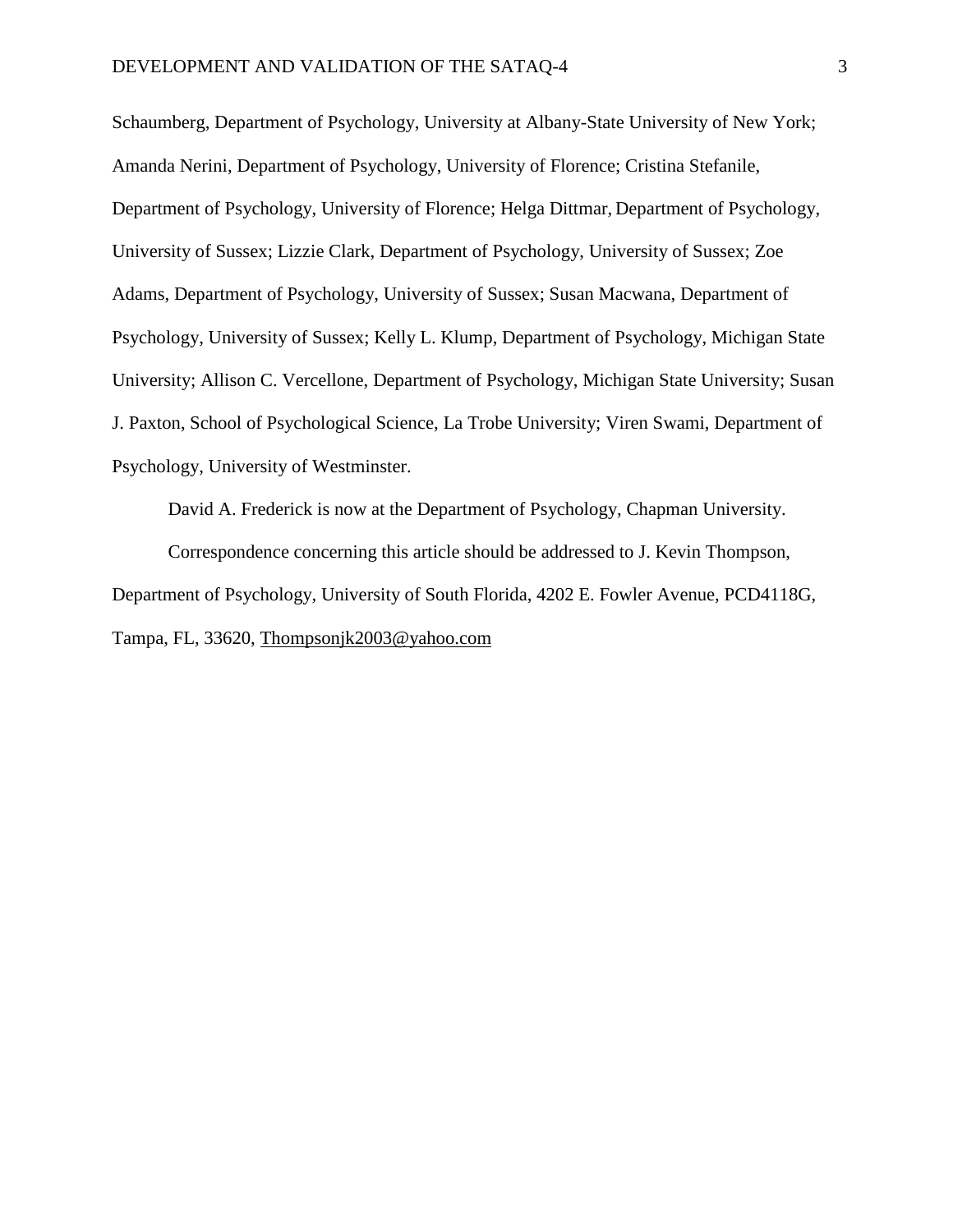#### Abstract

The Sociocultural Attitudes Towards Appearance Questionnaire-3 (SATAQ-3) and its earlier versions are measures designed to assess societal and interpersonal aspects of appearance ideals. Correlational, structural equation modeling, and prospective studies of the SATAQ-3 have shown consistent and significant associations with measures of body image disturbance and eating pathology. In the current investigation, the SATAQ-3 was revised to improve upon some conceptual limitations and was evaluated in four US and three international female samples, as well as a US male sample. In Study 1, exploratory and confirmatory factor analyses for a sample of women from the Southeastern US ( $N = 859$ ) indicated a 22-item scale with five factors: *Internalization: Thin/Low Body Fat*, *Internalization: Muscular/Athletic*, *Pressures: Family*, Pressures: Media, *Pressures: Peers*. This scale structure was confirmed in three independent and geographically diverse samples of women from the US (East Coast  $N = 440$ , West Coast  $N =$ 304, and North/Midwest *N* = 349). SATAQ-4 scale scores demonstrated excellent reliability and good convergent validity with measures of body image, eating disturbance, and self-esteem. Study 2 replicated the factorial validity, reliability, and convergent validity of the SATAQ-4 in an international sample of women drawn from Italy, England, and Australia (*N* = 362). Study 3 examined a sample of college males from the US ( $N = 271$ ); the five-factor solution was largely replicated, yet there was some evidence of an underlying structure unique to men. Future research avenues include additional item testing and modification of the scale for men, as well as adaptation of the measure for children and adolescents.

*Keywords:* SATAQ, internalization, appearance ideals, sociocultural pressure, measurement, body image, eating disturbance.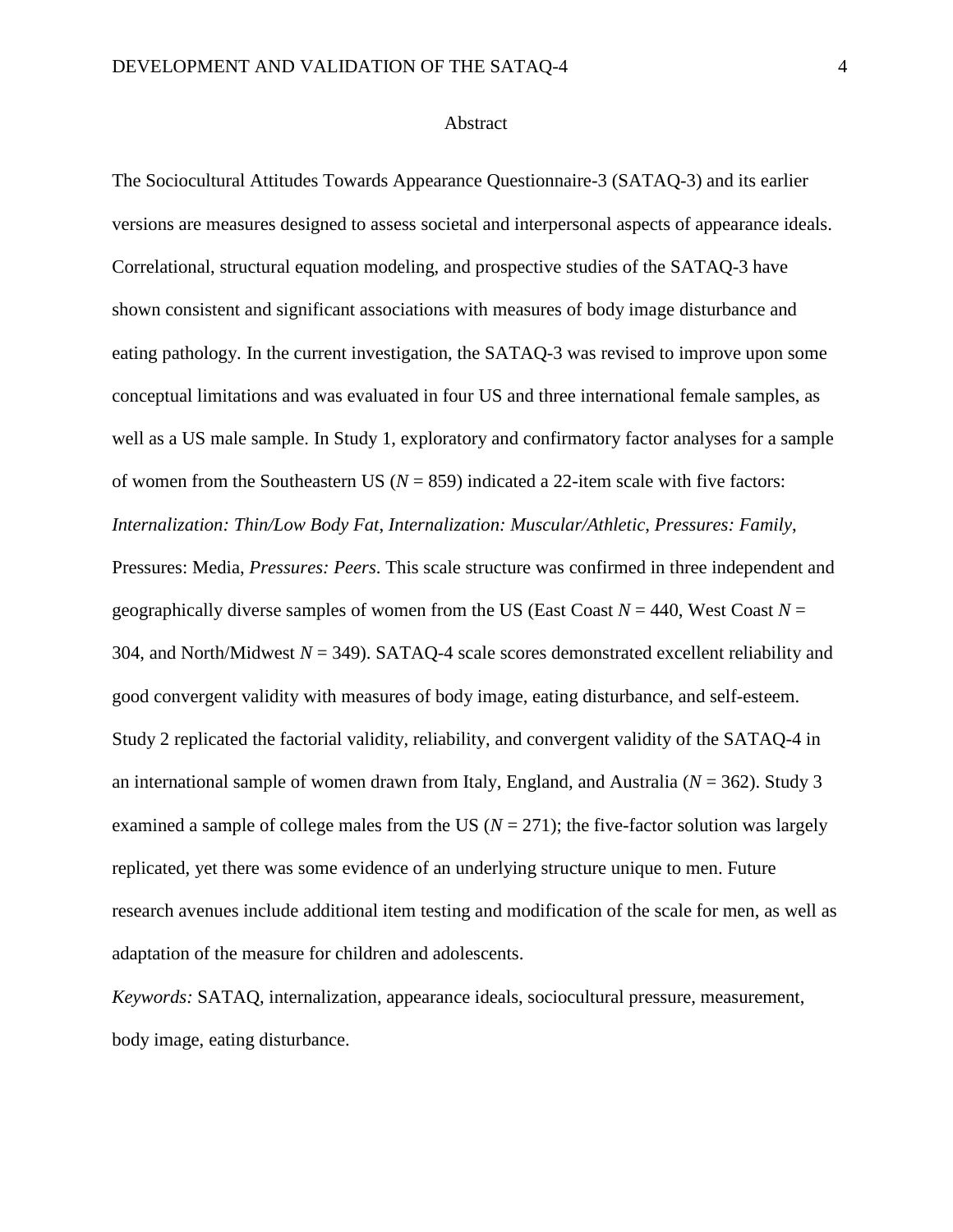Development and Validation of the Sociocultural Attitudes

Towards Appearance Questionnaire-4 (SATAQ-4)

Research has demonstrated an array of negative consequences associated with body image disturbance and eating pathology (e.g., decreased self-esteem, negative affect, unhealthy weight control practices, and serious medical complications) (Grossbard, Lee, Neighbors, & Larimer, 2009; Mellor, Fuller-Tyszkie, McCabe, & Ricciardelli, 2010; Mintz & Betz, 1988; Rodin, Silberstein, & Striegel-Moore, 1984; Stice, 2002). Consequently, researchers have sought to understand the etiology and maintenance of these disorders in order to illuminate potential points of intervention (Cash & Smolak, 2011; Stice, 2002). One prominent etiological model that has received strong empirical support is the tripartite influence model (Thompson, Heinberg, Altabe, & Tantleff-Dunn, 1999), which is based on socioculturual theories of body image disturbance and disordered eating (Keel & Forney, 2013; Tiggemann, 2011). This model posits that individuals are pressured by powerful social agents (i.e., peers, family, and the media) to adhere to culturally-sanctioned appearance ideals, which emphasize thinness for women and muscularity for men. These social pressures are proposed to lead individuals to internalize relevant appearance ideals (i.e., to set the ideal as one's own personal standard of attractiveness). Internalization of the often unattainable ideal is thought to lead to body dissatisfaction,which is an established risk factor for unhealthy weight control practices and disordered eating (Thompson, Schaefer, & Menzel, 2012).

Because females report higher levels of body image disturbance and disordered eating (Striegel-Moore et al., 2009), the vast majority of work examining the tripartite influence model has been conducted using all-female samples, while fewer studies have examined the model in male samples. This body of research provides strong support for the proposed influence of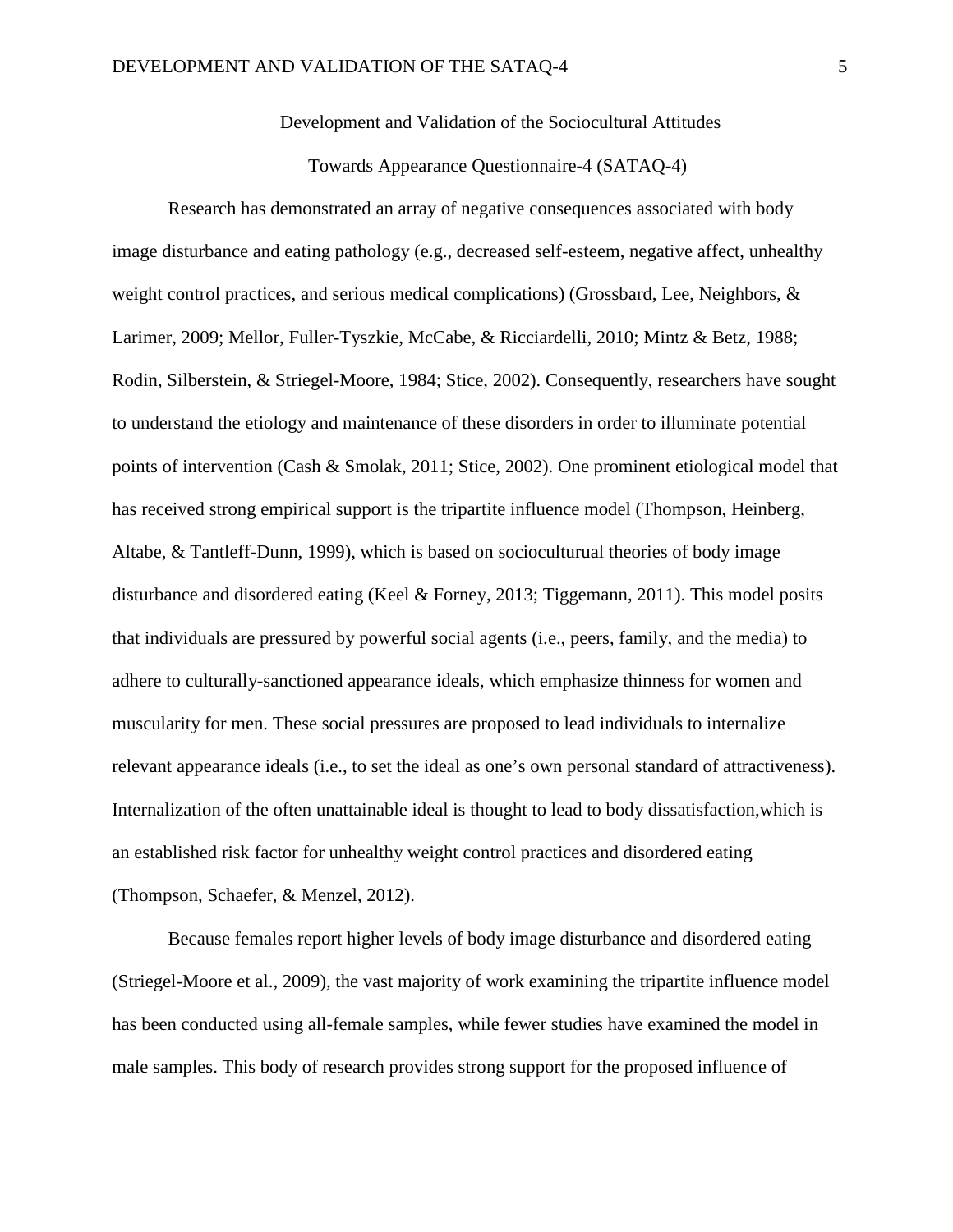sociocultural agents on the development of body image disturbance and subsequent eating pathology in females. Cross-sectional and experimental studies examining the role of media in shaping body image and eating behaviors indicate that increased exposure to idealized media images and appearance-oriented content is related to heightened body dissatisfaction and disordered eating among young girls and women (Slevec & Tiggemann, 2011; Stice & Shaw, 1994). The relationship between media appearance pressures and body dissatisfaction among males is currently an understudied area; however, extant studies indicate that increased media pressure is associated with increased body dissatisfaction in males as well (Blond, 2008; Knauss, Paxton, & Alsaker, 2007; Thompson & Cafri, 2007).

While media influences have historically been the primary focus of research attention, recent investigations also demonstrate the importance of more proximal socializing agents in the transmission of messages regarding weight, shape, and appearance. Within the context of the family environment, parents are strong communicators of appearance ideals and exert appearance-related pressures through direct appearance-related comments and modeling of appearance concerns (Ata, Rojas, Ludden, & Thompson, 2011). Indeed, research suggests that such parental pressures exhibit considerable influence on sons' and daughters' body image and eating behaviors (Bearman, Presnell, Martinez, & Stice, 2006; Rodgers & Chabrol, 2009). While research examining gender differences in parental pressures is limited, boys appear to receive fewer negative appearance-related comments from parents and are less likely to report that these comments impact their body image (Stanford & McCabe, 2005). An additional source of familial pressure may stem from siblings, who have been shown to play a significant role in girls' dietary restraint (Vincent & McCabe, 2000). Finally, from an early age, peer groups emphasize and reinforce cultural standards of attractiveness through appearance-focused conversations,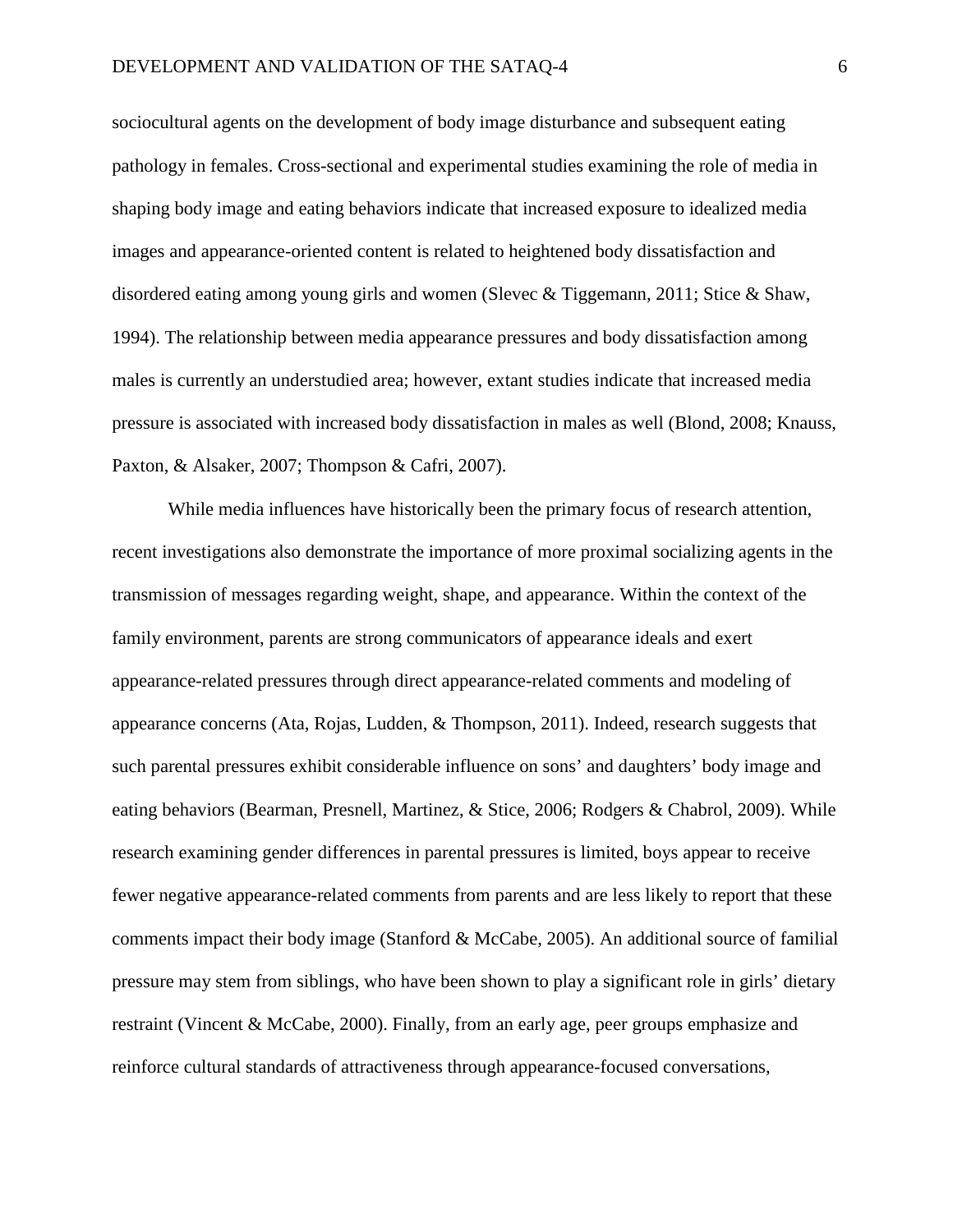appearance-related teasing, "fat talk," and direct comments or criticism (Haines, Neumark-Sztainer, Hannan, van den Berg, & Eisenberg, 2008; Menzel et al., 2010). This peer-driven appearance pressure is an additional contributor to body dissatisfaction and disordered eating in males and females (Salk & Engeln-Maddox, 2012; Shoemaker & Furman, 2009). Similar to research examining gender differences in media and family pressures, studies suggest that males may receive lower levels of peer pressures (e.g., appearance or weight based teasing) than females, and that the association between peer pressures and negative outcomes may be weaker among males (Menzel et al., 2010). In sum, peers, family, and the media are each powerful purveyors of potentially harmful messages regarding shape, weight, and the need to achieve an ideal figure. While both males and females are recipients of sociocultural messages regarding appearance, females may be more often targeted and more negatively impacted than males.

According to the tripartite influence model, this constant social reinforcement of prominent appearance ideals encourages each individual to internalize the relevant appearance ideal (Cafri et al., 2005). Internalization refers to the degree to which an individual "buys into" socially-prescribed appearance ideals, expresses a desire to attain the appearance ideal, and engages in behaviors aimed at meeting those ideals (Thompson et al., 1999; Thompson & Stice, 2001). Within Westernized cultures, the "thin-ideal," which denotes a thin or slender figure with low body fat and a toned physique, is the dominant appearance ideal for women (Ahern, Bennett, Kelly, & Hetherington, 2011; Thompson et al., 1999). The dominant appearance ideal for men, termed the "muscular-ideal," refers to a figure that is lean, but muscular and athletic, with welldeveloped and defined upper body muscles (i.e., chest, arms, and shoulders), a v-shaped torso, and a slim waist and hips (Labre, 2005; Pope et al., 2000; Ridgeway & Tylka, 2005; Thompson & Cafri, 2007). Consequently, body image concerns for women generally center on issues of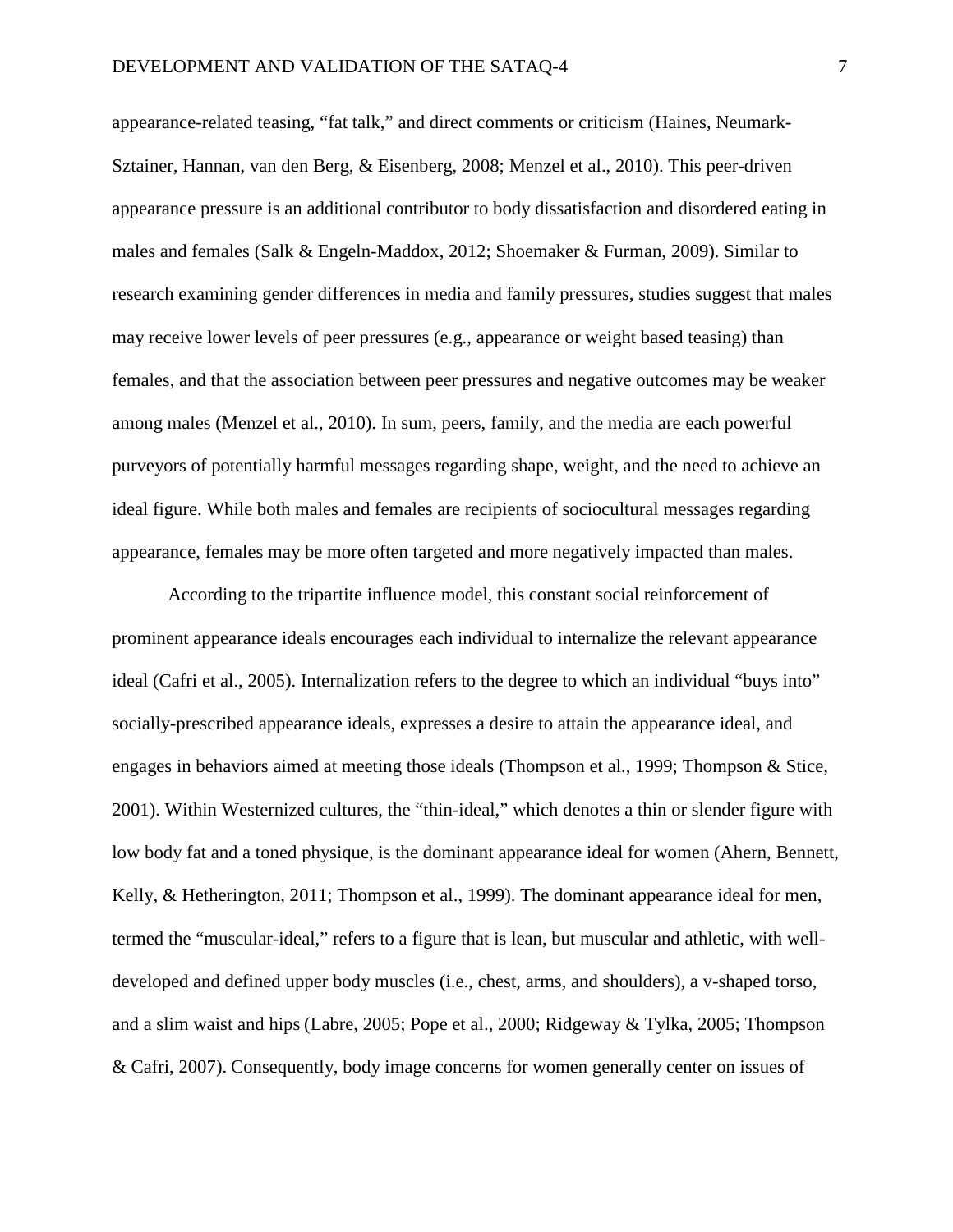weight, adioposity, and a desire to be thinner (Brown & Slaughter, 2011; Dunn et al., 2010; Field et al., 1999; Striegel-Moore & Franko, 2002), while body image concerns for males tend to center on a desire to have a lower percentage of body fat and greater muscularity (Cafri, Strauss, & Thompson, 2002; Pope, Phillips, & Olivardia, 2000; Thompson & Cafri, 2007). Researchers have posited internalization of the thin-ideal as a risk factor for body dissatisfaction and eating pathology among women (Thompson & Stice, 2001); prospective studies and meta-analytic reviews support this hypothesis (Cafri et al., 2005; Stice, 2002; Stice & Agras, 1998). While male body image has received considerably less research attention, extant studies indicate that internalization of the muscular-ideal is significantly associated with increased body dissatisfaction, negative affect, and unhealthy behaviors aimed at increasing muscle size (Karazsia & Crowther, 2008; Thompson et al., 2012).

Given the mounting evidence regarding the importance of sociocultural pressures and internalization of appearance ideals to the development of body image disturbance and eating pathology, accurate assessment of these constructs is needed. The Sociocultural Attitudes Towards Appearance Questionnaire (Heinberg, Thompson, & Stormer, 1995) is one of the most widely-used measures of sociocultural factors that contribute to an acceptance of prevailing appearance ideals (Thompson et al., 2012). Over the years, as researchers' understanding of both the nature of sociocultural influences and the process by which they affect body image has grown, the SATAQ has been modified and updated in order to remain contemporaneous. Currently, the measure is in its third iteration (SATAQ-3; Thompson, Roehrig, van den Berg, Heinberg, & Guarda, 2004). The SATAQ-3 contains four subscales assessing internalization of appearance ideals promulgated by the media (Internalization-General subscale, example item: "I would like my body to look like the models who appear in magazines"), internalization of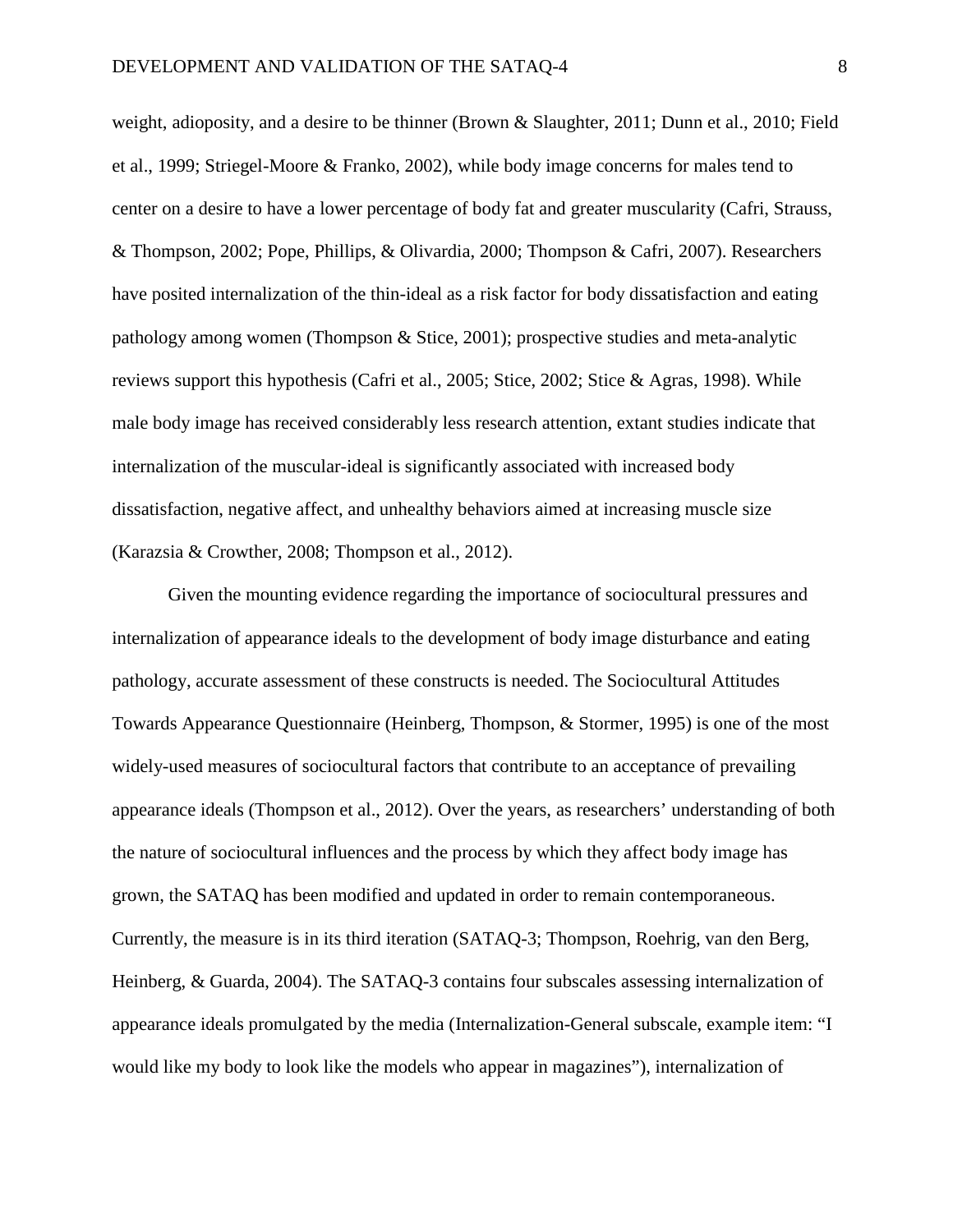athletic appearance ideals (Internalization-Athlete subscale, example item: "I wish I looked as athletic as sports stars"), pressure from the media to adhere to popular appearance ideals (Pressures subscale, example item: "I've felt pressure from TV or magazines to look pretty"), and the media as a source of information regarding societal standards of attractiveness (Information subscale, example item: "TV programs are an important source of information about fashion"). The psychometric properties and convergent validity of the measure are wellestablished in women and have been replicated in several investigations, including crossculturally and among American women of various racial/ethnic backgrounds (Cafri et al., 2005; Calogero, Davis, & Thompson, 2004; Stefanile, Matera, Nerini, & Pisani, 2011; Thompson et al., 2012; Warren, Gleaves, & Rakhkovskaya, 2013).

In the years following the publication of the SATAQ-3, it has become apparent that there are limitations to the scale in its current form. First, the scale focuses exclusively on appearancerelated pressures and ideals communicated through the media. As discussed above, a growing body of research suggests that family and peers are additional sources of appearance-related pressure. In its current form, the SATAQ-3 is not able to assess these important sources of sociocultural influence. Extant studies examining familial and peer pressures often assess specific forms of pressure (e.g., appearance-based teasing or "fat talk"), however, the choice of constructs or measures to be included often varies from study to study, somewhat complicating a comparison of findings. The addition of items to uniformly assess appearance-related pressures from peers, family, and the media would be a valuable improvement, allowing for the measurement and comparison of these influences within a single instrument.

Second, items from the Internalization-General and Internalization-Athlete subscales of the SATAQ-3 broadly assess internalization of appearance ideals promulgated through the media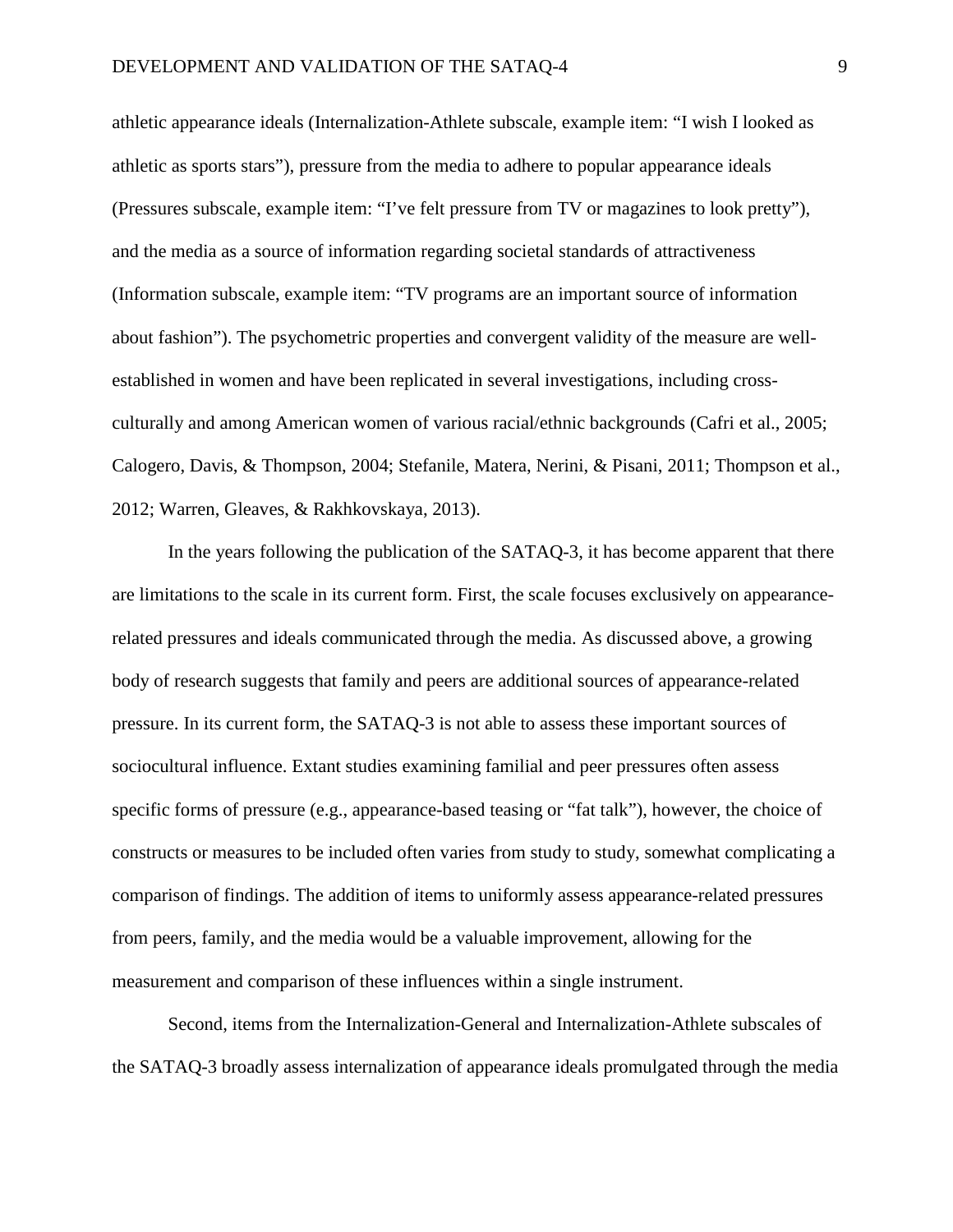and a desire to attain a physique similar to prominent athletes. However, items do not specifically assess internalization of core physical attributes associated with the thin-ideal (i.e., thinness, low body fat) and internalization of the muscular-ideal (i.e., muscularity and an athletic build). Currently, researchers use the Internalization-General subscale as a measure of thin-ideal internalization, however this relies heavily on the assumption that all respondents interpret items referring to media ideals as referencing a thin body type (an assumption that may not be tenable) and adds ambiguity to the interpretation of study findings. In addition, as the SATAQ-3 was originally developed for use with females exclusively, items reflect appearance concerns that are inappropriate for use with male samples (e.g., pressure to look "pretty"). To address this issue, researchers have modified items to address appearance concerns more relevant to males (i.e., muscularity) and have demonstrated significant relations between the modified scale and negative outcomes (Karazsia & Crowther, 2008). However, the psychometric properties of the modified scale have not been rigorously tested. Inclusion of items that specifically assess established dimensions of appearance ideals and body concerns for men and women would allow researchers to more carefully examine the relationship between thin-ideal/muscular-ideal internalization and proposed negative outcomes (e.g., body dissatisfaction and eating disturbance).

Accordingly, the purpose of the current investigation was to revise the SATAQ-3 to a) provide a more comprehensive evaluation of societal pressures by including items to assess family, peer, and media appearance-related pressures, b) develop a more focused measure of thin-ideal and muscular-ideal internalization, and c) systematically evaluate the reliability and convergent validity of scores on the new measure in female and male samples, and crossculturally.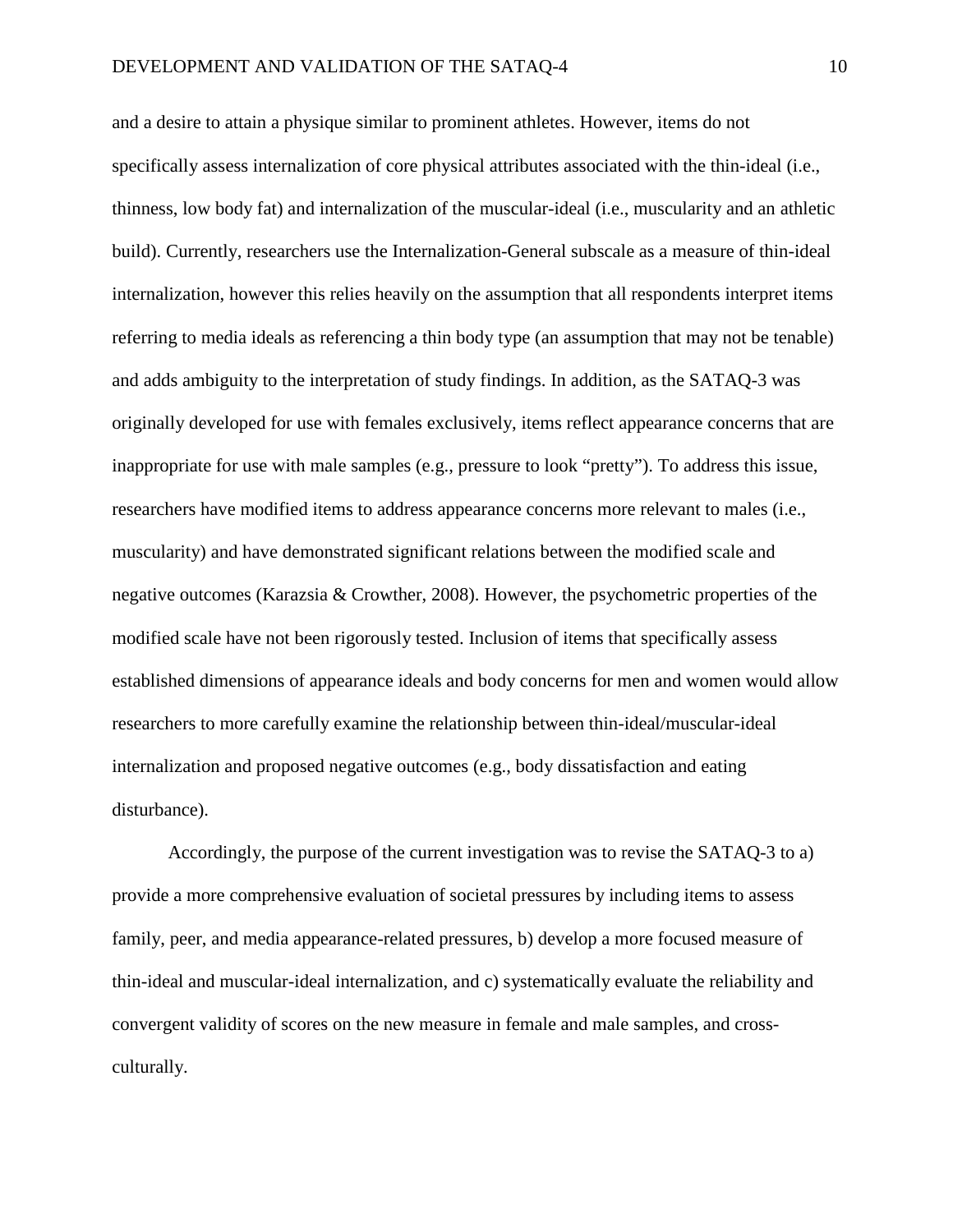#### **General Method**

Three main studies were conducted to revise the SATAQ-3 and provide a comprehensive assessment of the revised measure, labeled the SATAQ-4, across a diverse range of samples. In the first study, four independent samples of college females drawn from distinct geographical regions within the United States were utilized in the development and validation of the SATAQ-4. Exploratory and confirmatory factor analyses were conducted using the largest independent sample to examine the factor structure of the preliminary SATAQ-4 and to guide item deletion. The resulting five-factor scale was then cross-validated in the remaining three samples of college women. Following identification and replication of the scale structure, the reliability and convergent validity of the SATAQ-4 scores were examined in each of the four US female samples. In Study 2, the factor structure, reliability, and convergent validity of SATAQ-4 scores were examined in an international sample of women from Italy, England, and Australia. Finally, Study 3 examined the factor structure, reliability, and convergent validity of SATAQ-4 scores in a sample of college males from the US. As research indicates that body dissatisfaction, eating pathology, and the influence of sociocultural pressures may increase through adolescence and decline in adulthood (Harriger, Calogero, Witherington, & Smith, 2010; Harris & Carr, 2001; Heatherton, Mahamedi, Striepe, Field, & Keel, 1997; Jones, Bennett, Olmsted, Lawson, & Rodin, 2001; Polivy & Herman, 1985), each sample in the current investigation was limited to individuals between the ages of 18 and 30 in order to maintain consistency in this important demographic factor and to target individuals who are likely to experience heightened body image and eating concerns.

# **Study 1: Item Generation, Identification and Cross-Validation of Factor Structure, and Reliability and Convergent Validity in US Female Samples**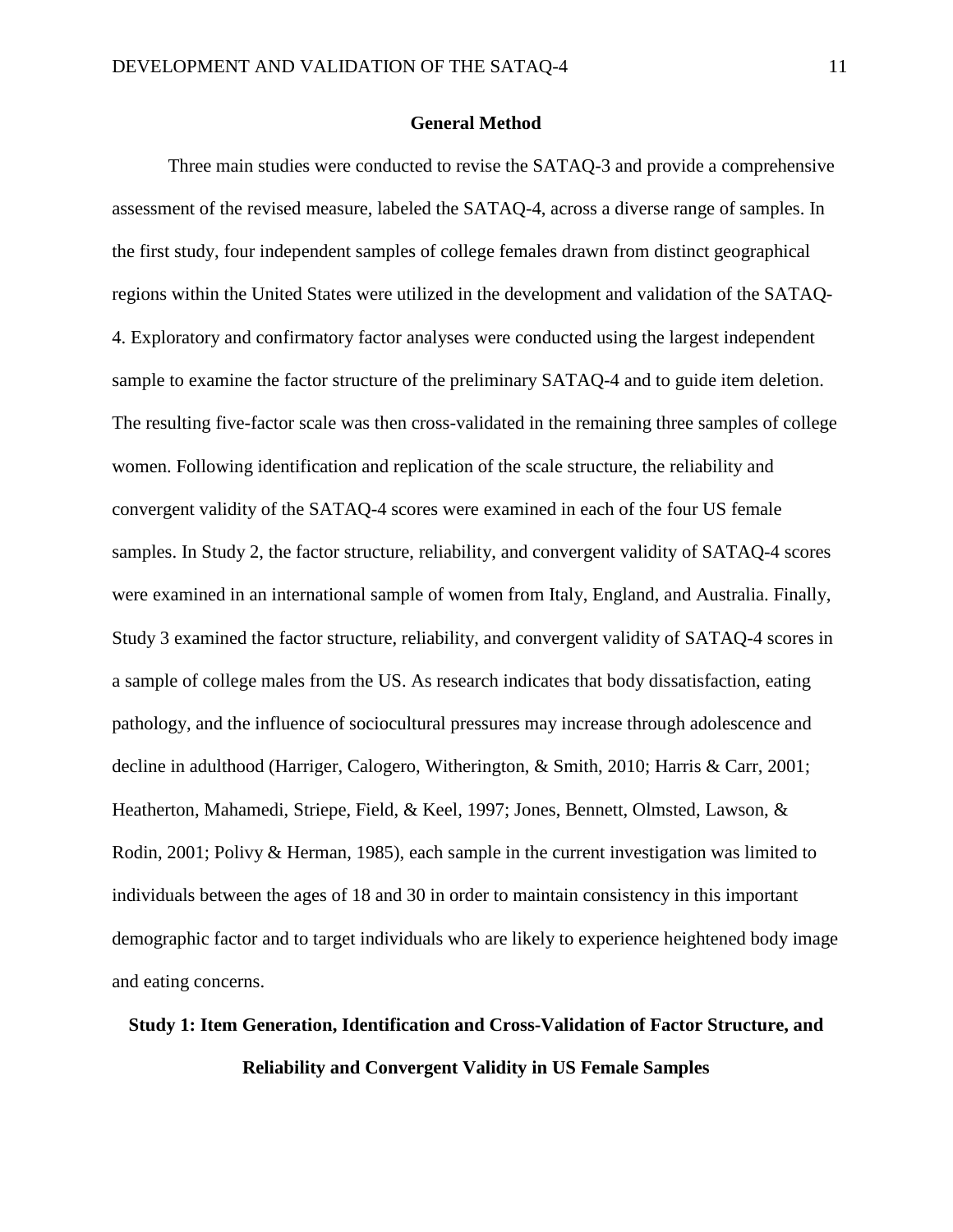Study 1 describes the procedures for SATAQ-4 item development, as well as subsequent procedures for the identification and refinement of the scale structure in US females. Exploratory factor analysis and confirmatory factor analysis were utilized to examine the structure of the SATAQ-4 and identify items for deletion. The factor structure of the resultant scale was then examined in three additional cross-validation samples of college women from the US. To examine potential racial/ethnic variation in the scale, the factor structure of the SATAQ-4 was also examined separately among Caucasian and non-Caucasian women. Next, the reliability and convergent validity of the SATAQ-4 scores were examined in all four samples of US females. Based on previous literature, we expected scores on the SATAQ-4 to exhibit medium to large positive associations with measures of eating disorder symptomatology, medium to large negative associations with measures of body satisfaction and small to medium negative associations with measures of global self-esteem. Finally, all US samples were combined and eating disorder symptomatology scores were used to group participants into "eating disturbed" and "healthy" subsamples based on established clinical cutoffs, which allowed for a comparison of SATAQ-4 subscale mean scores between individuals who express high levels of eating disturbance and those who do not. We expected individuals with elevated levels of eating disturbance to evidence significantly higher levels of internalization and appearance-related pressures.

#### **Method**

**Item generation for SATAQ-4.** An initial pool of 51 items (27 internalization, 24 pressures) was generated by the first five authors, cognizant of the limitations (see above) of the SATAQ-3. Consistent with the guidelines proposed by Clark and Watson (1995), the goal was to produce a comprehensive and exhaustive initial pool of items to assess the target constructs. Care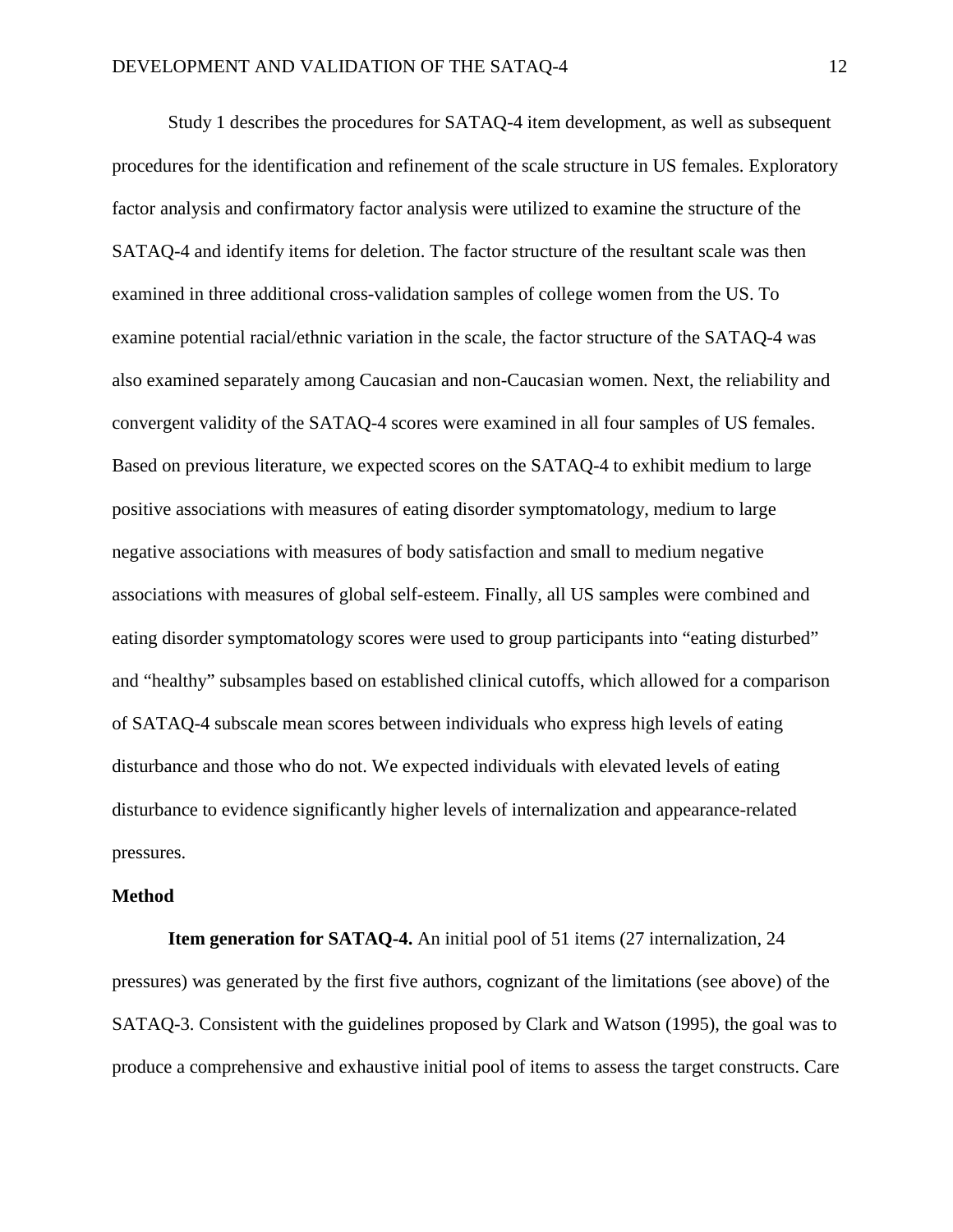was also taken to ensure that item wording was simple, accessible to most age groups, and avoided complex or "double-barreled" structuring. Internalization items were written to assess internalization of the thin-ideal (9 items), internalization of the muscular-ideal (8 items), and a more general desire to be attractive or in good shape (10 items). Pressures' items sought to assess one's perception of receiving appearance-related pressures from peers (8 items), family (8 items), and the media (8 items). Where possible, items from the SATAQ-3 Internalization-General subscale and Pressures subscale were adapted for the SATAQ-4 to better capture the constructs of interest. For example, the SATAQ-3 Internalization-General item "I would like my body to look like the models who appear in magazines" was revised to read "I would like my body to look very thin" in order to provide a more targeted assessment of thin- ideal internalization. Similarly, the SATAQ-3 Pressures item "I've felt pressure from TV and magazines to be thin" was revised to read "I feel pressure from the media to look thinner," which allows for a broader assessment of media influences. New items were created to assess internalization of the muscular-ideal and appearance-related pressures emanating from peers and family. Item content and wording were similar across the pressures' subscales, varying only the source of the perceived pressure. Respondents were instructed to rate their agreement with each item using a 5-point Likert-type scale with response options of 1 (*definitely disagree*), 2 (*mostly disagree*), 3 (*neither agree nor disagree*), 4 (*mostly agree*), and 5 (*definitely agree*).

**Participants and procedures.** Participants for the exploratory factor analysis (EFA) and initial confirmatory factor analysis (CFA) were 859 female undergraduate students who were recruited through the online psychology research participant pool at a large Southeastern university. Statistical software was used to randomly divide the Southeastern sample approximately in half so that EFA could be conducted using one half of the sample (*n* = 425) and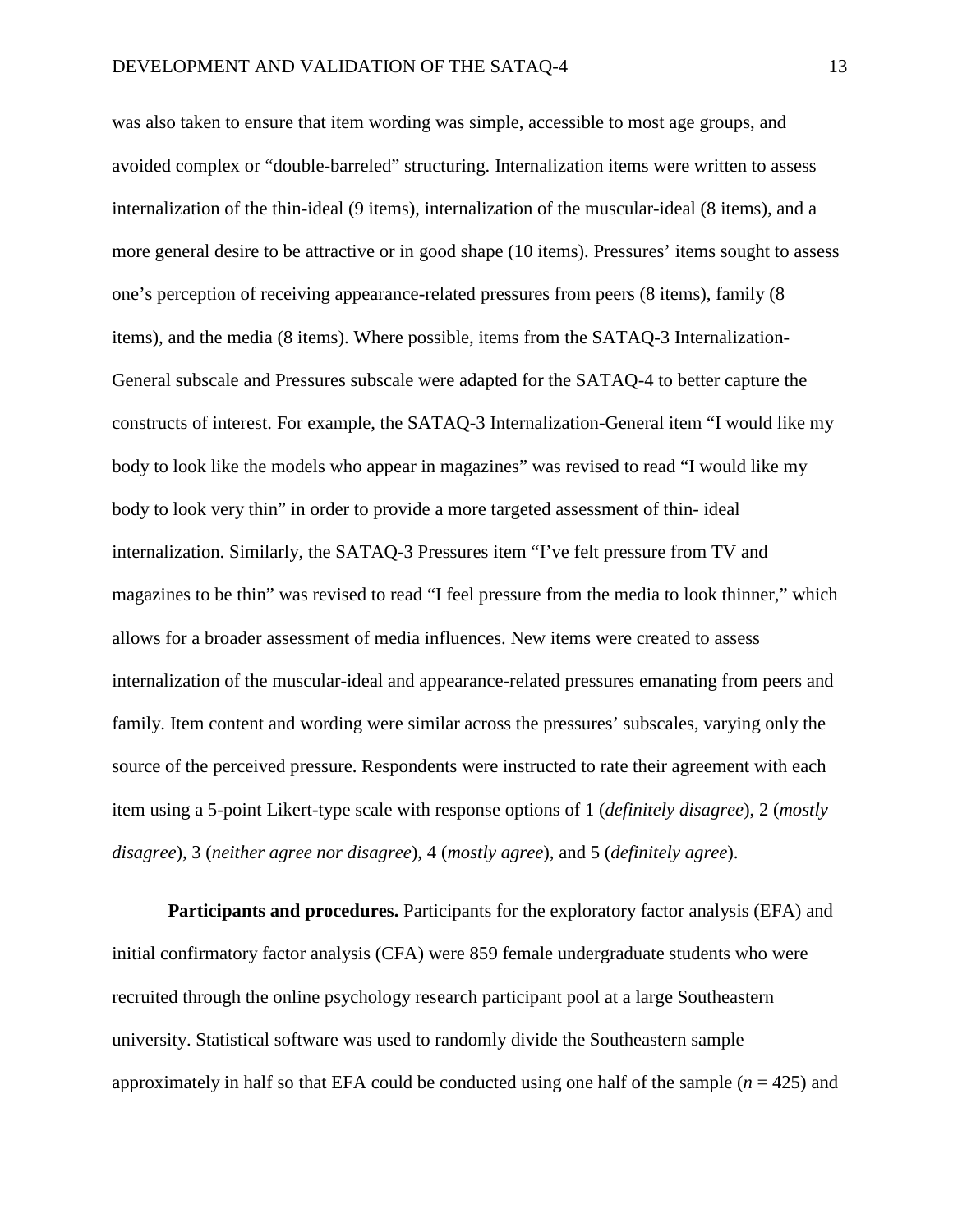the CFA conducted using the remaining half  $(n = 434)$ . The factor structure established in the initial EFA and CFA was then cross-validated in three independent samples of college women from sites around the US. The cross-validation samples included students from the East Coast (*N*  $= 440$ ), West Coast ( $N = 304$ ), and North/Midwest ( $N = 349$ ). Participants in each of the crossvalidation samples were recruited through their university's undergraduate research subject pool. Demographic information for each sample is provided in Table 1.

All participants completed a set of questionnaires, which included the SATAQ-4 and self-report measures of eating disorder symptomatology, body satisfaction, and global selfesteem. Participants also completed a brief demographics questionnaire in which they were asked to indicate their age, ethnicity, height, and weight. Self-reported heights and weights were used to calculate each participant's body mass index (BMI;  $kg/m<sup>2</sup>$ ). All study questionnaires were administered either online or in person using paper and pencil format. Upon completion of the questionnaires, participants were debriefed and received course credit for their participation.

#### **Measures.**

#### *Sociocultural Attitudes Towards Appearance Questionnaire-4 (SATAQ-4).* The

preliminary 51-iem SATAQ-4 was used to assess internalization of appearance ideals and appearance-related pressures. Items were rated on a 5-point Likert scale ranging from 1 (*definitely disagree*) to 5 (*definitely agree*).

*Multidimensional Body-Self Relations Questionnaire – Appearance Evaluation Subscale (MBSRQ-AE)***.** The Appearance Evaluation subscale of the MBSRQ (Brown, Cash, & Mikulka, 1990) was used to measure body satisfaction. The MBSRQ-AE is comprised of seven items that assess the extent to which one likes his or her body. Items are rated on a 5-point Likert scale ranging from *definitely disagree* to *definitely agree*. Higher scores indicate greater body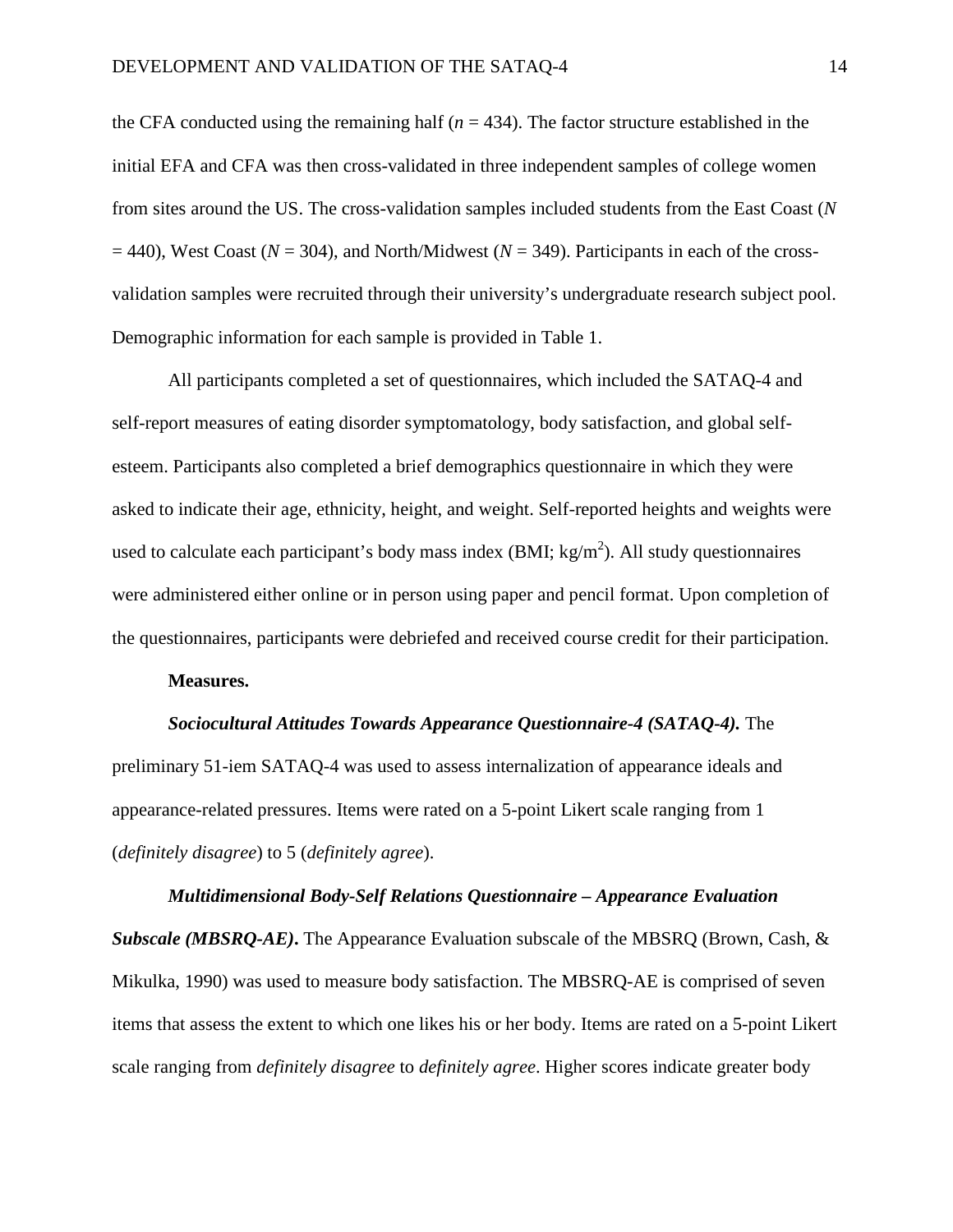satisfaction, while lower scores are indicative of greater body dissatisfaction. Research supports the reliability and validity of MBSRQ-AE scores in both community and clinical samples (Cash, 2000). Internal consistency for this measure ranged from .89 to .91 in the current samples.

*Eating Disorder Examination – Questionnaire (EDE-Q).*The EDE-Q (Fairburn & Beglin, 2008) is a widely-used measure of disordered eating symptomatology. The measure consists of 22 items assessing the frequency of eating disordered thoughts and behaviors. Items are rated on a 7-point scale ranging from *no days* to *every day*. Higher scores on the EDE-Q indicate greater levels of eating pathology. EDE-Q scores have demonstrated good internal consistency in community samples (Peterson et al., 2007). In the current samples, internal consistency for the EDE-Q was .95 in all samples.

*Rosenberg Self-Esteem Scale (RSES).* The RSES (Rosenberg, 1965) is a widely-used measure of global self-esteem and general feelings of self-worth. The scale is comprised of 10 items scored on a 4-point Likert scale ranging from *strongly disagree* to *strongly agree*. Higher scores indicate higher self-esteem. Scores from the RSES have been shown to be reliable and valid (Sinclar, Blais, Gansler, Sandberg, Bistis, & LoCicero, 2010). Internal consistency in the current samples ranged from .87 to .93.

**Statistical analysis.** Within one half of the Southeastern sample, exploratory factor analysis using principal axis factoring and promax oblique rotation was used to examine the factor structure of the SATAQ-4 and identify any potential items for deletion. The number of factors to be retained was guided by the use of multiple criteria including an examination of the scree plot (Floyd & Widaman, 1995; Cattell, 1966), application of the Kaiser-Guttman criterion, which suggests that factors with eigenvalues equal to or greater than 1.0 be retained (Guttman, 1954; Kaiser, 1960), parallel analysis, which involves comparing the eigenvalues from the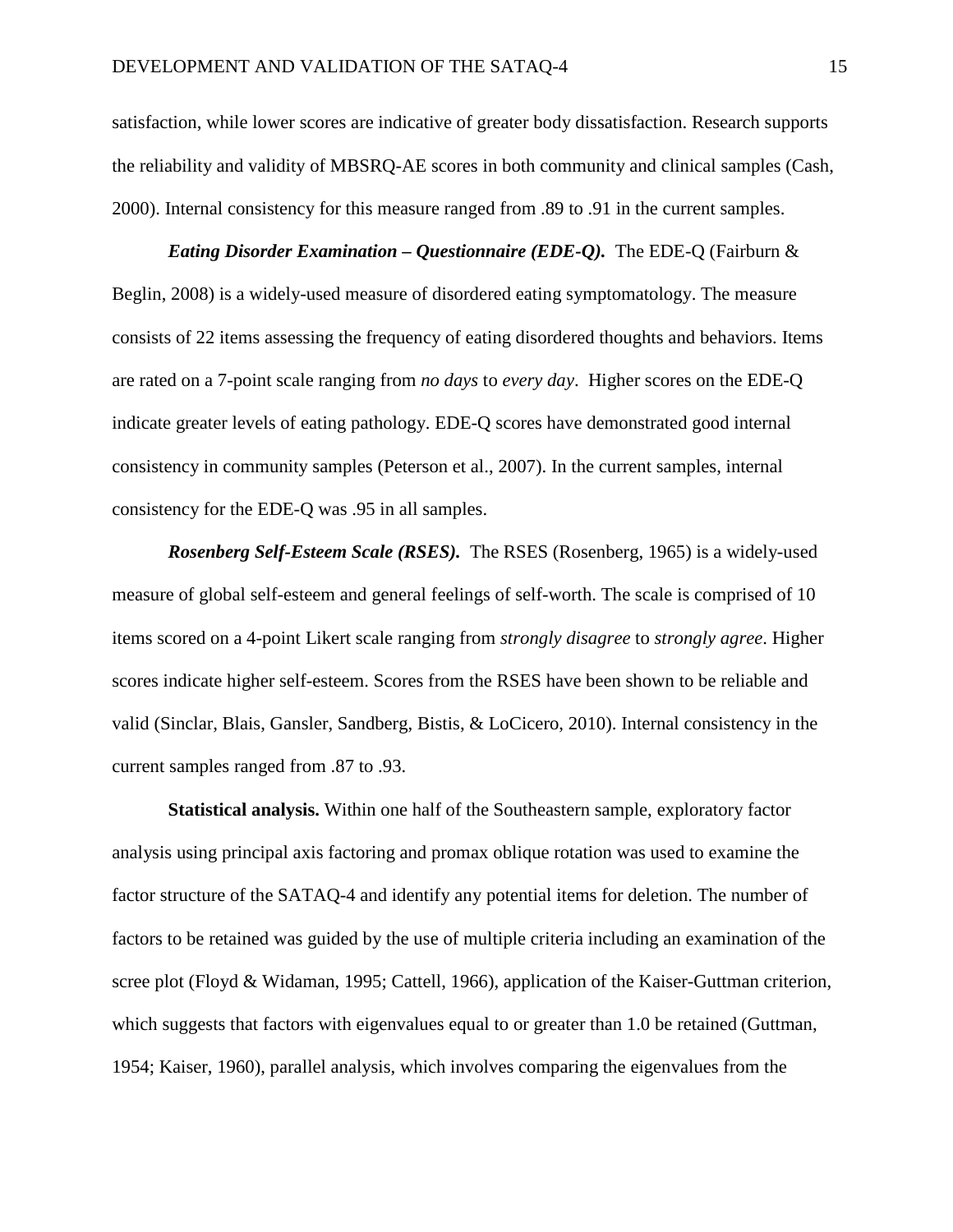observed data with the eigenvalues extracted from random data sets (1000 for the present study) with same number of cases and variables, and Velicer's minimum average partial (MAP) test, which involves finding the minimum number of components that results in the lowest average squared partial correlation for the original correlation matrix (O'Connor, 2000). Items with low primary factor loadings and cross-loading items were deleted. Low primary loadings were defined as a primary loading of .40 or less (Bosworth, Espelage, & Simon, 1999; Cicero, Kerns, & McCarthy, 2010; Floyd & Widaman, 1995; Ford, MacCullum, & Tait, 1986). Cross-loading items were defined as having a secondary factor loading of .30 or higher or having a small gap between the primary and secondary loading (i.e., less than .20 apart). Additionally, if one item was deleted from a given pressures scale (e.g., media), the same item was deleted from the other pressures scales (e.g., family and peers) in order to maintain consistency among the scales. The EFA was conducted using SPSS 20.0.

A CFA using maximum likelihood estimation was next conducted using the remaining half of the Southeastern sample to verify the factor structure obtained in the EFA. Multiple fit indices were examined to evaluate overall model fit. Comparative Fit Index (CFI) values of .90 or higher indicated good model fit (Bentler, 1990), while CFI values of .95 indicated excellent fit (Hu & Bentler, 1999). Root Mean Square Error of Approximation (RMSEA) values of .08 or less (Browne & Cudeck, 1993) and Standardized Root Mean Square Residual (SRMR) values of .05 or less (Byrne, 1998) indicated good model fit. The chi-square value was also examined, however, the statistic is highly influenced by sample size. With larger sample sizes, the chisquare will tend to be large, indicating poor model fit (Bentler & Bonnet, 1980; Jöreskog  $\&$ Sörbom, 1993). Modification indices and theory were used to guide further item deletion in order to improve model fit. To cross-validate the factor structure identified with the Southeastern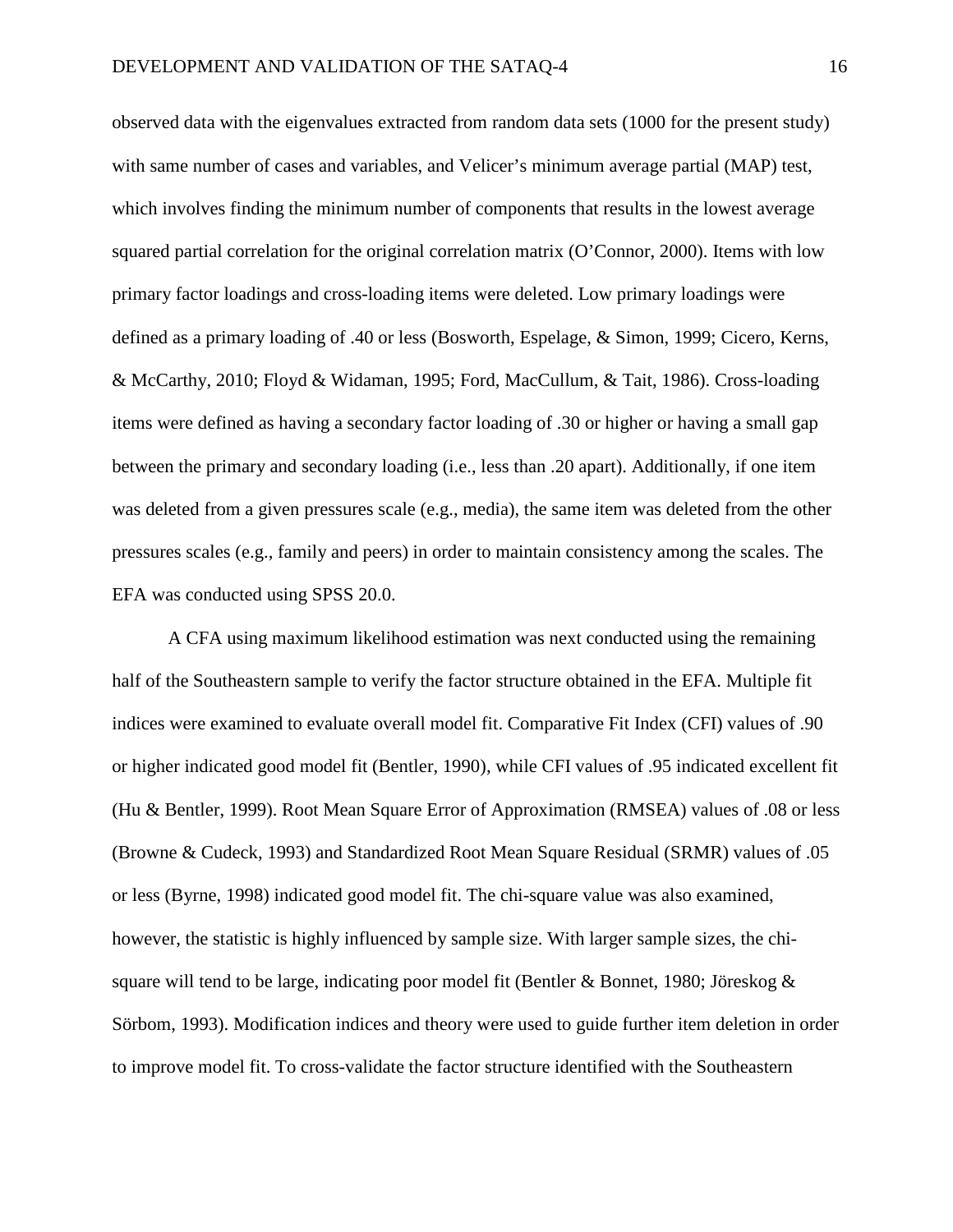sample, independent CFAs were performed within each of the three remaining samples (East Coast, West Coast, North/Midwest). Finally, the Southeastern CFA sample was combined with cross-validation samples and two CFAs were performed to examine the factor structure of the SATAQ-4 in US females who self-identified as Caucasian or non-Caucasian. CFAs were conducted using Mplus 6.12 (Muthén & Muthén, 2010). Missing data were handled using full information maximum likelihood (FIML).

Internal consistency reliability for each of the SATAQ-4 subscales was assessed using Cronbach's alpha. Alpha values of .70 or higher indicate acceptable internal consistency (George & Mallery, 2003). Convergent validity was assessed via Pearson product-moment correlation coefficients between the SATAQ-4 subscale scores and measures of eating disorder symptomatology, body satisfaction, and global self-esteem. According to Cohen (1988), a correlation of .1 is considered small, .3 is medium, and .5 or more is large. Assumptions of linearity were evaluated via examination of scatterplots of observed and predicted values; nonlinearity is indicated by "bowing," or a lack of symmetry around a diagonal line in the scatterplot (Tabachnick & Fidell, 2007).

To further evaluate the construct validity of the SATAQ-4 scores, Eating Disorder Examination-Questionnaire established clinical cutoffs (EDE-Q  $\geq$  4.0; Luce & Crowther, 1999) were used to divide the US sample into "healthy" and "eating disturbed" subsamples. Independent samples *t*-tests were then conducted to examine potential differences in the SATAQ-4 subscale scores between these two groups. Cohen's *d* (difference in the means divided by the pooled standard deviation) was calculated to quantify the effect size. According to Cohen (1988), a *d* of 0.2 is considered small, 0.5 is medium, and 0.8 or more is large.

#### **Results and Discussion**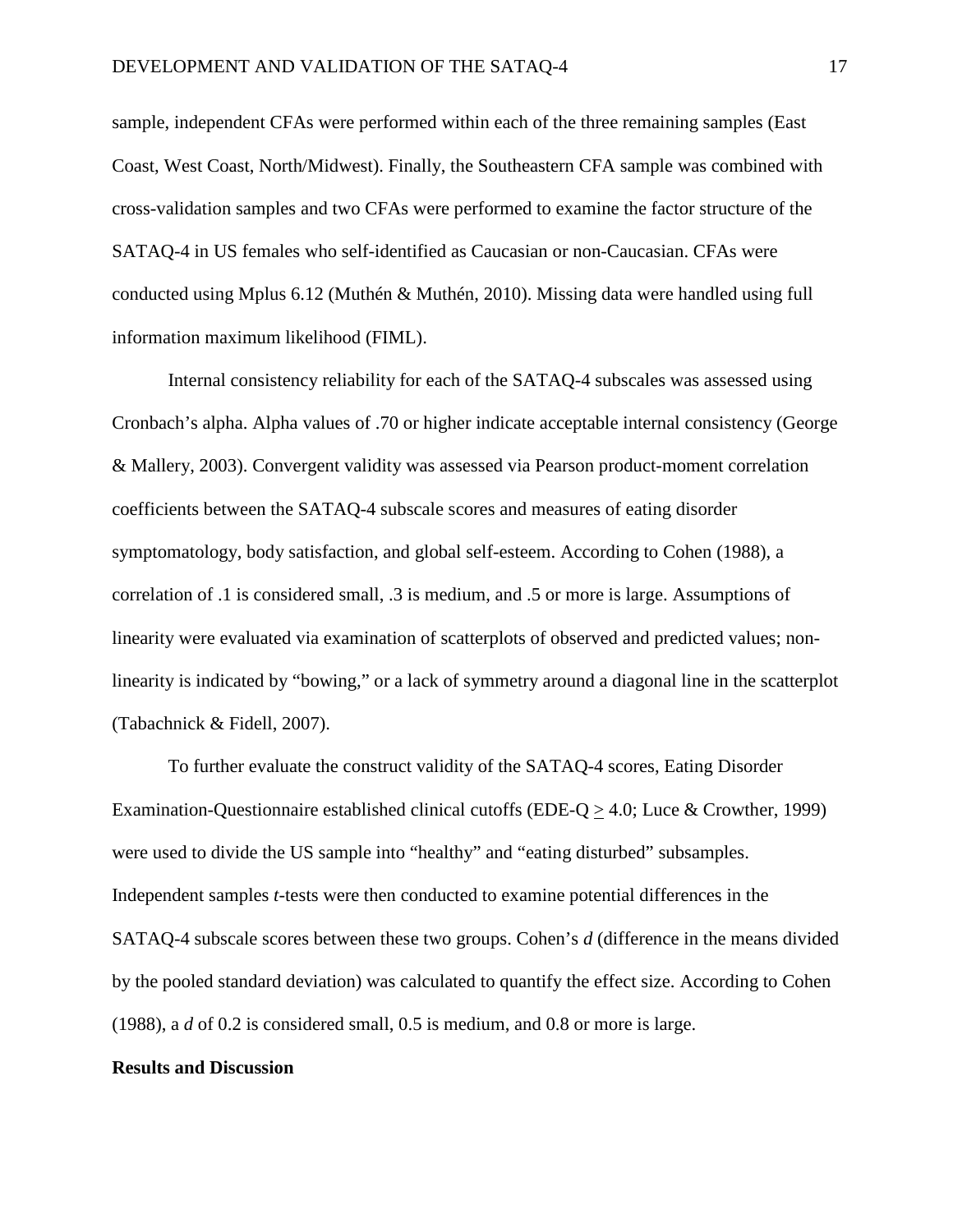**Exploratory factor analysis.** The initial EFA using one half of the Southeastern sample resulted in 10 factors with eigenvalues greater than one. However, examination of the scree plot suggested a five- or seven- factor solution, while the results of the parallel analysis and MAP test indicated seven and eight factors, respectively. Given this lack of consensus, each factor solution was initially examined. Examination of the eight-, seven-, and five- factor solutions indicated numerous cross-loadings with several factors that were not clearly interpretable (i.e., the set of items contained therein did not represent a single clear construct and did not conform to theoretical expectations). Examination of the 10-factor solution provided greater clarity in factor interpretation. Given problems associated with the underextraction of factors (Zwick & Velicer, 1986), the 10-factor solution was utilized in the remaining analyses. A total of 13 items were deleted due to low primary factor loadings and cross-loading. The remaining 38 items were analyzed with a second EFA. This analysis resulted in seven factors with eigenvalues greater than one. The pattern matrix revealed two cross-loading items. In addition, two factors were comprised of only two items and were not clearly interpretable. Based on a lack of theortical clarity in these factors and guidelines suggesting that factors with fewer than three items should be deleted (Jöreskog & Sörbom, 1989), these two factors were eliminated and a total of six items were deleted. The remaining 32 items were analyzed with a third EFA. This analysis resulted in a five-factor solution. All items loaded strongly onto their primary factor, each factor was clearly interpretable, and there were no cross-loading items. The first factor was comprised of six items reflecting a desire to attain a thin figure with little body fat. This factor was labeled *Internalization: Thin/Low Body Fat*. The second factor was comprised of eight items reflecting a desire to attain a muscular or athletic figure. This factor was labeled *Internalization: Muscular/Athletic*. The final three factors (*Pressures: Peers, Pressures: Family, Pressures:*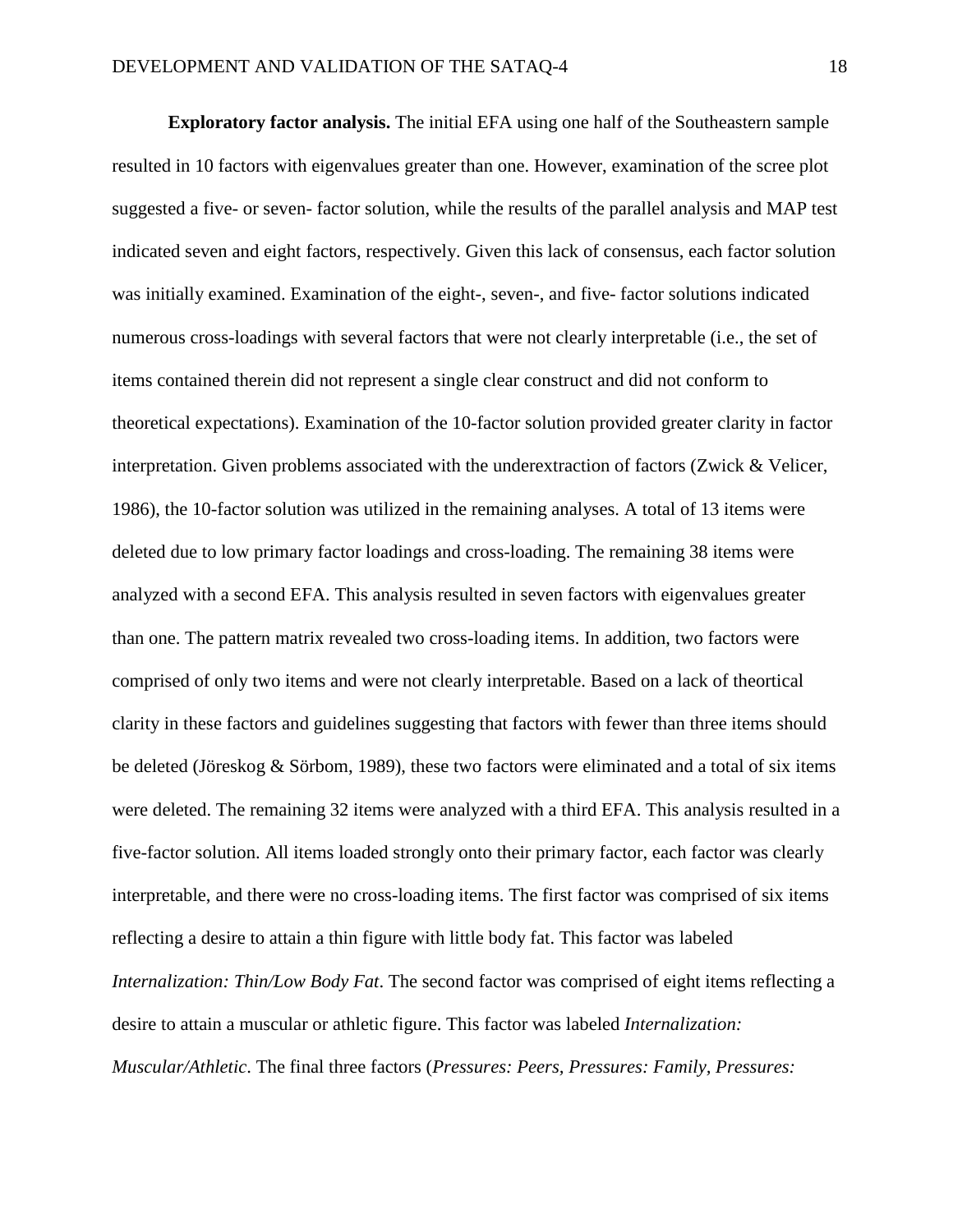*Media*; six items each) reflected perceived sociocultural pressures from each of these social agents to improve one's appearance and attain an ideal physique. Notably, all general appearance internalization items were deleted in the EFA process due to high cross-loadings onto other scales.

**Confirmatory factor analysis.** The five-factor structure identified via EFA was next evaluated through CFA using the remaining half of the Southeastern sample. The initial CFA indicated poor model fit according to the CFI and marginal fit according to the SRMR and RMSEA;  $\chi^2$  = 1897.59, *p* < .001, CFI = .88, RMSEA = .09, SRMR = .06. Therefore, the modification indices produced by the CFA were examined to determine the source of misfit. Modification indices indicated misfit resulting from correlated item errors. Correlated errors represent shared variance between two items that is not accounted for by the latent factor. When correlated errors exist, they may be either modeled statistically or one item in the pair may be eliminated to improve model fit (Muthén & Muthén, 2010). In the current sample, the largest modification indices were produced by pairs of items contained within the same subscale that shared similar wording and item content (e.g., "I want my body to look like it has little fat" and "It is important for me to look like I have very little body fat"), suggesting that one item in the pair may be deleted to reduce unnecessary redundancy in the scale without damaging item content coverage. The procedure used for item deletion was as follows: The 32-item SATAQ-4 was entered into the CFA, the fit indices were noted, and the largest resulting modification index was identified. Each of the two items was reviewed carefully to examine other psychometric concerns associated with the item (i.e., additional modification indices involving the item) and to determine which item in the pair provided the strongest coverage of the relevant construct of interest. Care was taken to ensure an equal number of items within each of the two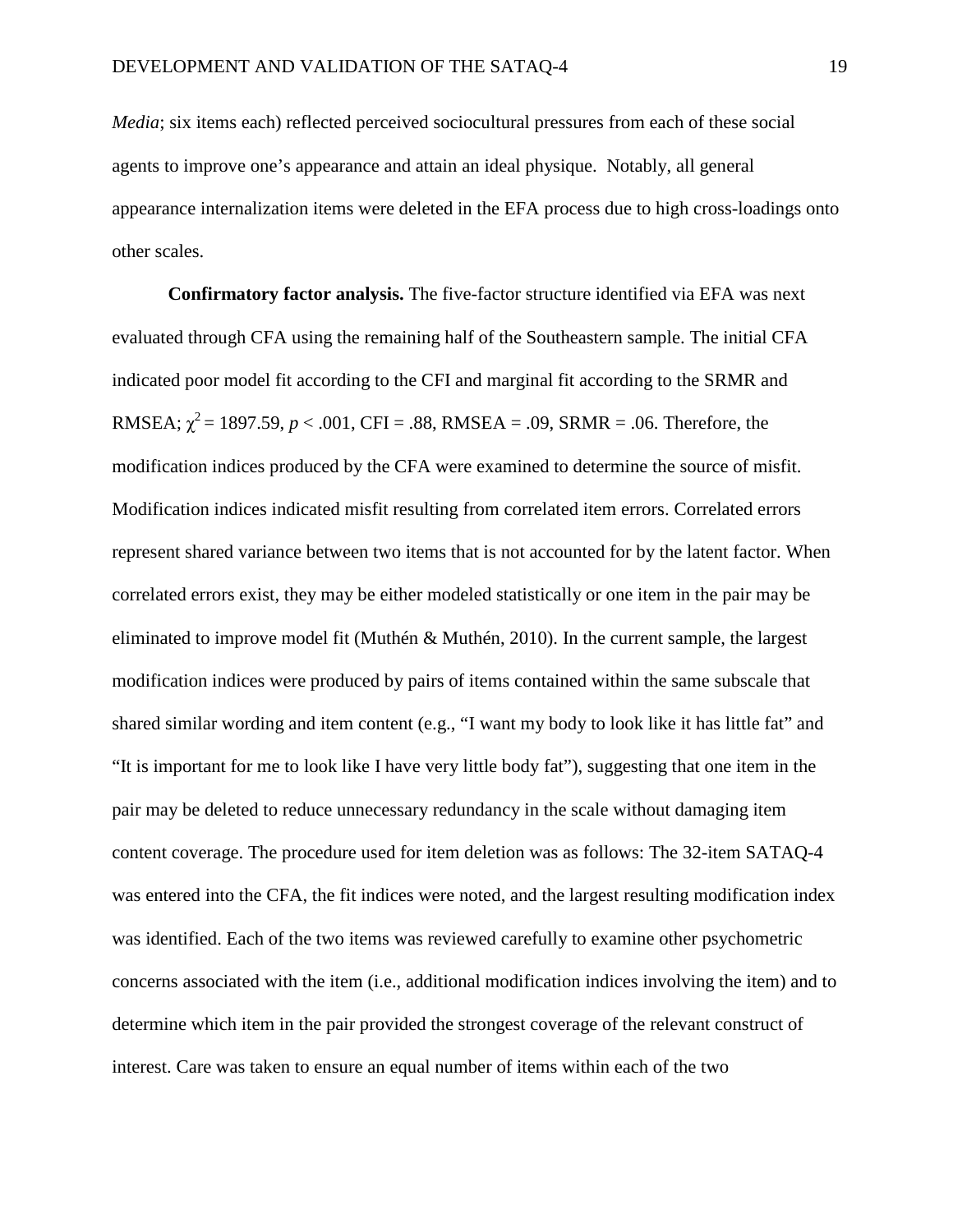*Internalization* subscales and within the three *Pressures* subscales. After reviewing the two items, one item in the pair was deleted from the scale, the newly adjusted scale was re-entered into the CFA, and the procedure was repeated. Item deletion ceased when the criteria for each of the fit indices were met and there were an equivalent number of items within the *Internalization* and *Pressures* subscales, respectively. Through this process, 10 items were deleted. This analysis resulted in a 22-item scale that demonstrated excellent model fit according to the CFI and good fit according to RMSEA and SRMR ( $\chi^2$  = 489.41 (*p* < .001), CFI = .96, RMSEA = .06, SRMR = .04). See Table 2 for the final set of 22 items contained within the five-factor scale. In females the *Internalization: Thin/Low Body Fat* subscale is comprised of five items (items 3, 4, 5, 8, 9). The *Internalization: Muscular/Athletic* subscale is also comprised of five items (items 1, 2, 6, 7, 10). The *Pressures: Family* subscale contains four items (items 11-14). The *Pressures: Peers* subscale contains four items (items 15-18). Finally, the *Pressures: Media* subscale contains four items (items 19-22). Table 3 presents the intercorrelations among the SATAQ-4 subscales for the full Southeastern sample.

**Cross-validation CFAs.** Fit indices for each of the three cross-validation sites are provided in Table 4. CFAs on the data from the East Coast, West Coast, and North/Midwest samples demonstrated good model fit.

**Racial/Ethnic subgroup CFAs.** Fit indices for each of the two racial/ethnic subgroups are provided in Table 4. Model fit was good across both subsamples, suggesting that the fivefactor 22-item scale structure is appropriate for women who identify as Caucasian and non-Caucasian.

**Internal consistency and convergent validity.** Cronbach's alpha values for the SATAQ-4 subscales are presented in Table 4. For all US female samples, reliability of the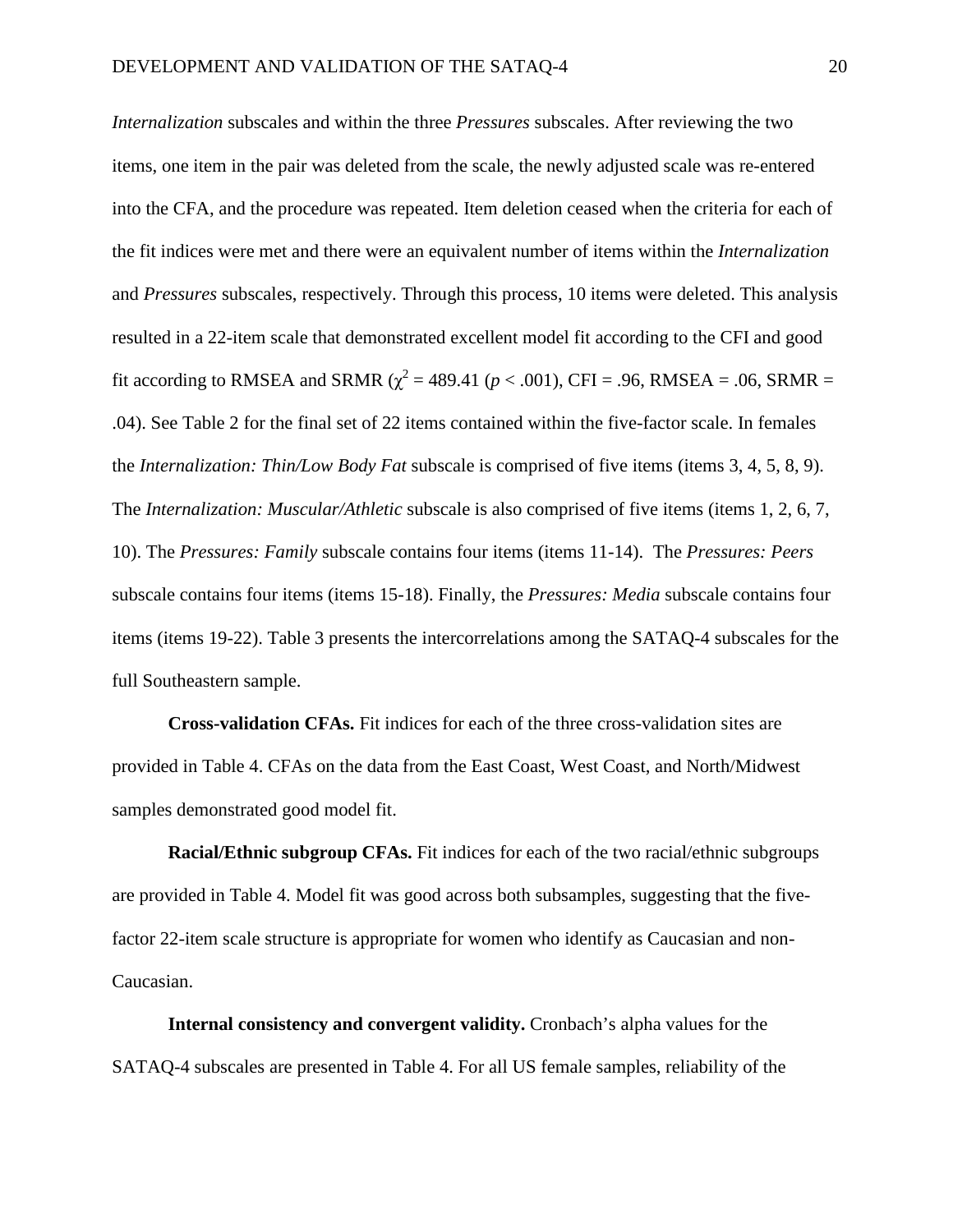SATAQ-4 subscale scores was good at .82 or higher. Pearson product moment correlations between the SATAQ-4, and all convergence measures are presented in Table 5. Examination of scatterplots indicated linear relations between all variables. Generally, the SATAQ-4 subscale scores correlated with scores on measures of eating disorder symptomatology, body satisfaction, and global self-esteem in the hypothesized direction and association strength in all five samples. For all subscales except the *Internalization: Muscular/Athletic* subscale there was a medium to large positive association with eating disorder symptomatology, a medium negative association with body satisfaction, and a small to medium negative association with global self-esteem. Notably, in the all-female samples, scores on the *Internalization: Muscular/Athletic* subscale did not significantly correlate with body satisfaction or global self-esteem and exhibited only small positive correlations with eating disorder symptomatology. This finding is expected in light of research indicating that the appearance ideals of muscularity and athleticism are less relevant to women than they are to men (Brown & Slaughter, 2011; Cafri, Strauss, & Thompson, 2002; Dunn, Lewis, & Patrick, 2010; Field et al., 1999; Pope, Phillips, & Olivardia, 2000; Striegel-Moore & Franko, 2002; Thompson & Cafri, 2007). Overall, these data provide support for the reliability and convergent validity of the SATAQ-4 scores in women from the United States.

Mean subscale scores for the combined US sample are presented in Table 6. The results from the independent *t*-tests examining mean level differences between healthy participants and participants with eating disturbance on SATAQ-4 subscale scores are presented in Table 7. Significant differences were observed across all scales, such that eating disturbed participants exhibited higher levels of appearance ideal internalization and perceived sociocultural pressures compared to healthy participants. There was a large effect for group differences on the *Internalization: Thin/Low Body Fat* subscale, a medium effect on all *Pressures* subscales, and a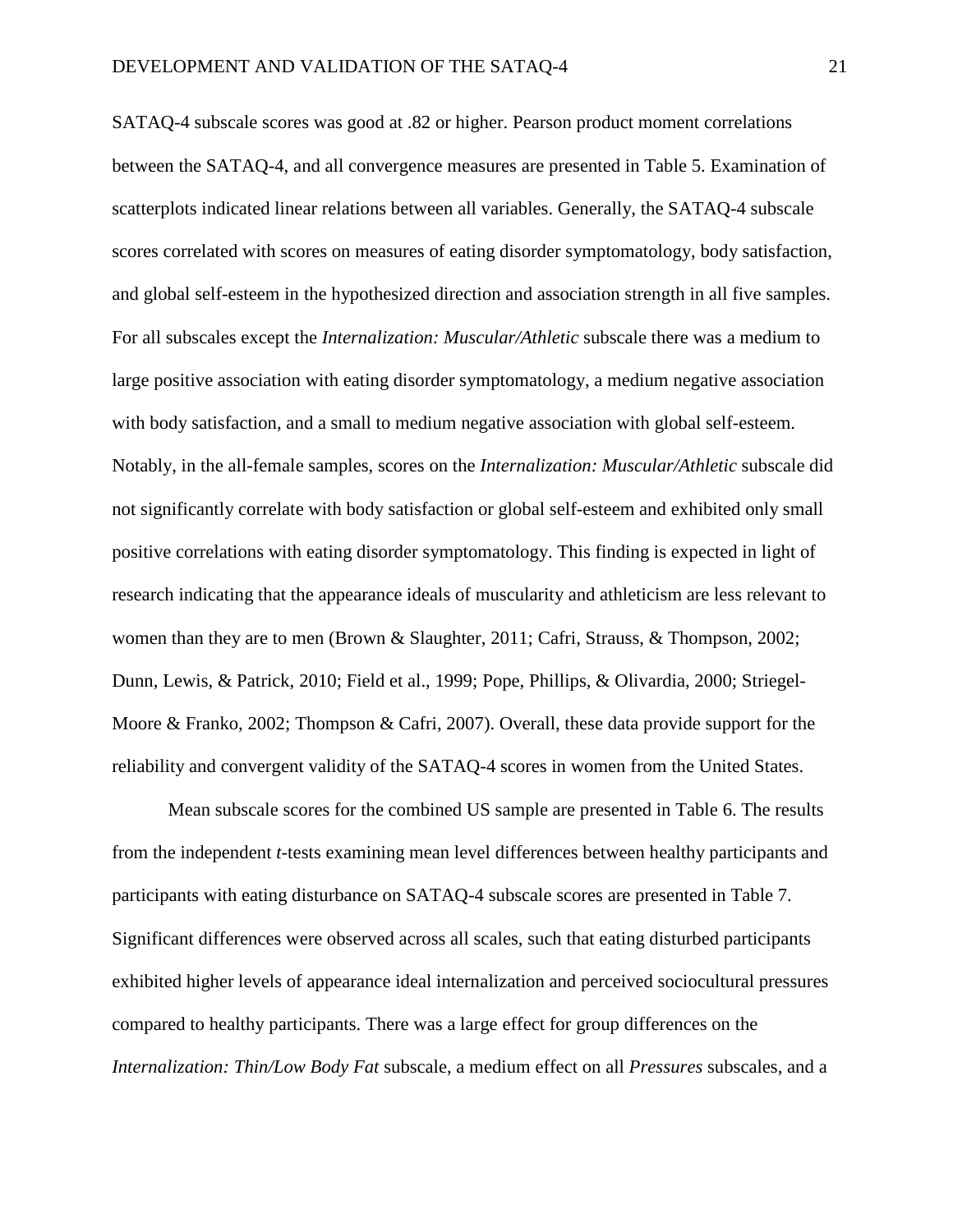small effect on the *Internalization: Muscular/Athletic* subscale. In light of previous work suggesting that individuals with eating disorders exhibit increased levels of sociocultural pressures and internalization (Thompson et al., 2003), these results further support the construct validity of the SATAQ-4 scores.

### **Study 2: Validation of the SATAQ-4 in Non-US Females**

In Study 2, the factor structure, reliability, and convergent validity of the SATAQ-4 scores were examined in a combined sample of women drawn from three Western countries that evidence shared sociocultural ideals for men and women, as well as similar rates of body image and eating disturbance (Hoek & van Hoeken, 2003; Wade, Bergin, Tiggemann, Bulik, & Fairburn, 2006).

#### **Method**

**Participants and procedures**. Study 2 examined a combined sample (*N* = 362) of women from Italy, England, and Australia. The sample was comprised of 159 undergraduate women drawn from a university in Italy, 110 undergraduate  $(n = 62)$  and community  $(n = 48)$ women from England, and 93 undergraduate women drawn from a university in Australia. Participants provided informed consent and completed questionnaires in hard-copy format. Demographic characteristics for the sample are presented in Table 1. All participants completed a brief demographics questionnaire, the SATAQ-4, the EDE-Q, the MBSRQ-AE, and the RSES (see Study 1 for a full description of these measures). For data collected in Italy, the SATAQ-4 was first translated into Italian by two bilingual researchers and then back-translated into English by a separate native Italian speaker to ensure accuracy. Italian versions of convergent measures were also utilized (Mannucci, Ricca, Di Bernardo, Rotella, 1996; Prezza, Trombaccia, Armento,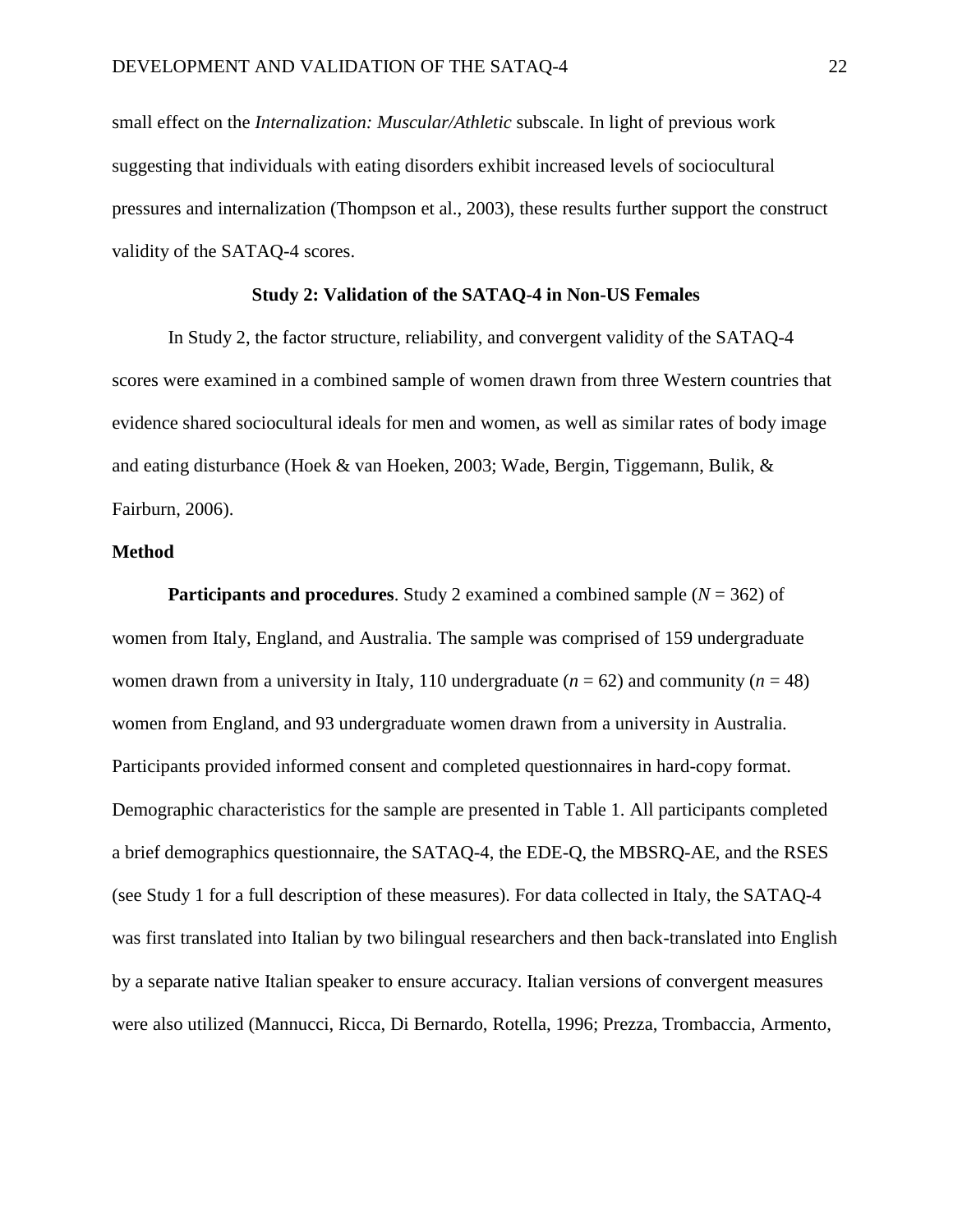1997). In the current sample, Cronbach's alpha for the EDE-Q was .96, alpha for the MBSRQ-AE was .91, and alpha for the RSES was .90.

**Statistical analysis.** CFA using full information maximum likelihood estimation was conducted with sample to confirm the final 22-item, five-factor structure of the SATAQ-4. See Study 1 for a discussion of model fit criteria. Reliability for the SATAQ-4 subscale scores was assessed using Cronbach's alpha. Convergent validity was assessed via Pearson product-moment correlation coefficients. Finally, subscale mean scores were calculated for the non-US female sample.

### **Results and Discussion**

The CFA on the SATAQ-4 in the non-US sample demonstrated good model fit. Fit indices and results from the reliability analyses are shown in Table 4. The SATAQ-4 subscale scores demonstrated good internal consistency ( $\alpha$  = .84 or higher) in the sample. Results from the convergent validity analyses are presented in Table 5. Similar to the US samples, scores on the SATAQ-4 subscales generally demonstrated medium to large positive associations with eating disorder symptomatology scores, medium negative associations with body satisfaction scores, and small negative associations with global self-esteem scores. As in the US samples, scores on the *Internalization: Muscular/Athletic* subscale demonstrated only weak and often nonsignificant relationships with scores from convergent measures. Again, this result may be expected, given the composition of the all-female sample and extant research suggesting that women desire a slender physique while men desire a more muscular physique (Striegel-Moore & Franko, 2002; Thompson & Cafri, 2007). Table 6 presents subscale means for the international sample.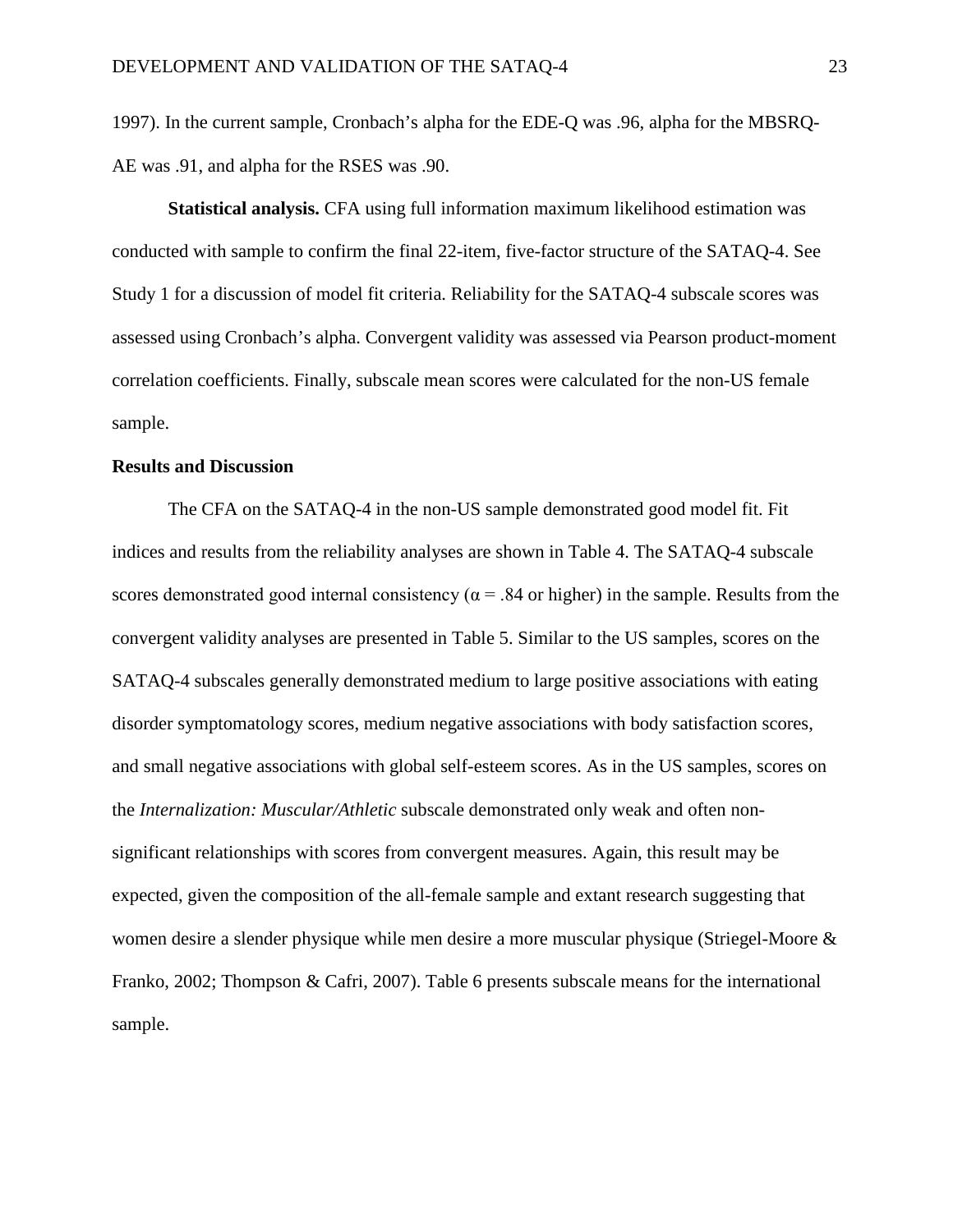# **Study 3: Factor Structure, Reliability, Convergent Validity, and Mean Comparisons in US Male Sample**

In Study 3, the factor structure, reliability, and convergent validity of the SATAQ-4 scores were examined in a sample of male college students from the US.

#### **Method**

**Participants and procedures.** Participants were 271 college males drawn from the undergraduate research participant pools at universities in the West Coast  $(n = 111)$ , Southeast  $(n)$ = 101), and North/Midwest (*n* = 59). Demographic characteristics of the sample are presented in Table 1. All participants completed the SATAQ-4 and self-report measures of eating disorder symptomatology, body satisfaction, and global self-esteem (described in Study 1). In the current sample, Cronbach's alpha for the EDE-Q was .74; it was .91for the MBSRQ-AE; and, it was .90 for the RSES.

**Statistical analysis.** When examining the factor structure of a scale in a novel sample within which the scale structure may differ, Thompson (2004) suggests that EFA is preferred over CFA. Research indicates that the factor structure of body image measures may vary significantly between male and female samples (Smolak, Levine, & Thompson, 2004; Wheeler, Vassar, & Hale, 2011) as a result of gender differences in body image concerns. Consequently, many researchers utilize EFA procedures when initiating psychometric testing of body image measures in male samples (Jackson & Chen, 2010; Wilksch & Tracey, 2012). In the current study, an EFA was chosen over a CFA (see Study 1 for full description of EFA procedures) because it was possible that items assessing a desire for low body fat (originally contained within the *Internalization: Thin/Low Body Fat* subscale in the female samples) could load on to either of the two *Internalization* subscales in men as leanness is generally considered to be part of the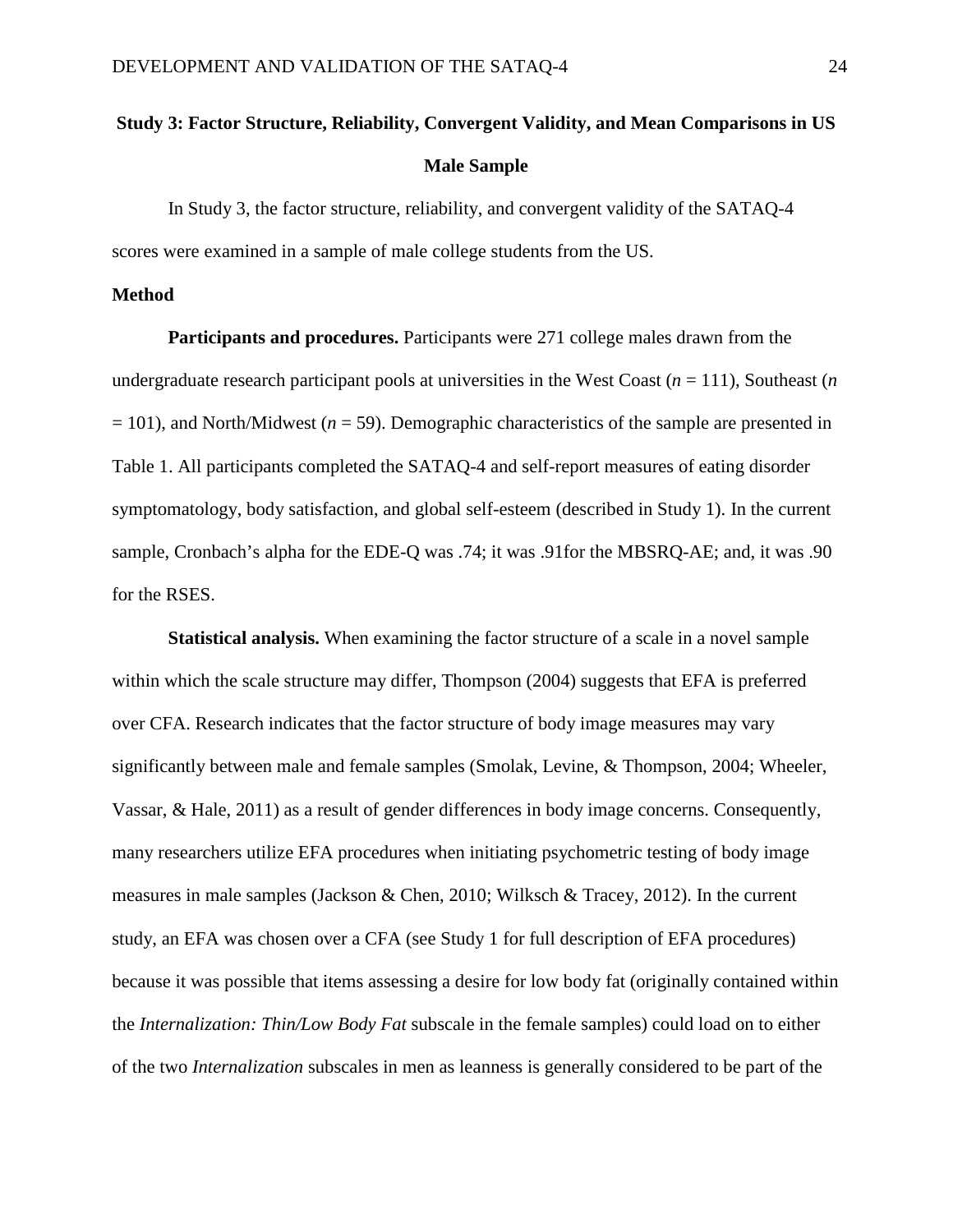muscular ideal. As in Study 1, parallel analysis and Velicer's MAP test were conducted to identify the appropriate factor structure. The reliability and convergent validity of SATAQ-4 scores in men were examined using the same data analytic procedures described in Study 1. Subscale means were calculated for the male sample.

#### **Results and Discussion**

Results from the exploratory factor analysis in the male sample indicated five factors with eigenvalues greater than one. The scree plot also suggested a five-factor solution. Results of the parallel analysis suggested four factors while the results of the MAP test suggested five factors. Examination of the pattern matrix indicated that the factor structure and item loadings identified in Study 1 were largely replicated in the male sample (see Table 2). All but three items from the *Internalization: Thin/Low Body Fat* subscale exhibited strong loadings onto the expected factor (all primary loadings .53 or higher). Item 4 ("I want my body to look like it has little fat") exhibited low factor loadings across all subscales, however, it loaded most strongly (.25) onto the expected factor. Item 8 ("I want my body to look very lean") exhibited a strong loading onto its primary factor (.44), but cross-loaded (.30) onto the *Internalization: Muscular/Athletic* subscale. Item 9 ("I think a lot about having very little body fat") also exhibited a strong loading onto its primary factor (.62), but cross-loaded (.31) onto the *Internalization: Muscular/Athletic* subscale. The cross-loading of items 8 and 9 onto the *Internalization: Muscular/Athletic* subscale is perhaps not surprising given that appearance ideals for men emphasize both muscularity and leanness (Karazsia & Crowther, 2008). Therefore, the desire to be lean may be slightly more closely associated with muscularity in male samples than in female samples.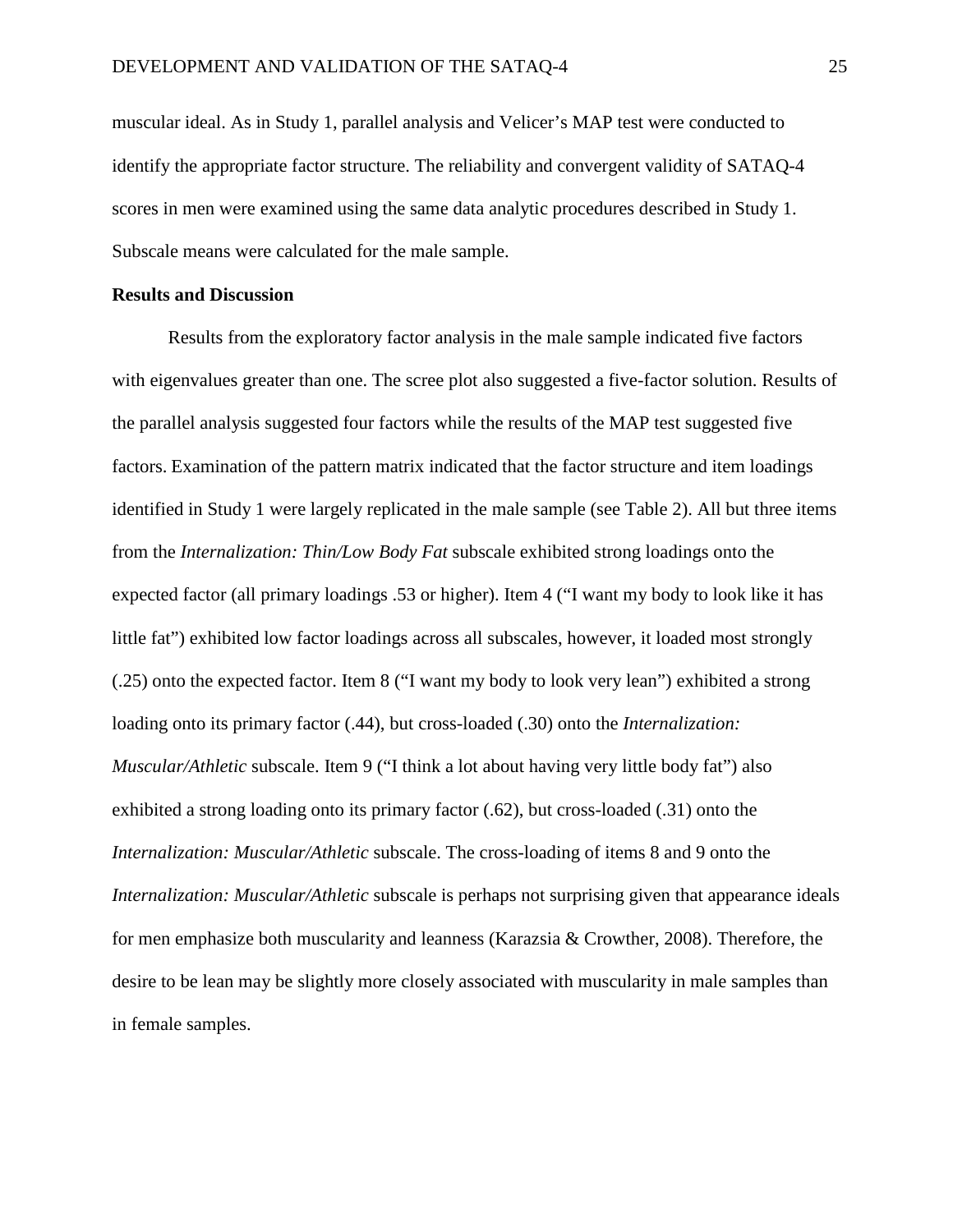Cronbach's alpha for the SATAQ-4 subscale scores were acceptable at .75 or higher (see Table 4). Scores on the SATAQ-4 subscales demonstrated small to medium positive associations with measures of disordered eating, and small to medium negative associations with measures of body satisfaction and self-esteem (see Table 5). It is notable that the *Internalization: Thin/Low Body Fat* subscale demonstrated stronger associations with eating pathology, body satisfaction, and self-esteem than the *Internalization: Muscular/Athletic* subscale suggesting that even among males a desire to obtain a thin figure may be a stronger risk factor for eating pathology than a desire to obtain a muscular figure. Notably, items in the EDE-Q focus largely on shape concerns and a desire to lose weight or decrease one's intake (concerns closely aligned with a desire for thinness). It is possible that other measures of eating pathology with a lesser focus on these symptoms may show a different pattern of relations with the *Internalization* subscales in men. Additionally, researchers have noted that differences in standards of physical attractiveness for men and women (i.e., thinness versus muscularity) are likely to lead to different psychological sequela (McCreary, 2007). While internalization of the thin ideal is likely to lead to attempts to restrict one's intake in order to effect weight loss, internalization of the muscular ideal may be more strongly associated with drive for muscularity (i.e., one's motivation to become muscular), unhealthy behaviors aimed at building muscle (e.g., extreme dieting or weight training, use of supplements or steroids), muscle dysmorphia, or cosmetic surgery (McCreary & Sasse, 2002; Thompson & Cafri, 2007). Table 6 presents subscale means for the male sample.

#### **General Discussion**

This article describes the development and initial validation of SATAQ-4 scores in women and men. Building upon the utility of previous versions of the SATAQ in assessing sociocultural risk factors for body dissatisfaction and eating pathology, the current revision seeks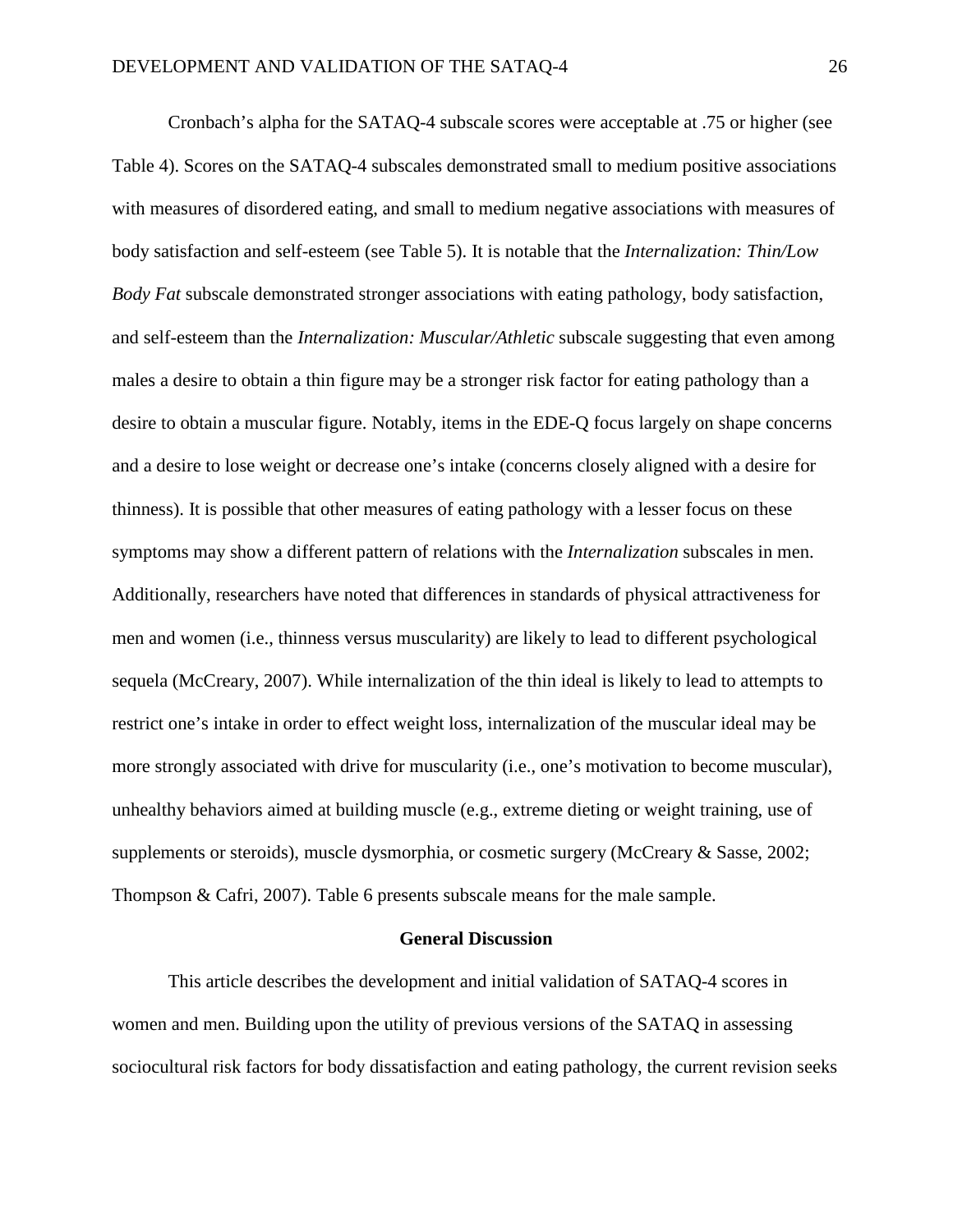to provide a more targeted assessment of internalization of appearance ideals relevant to women and men (i.e., thin and muscular ideals) and to expand the scope of the pressures' subscales by including items to assess appearance-related pressures from a variety of established sociocultural sources (i.e., peers, family, and media). The factor structure of the SATAQ-4 was confirmed in four US samples and one combined international sample of women from three countries, as well as in subsamples of women from Caucasian and non-Caucasian racial/ethnic groups. Exploratory factor analysis of the scale in males indicated that the factor structure identified in females was largely replicated in males. In addition, the studies provide preliminary support for the reliability and validity of the SATAQ-4 scores in women and men. Across all samples, internal consistency for the SATAQ-4 subscale scores was acceptable to excellent. In each of the female samples, scores on the *Internalization: Thin/Low Body Fat* subscale and all three *Pressures* subscales exhibited significant positive associations with measures of disordered eating and significant negative associations with measures of body satisfaction and self-esteem. The *Internalization: Muscularity/Athletic* subscale correlated positively with disordered eating scores, but was not significantly related to body satisfaction or self-esteem scores. The pattern of relations between scores on the SATAQ-4 and convergent measures was largely replicated in the male sample with the notable exception that scores on the *Internalization: Muscularity/Athletic* subscale were significantly negatively associated with body satisfaction scores.

The SATAQ-4 improves on previous versions of the scale in several important ways. The SATAQ-4 is the first measure to assess internalization of appearance ideals implicated in the development of body dissatisfaction and disordered eating in women and men. While previous versions of the scale contained items to assess internalization of appearance ideals portrayed in the media, the creation of a specific internalization subscale for the assessment of thinness and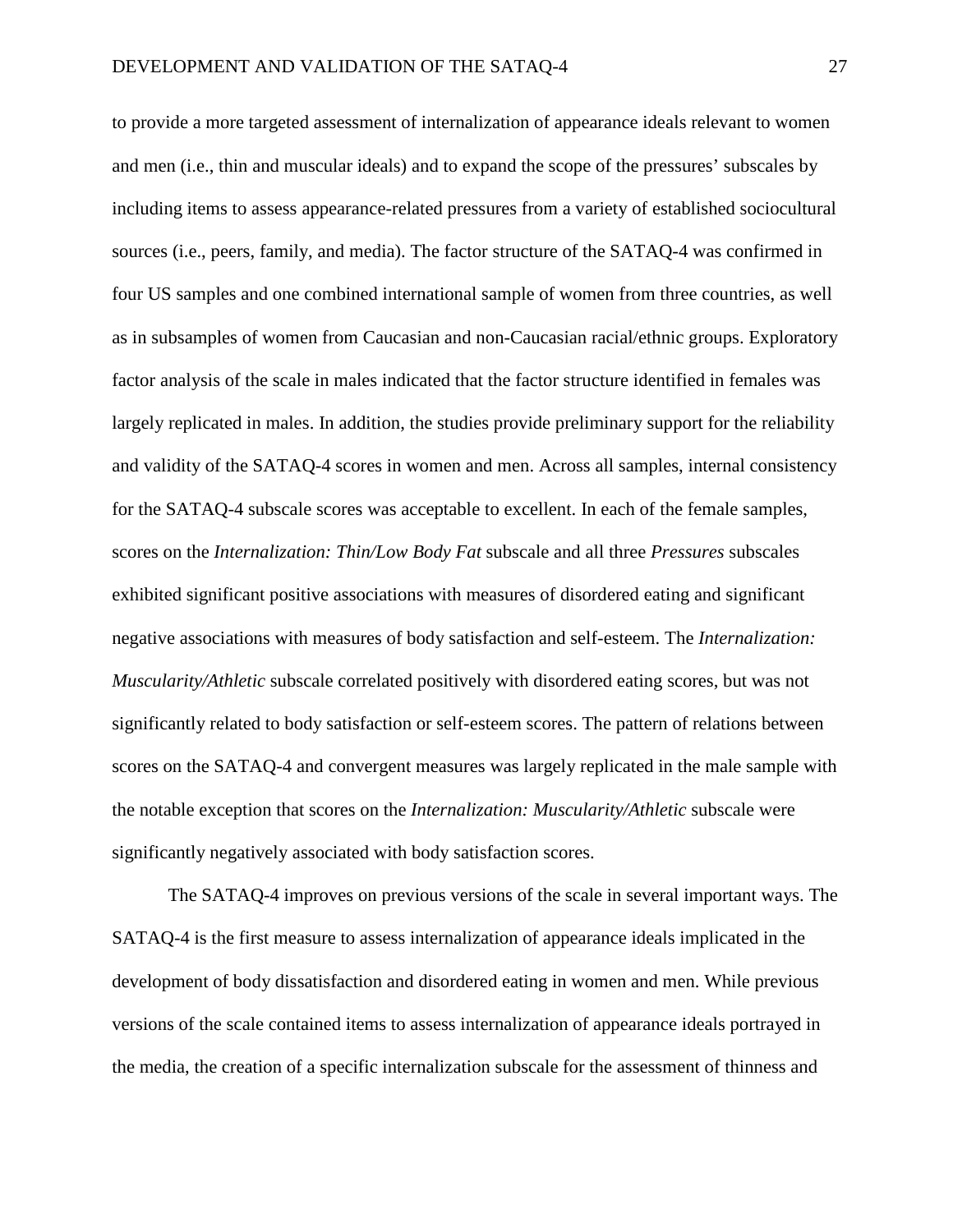low body fat in the SATAQ-4 is a significant improvement over the SATAQ-3 as it is now possible to more precisely measure the association between thin-ideal internalization and eating disturbances. Similarly, the creation of a subscale to assess a desire for muscularity and an athletic physique improves on the SATAQ-3's Internalization-Athlete subscale by providing a more specific assessment of muscular-ideal internalization. Thus the SATAQ-4 captures an emerging appearance ideal that is especially relevant to men and which may be associated with unhealthy appearance attitudes and behaviors (Thompson & Cafri, 2007).

The SATAQ-4 also expands the measurement of sociocultural pressures implicated in the etiology of body dissatisfaction and eating pathology. While the SATAQ-3 provides a singular assessment of appearance-related pressures from the media, the SATAQ-4 includes new pressures subscales to assess familial and peer pressure, two formative influences on body image that have received strong empirical support (Keery et al., 2004; Shroff & Thompson, 2006; van den Berg, Thompson, Obremski-Brandon, & Coovert, 2002). An additional advantage of these subscales in their current format is that the item wording is equivalent across subscales (changing only the source of the perceived pressure), which allows researchers to directly compare the roles of peers, family, and media in the onset and/or maintenance of body image and eating disturbances.

Limitations of the current investigation indicate several avenues for future research. One of the limitations of the current study is the potential for method effects (i.e., inflated associations between variables due to common method variance) given the exclusive use of questionnaires. Future work may seek to examine the association between SATAQ-4 subscales and hypothesized correlates assessed via interview. Although several items were written to assess a more general desire to be attractive (rather than a specific desire to be thin or muscular),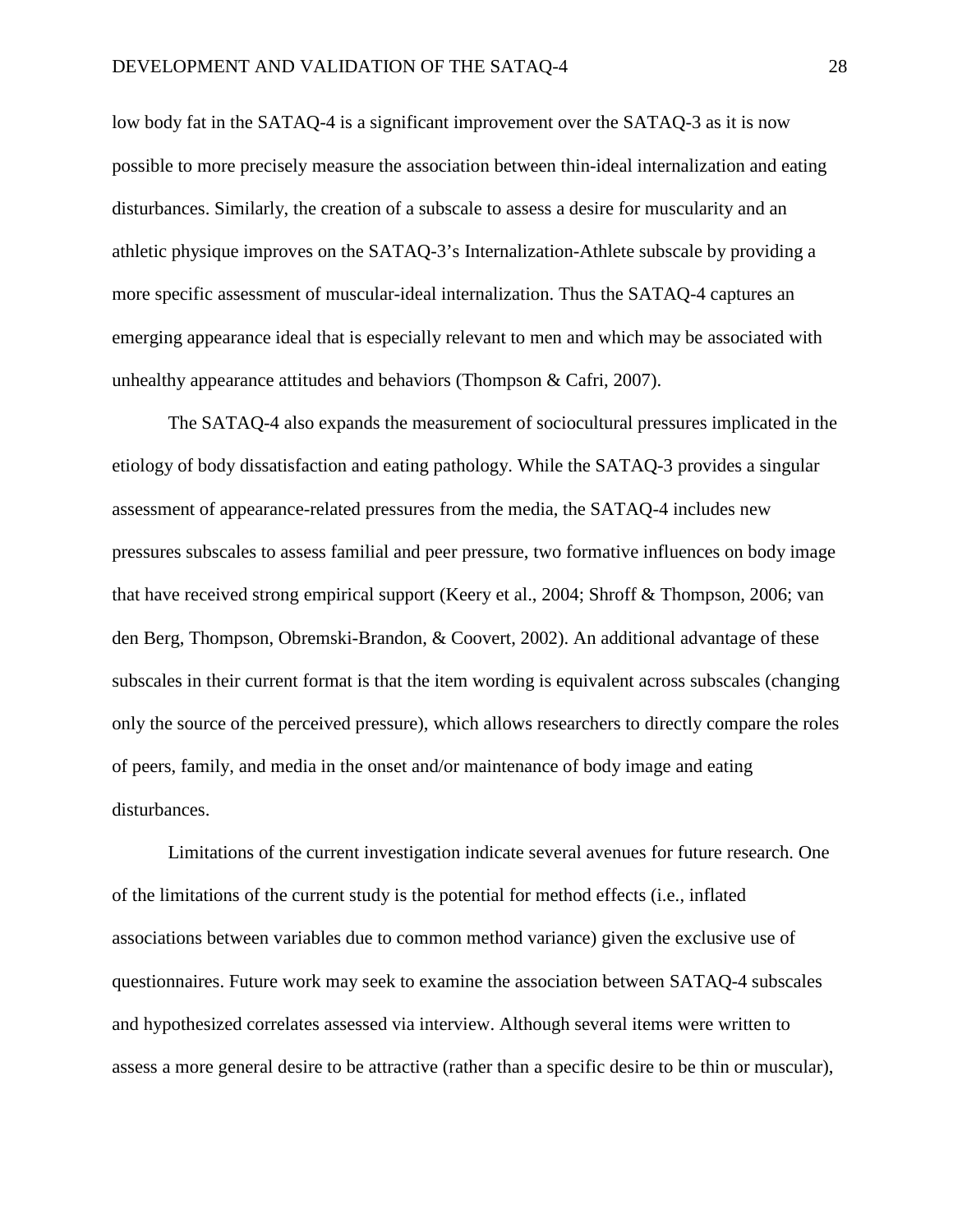general attractiveness did not emerge as a distinct dimension in factor analytic procedures. Although not as relevant a body image dimension for much of the work in the area of eating disorders, a general attractiveness internalization scale would be useful for areas of inquiry such as overall appearance dissatisfaction, body dysmorphic disorder, and engagement in cosmetic surgery (Menzel et al., 2011). It is possible that these items need to be revised to be more distinct from the other two areas of internalization. Although this investigation attempted to examine the construct validity of SATAQ-4 scores via convergent validity analyses and examination of subscales scores in healthy versus eating disturbed subsamples, the studies are limited by the lack of a discriminant validity measure and the lack of convergent validity measures that would be especially relevant for the *Internalization: Muscularity/Athletic* subscale (e.g., the Drive for Muscularity Scale; McCreary & Sasse, 2000). Future work should address these issues. In addition, the current investigation is limited by the demographic characteristics of the samples and findings may not generalize to other groups. While the current article provides preliminary evidence to support the psychometric properties of the measure in college women from the US and abroad, future work with women should strive to examine the SATAQ-4 with younger/older females, among diverse ethnic groups, and within additional countries where eating disorders and body image are a growing concern. As this is the first paper to begin exploration of the SATAQ-4 in males, exploratory factor analysis was utilized as a first step in examining scale structure. Future work should strive to build on these findings by utilizing confirmatory factor analytic techniques and measurement invariance testing to examine similarity in item functioning across genders. Given that three items from the *Internalization: Thin/Low Body Fat* subscale cross-loaded onto the *Internalization: Muscularity/Athletic* subscale, it is likely that the factor structure of the scale may differ somewhat for males. It is possible that a Muscularity/Low-Body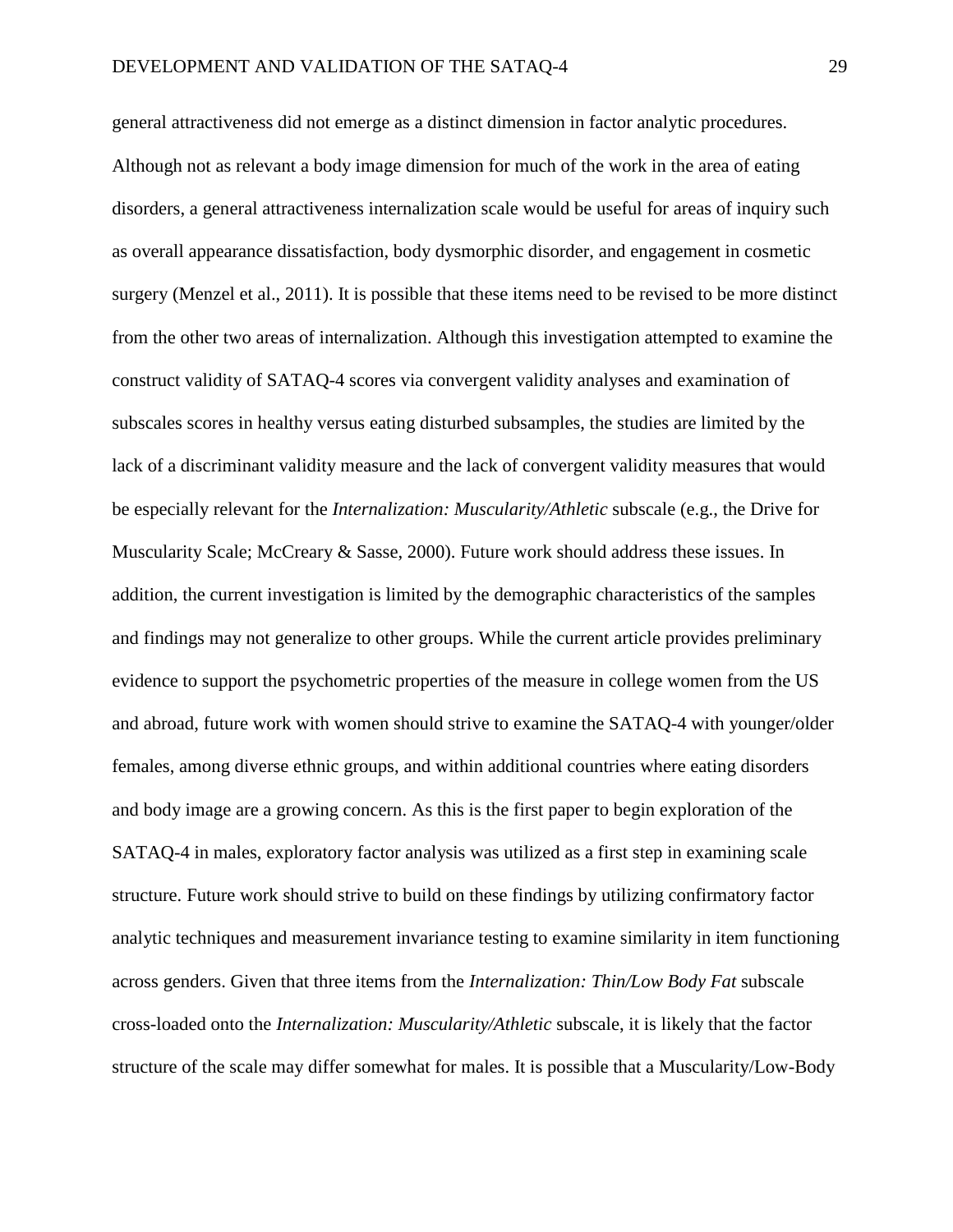Fat subscale may be more appropriate for use with men; scores from such a subscale would likely exhibit stronger associations with convergent measures. Future work should also continue to investigate the psychometric properties of the SATAQ-4 in more diverse samples of males. As a large body of evidence indicates that internalization of appearance ideals is a risk factor for body image and eating disturbance, future work is needed to examine the utility of the SATAQ-4 in identifying young women and men who may be at risk for the development of disturbed eating. Similarly, as eating disorder prevention programs aimed at reducing levels of internalization have been shown to be effective at reducing onset of eating disturbance (Stice, Marti, Poor, Presnell, & Shaw, 2008) future work may aim to examine the sensitivity of the SATAQ-4 in detecting treatment effects.

Finally, high rates of overweight and obesity in the United States and elsewhere (World Health Organization, 2000) have driven research interest in the identification of risk factors implicated in the development and maintenance of overweight and obesity. Extant research suggests that appearance pressures (e.g., weight-based teasing, weight stigma) increases risk for reduced physical activity, increased food consumption or binge eating, and unhealthy weight control behaviors, which may serve to maintain elevated weight status (Haines, Neumark-Sztainer, Wall, & Story, 2007; Neumark-Sztainer, 2005; Schvey, Puhl, & Brownell, 2011; Stice, Cameron, Killen, Hayward, & Taylor, 1999; Thompson et al., 2012). Thus, future research may seek to examine the relation between SATAQ-4 scores and weight-status, both cross-sectionally and prospectively.

In sum, the current iteration of the SATAQ offers several advantages over the previous versions and may aid in the more precise determination of the relations among sociocultural risk factors, body image disturbance, and eating disturbance. The current investigation provides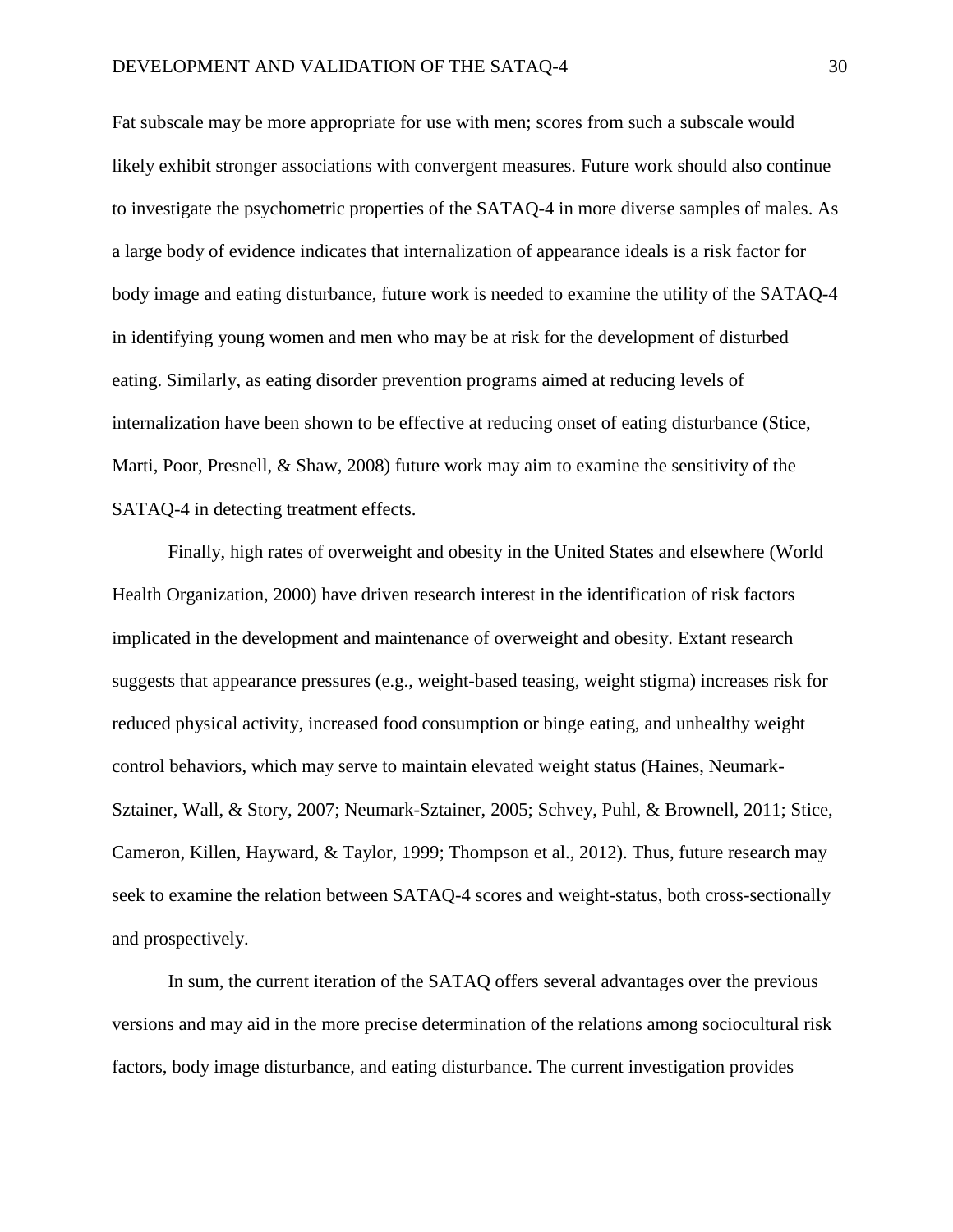strong evidence for the reliability and validity of SATAQ-4 scores in American, Italian, Australian, and English women. Additionally, preliminary analyses of the scale in American men suggest the SATAQ-4 is a useful tool for examining societal and interpersonal aspects of appearance ideals, though additional testing in males is needed. Overall, future research directions indicate the need for additional testing, item development, and psychometric analyses in diverse samples.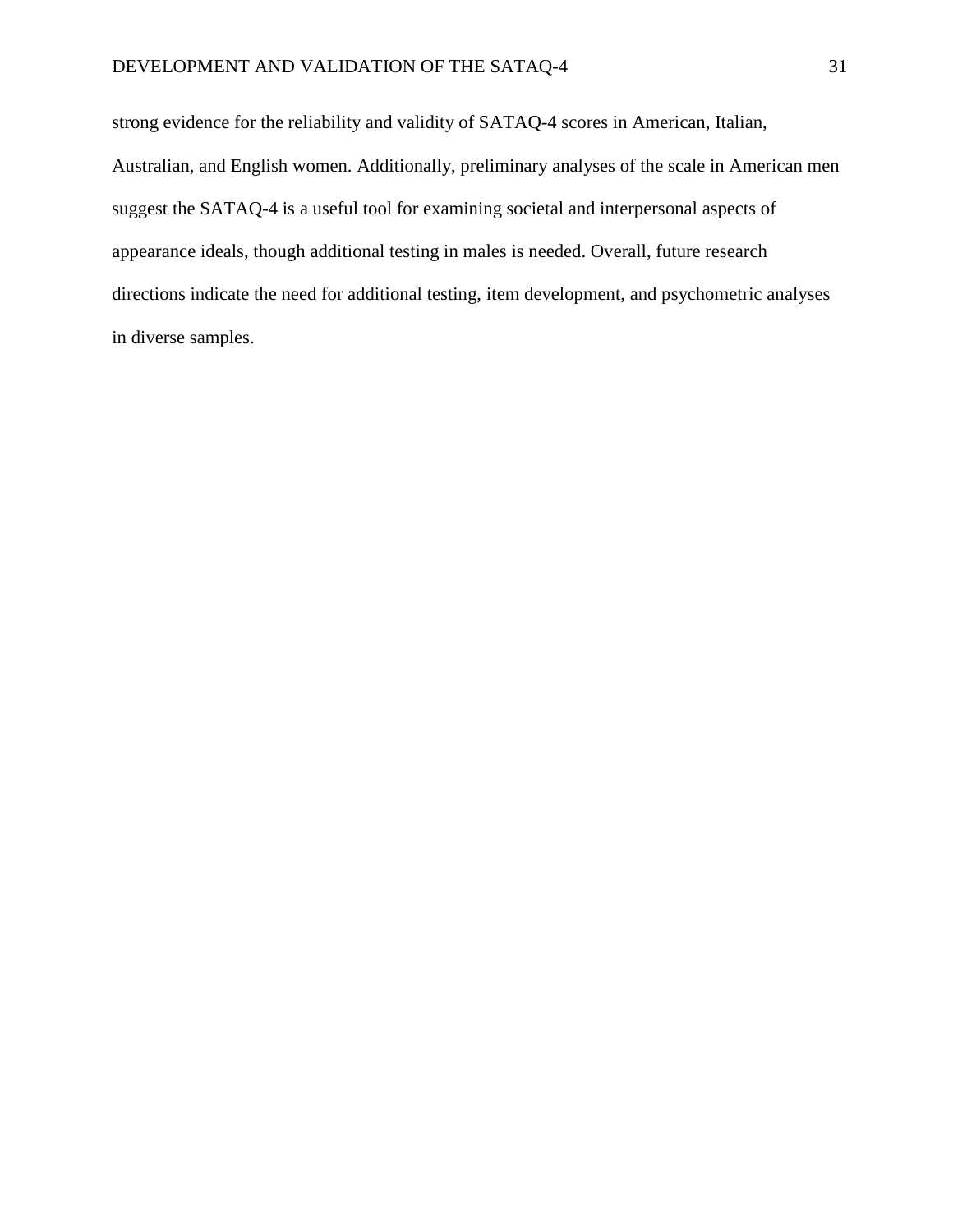#### **References**

- Ahern, A. L., Bennett, K. M., Kelly, M., & Hetherington, M. M. (2011). A qualitative exploration of young women's attitudes towards the thin ideal. *Journal of Health Psychology, 16*(1), 70-79. doi:10.1177/1359105310367690
- Ata, R. N., Rojas, A., Ludden, A. B., & Thompson, J. K. (2011). Factors influencing body image during adolescence. In V. R. Preedy, R. R. Watson, & C. R. Martin (Eds.), *Handbook of behavior, food, and nutrition* (pp. 3221-3239 ). New York, NY: Springer.
- Bearman, S. K., Presnell, K., Martinez, E., & Stice, E. (2006). The skinny on body dissatisfaction: A longitudinal study of adolescent girls and boys. *Journal of Youth and Adolescence, 35*(2), 217-229. doi: 10.1007/s10964-005-9010-9
- Bosworth, K., Espelage, D. L., & Simon, T. R. (1999). Factors associated with bullying behavior in middle school students. *The Journal of Early Adolescence, 19*(3), 341-362.
- Bentler, P. M. (1990). Comparative fit indexes in structural models. *Psychological Bulletin, 107*(2)*,* 238-246. doi:10.1037/0033-2909.107.2.238
- Blond, A. (2008). Impacts of exposure to images of ideal bodies on male body dissatisfaction: A review. *Body Image, 5*(3), 244-250. doi: 10.1016/j.bodyim.2008.02.003
- Brown, F. L., & Slaughter, V. (2011). Normal body, beautiful body: Discrepant perceptions reveal a pervasive 'thin ideal' from childhood to adulthood. *Body Image, 8*(2), 119-125
- Browne, M. W., & Cudeck, R. (1993). Alternative ways of assessing model fit. In K. A. Bollen & J. S. Long (Eds.), *Testing structural equation models* (pp. 136-192). Newbury Park, CA: Sage.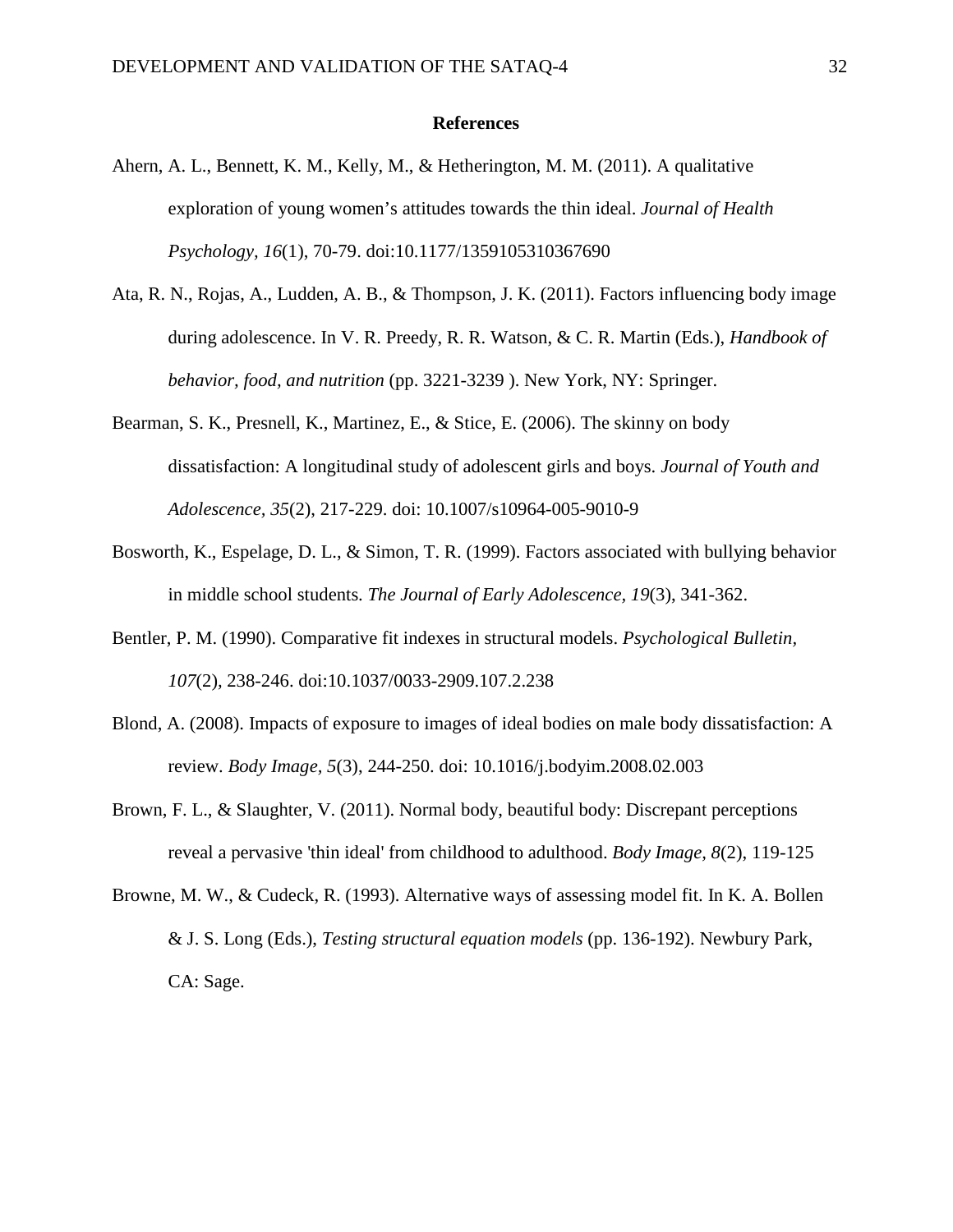- Brown, T. A., Cash, T. F., & Mikulka, P. J. (1990). Attitudinal body image assessment: Factor analysis of the Body Self-Relations Questionnaire. *Journal of Personality Assessment, 55*(1-2), 135-144. doi:10.1080/00223891.1990.9674053
- Brown, F. L., & Slaughter, V. (2011). Normal body, beautiful body: Discrepant perceptions reveal a pervasive 'thin ideal' from childhood to adulthood. *Body Image, 8*(2), 119-125. doi:10.1016/j.bodyim.2011.02.002
- Byrne, B. M. (1998). *Structural equation modeling with LISREL, PRELIS, and SIMPLIS: Basic concepts, applications, and programming*. Mahwah, NJ: Erlbaum.
- Cafri, G., Strauss, J., & Thompson, J. K. (2002). Male body image: Satisfaction and its relationship to well-being using the somatomorphic matrix. *International Journal of Men's Health, 1*(2), 215-231. doi:10.3149/jmh.0102.215
- Cafri, G., Yamamiya, Y., Brannick, M., & Thompson, J. K. (2005). The influence of sociocultural factors on body image: A meta-analysis. *Clinical Psychology: Science and Practice, 12*(4), 421-433. doi:10.1093/clipsy.bpi053
- Calogero, R. M., Davis, W. N., & Thompson, J. K. (2004). Sociocultural Attitudes Towards Appearance Questionnaire (SATAQ-3): Reliability and normative comparisons of eating disordered patients. *Body Image, 1*(2), 193-198. doi:10.1016/j.bodyim.2004.01.004
- Cash, T. F. (2000). *The Multidimensional Body-Self Relations Questionnaire User's Manual.* Available from the author at www.body-images.com.
- Cash, T. F., & Smolak, L. (Eds.). (2011). *Body image: A handbook of science, practice, and prevention* (2nd ed.). New York, NY: Guilford Press.
- Cattell, R. B. (1966). The scree test for the number of factors. *Multivariate Behavioral Research, 1*(2), 245-276. doi:10.1207/s15327906mbr0102\_10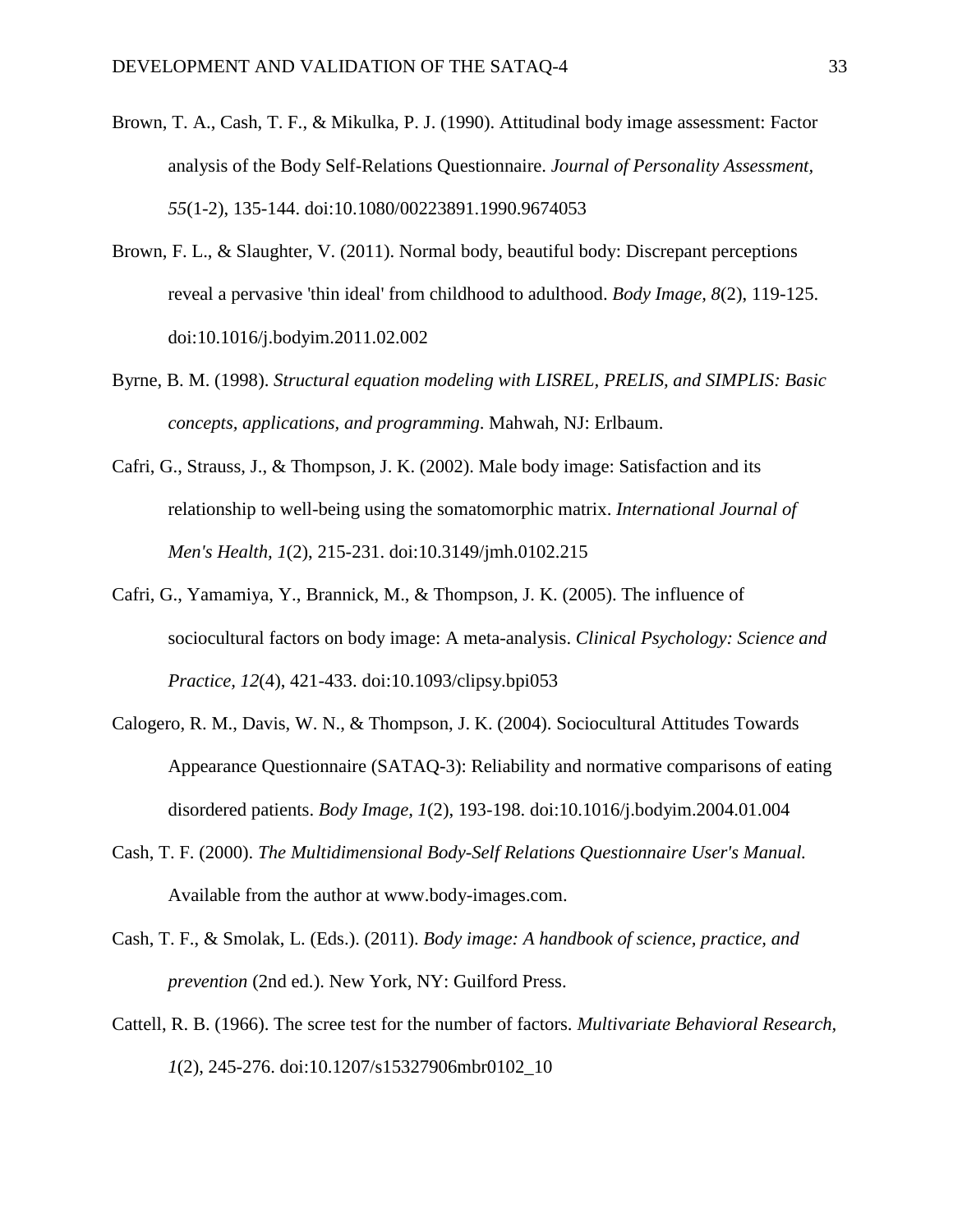- Cicero, D. C., Kerns, J. G., & McCarthy, D. M. (2010). The Aberrant Salience Inventory: A new measure of psychosis proneness. *Psychological Assessment, 22*, 688-701. doi: 10.1037/a0019913
- Clark, L., & Watson, D. (1995). Constructing validity: Basic issues in objective scale development. *Psychological Assessment, 7*(3), 309-319.
- Cohen, J. (1988). *Statistical power analysis for the behavioral sciences* (2<sup>nd</sup> ed.). Hillsdale, NJ: Erlbaum.
- Dunn, J., Lewis, V., & Patrick, S. (2010). The idealization of thin figures and appearance concerns in middle school children. *Journal of Applied Biobehavioral Research, 15*(3), 134-143. doi:10.1111/j.1751-9861.2010.00057.x
- Fairburn, C. G., & Beglin, S. J. (2008). Eating Disorder Examination-Questionnaire (EDE-Q 6.0). In C. G. Fairburn (Ed.), *Cognitive behavior therapy and eating disorders* (pp. 309- 313). New York: Guilford Press.
- Field, A.E., Austin, S.B., Taylor, C.B., Malspeis, S., Rosner, B., Rockett, H.R., Millman, M.W., & Colditz, G.A. (2003). Relation between dieting and weight change among preadolescents and adolescents. *Pediatrics, 112*(4), 900–906. doi: doi:10.1542/peds.112.4.900
- Field, A. E., Camargo, C. A., Taylor, B., Berkey, C., Frazier, L., Gillman, M. W., & Colditz, G. A. (1999). Overweight, weight concerns, and bulimic behaviors among girls and boys. *Journal of the American Academy of Child Psychiatry, 38*(6), 754-760. doi:10.1097/00004583-199906000-00024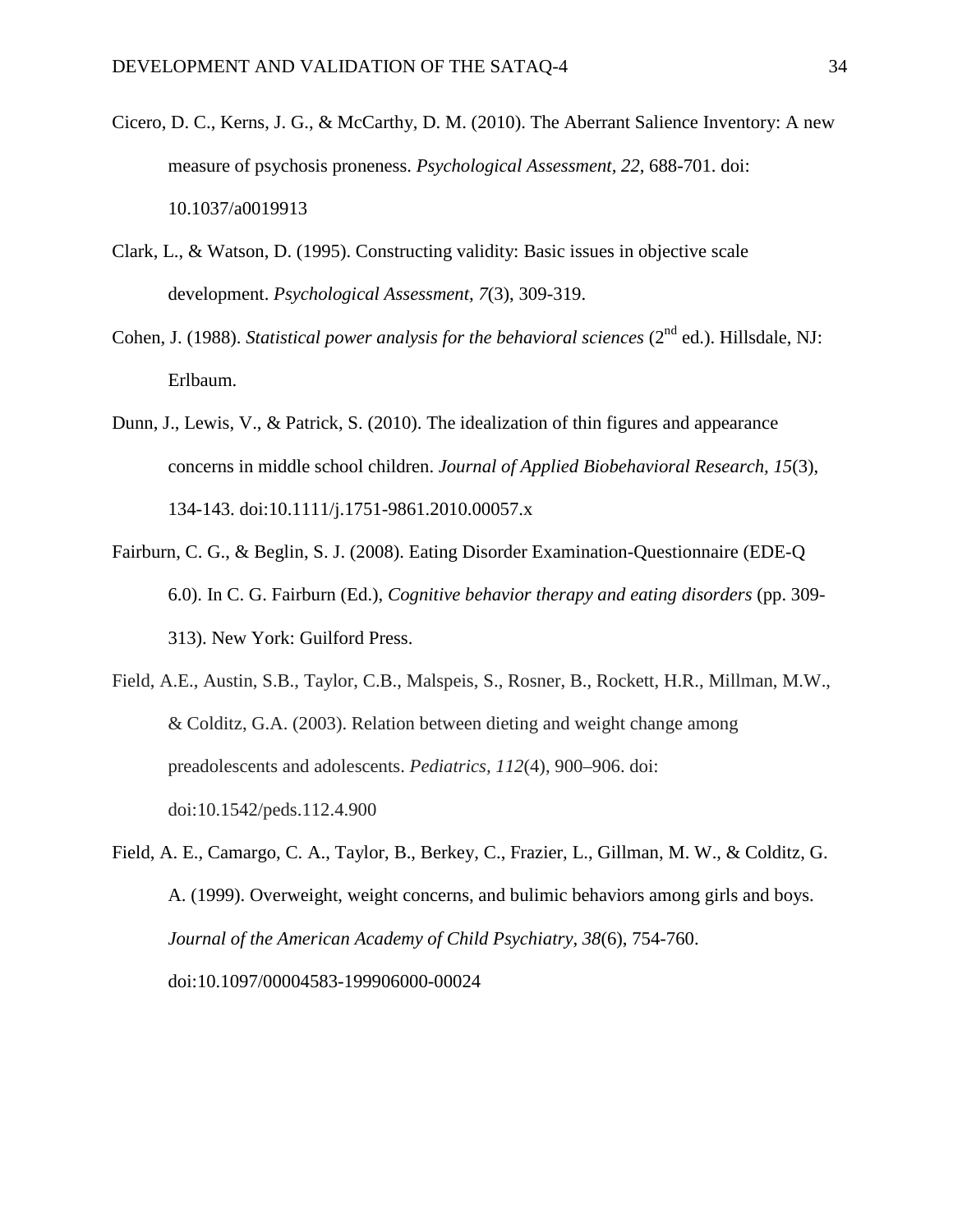- Floyd, F. J., & Widaman, K. F. (1995). Factor analysis in the development and refinement of clinical assessment instruments. *Psychological Assessment, 7*(3), 286-299. doi:10.1007/s10862-006-9035-8
- Ford, J. K., MacCullum, R. C., & Tait, M. (1986). The application of exploratory factor analysis in applied psychology: A critical review and analysis. *Personnel Psychology, 39*, 291- 314. doi: 10.1111/j.1744-6570.1986.tb00583.x
- George, D., & Mallery, P. (2003). SPSS for Windows step by step: A simple guide and reference. 11.0 update  $(4<sup>th</sup>$  ed.). Boston: Allyn & Bacon.
- Grossbard, J. R., Lee, C. M., Neighbors, C., & Larimer, M. E. (2009). Body image concerns and contingent self-esteem in male and female college students. *Sex Roles, 60*, 198-207. doi:10.1007/s11199-008-9535-y
- Haines, J., Neumark-Sztainer, D., Hannan, P. J., van den Berg, P., & Eisenberg, M. E. (2008). Longitudinal and secular trends in weight-related teasing during adolescence. *Obesity, 16*(suppl2), S18-S23. doi:10.1038/oby.2008.447
- Haines, J., Neumark-Sztainer, D., Wall, M., & Story, M. (2007). Personal, behavioral, and environmental risk and protective factors for adolescent overweight. *Obesity, 15*(11), 2748-2760. doi: 10.1038/oby.2007.327
- Harriger, J. A., Calogero, R. M., Witherington, D. C., & Smith, J. E. (2010). Body size stereotyping and internalization of the thin ideal in preschool girls. Sex Roles, 63(9-10), 609-620. doi: 10.1007/s11199-010-9868-1
- Harris, S. & Carr, A. (2001). Prevalence of concerns about physical appearance in the general population. *British Journal of Plastic Surgery, 54*(3), 223-226. doi:10.1054/bjps.2001.3550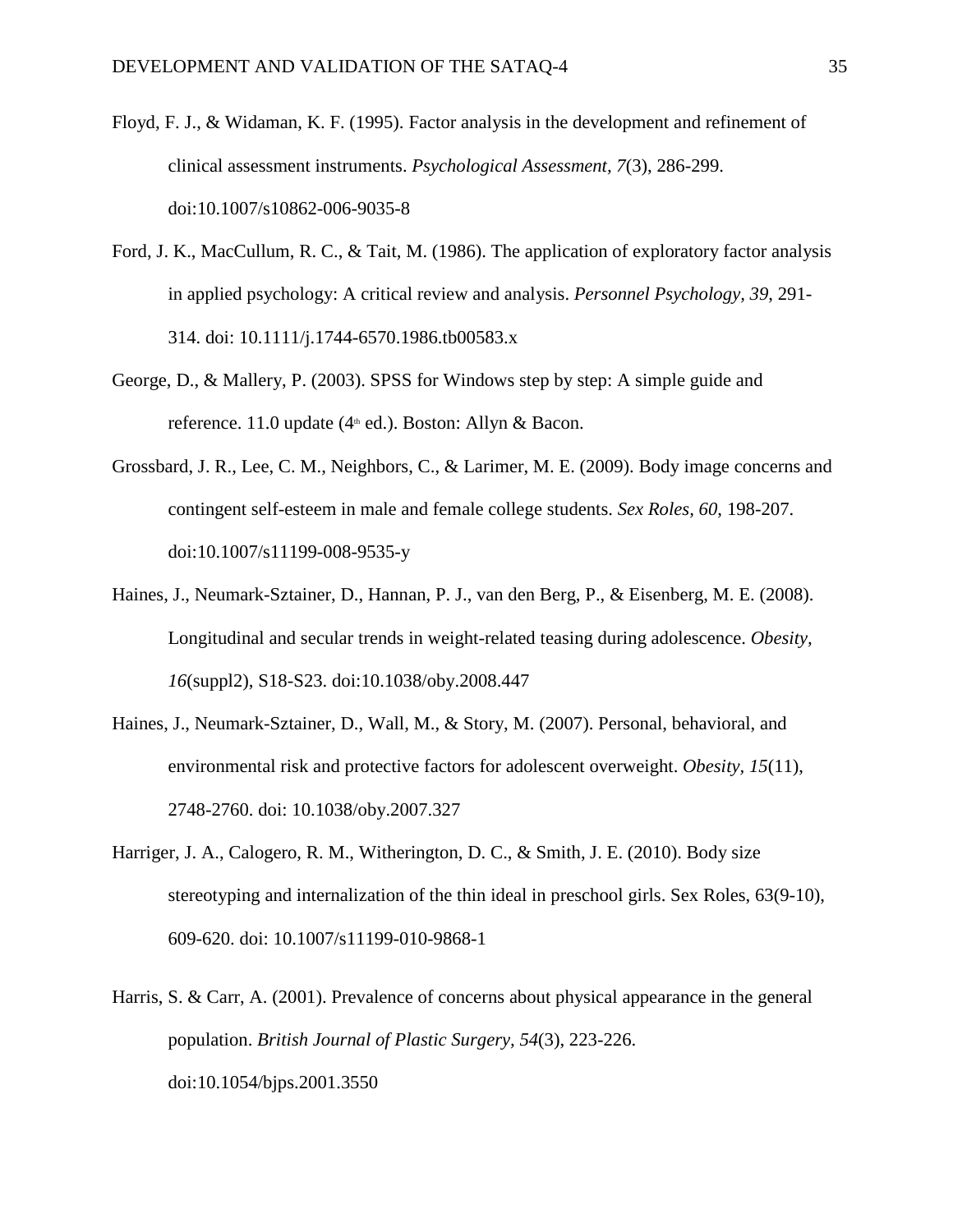- Heatherton, T. F., Mahamedi, F., Striepe, M., Field, A. E., & Keel, P. (1997). A 10-year longitudinal study of body weight, dieting, and eating disorder symptoms. *Journal of Abnormal Psychology, 106*(1)*,* 117-125. doi:10.1037/0021-843X.106.1.117
- Heinberg, L. J., Thompson, J. K., & Stormer, S. (1995). Development and Validation of the Sociocultural Attitudes Towards Appearance Questionnaire. *International Journal of Eating Disorders, 17*(1), 81-89.
- Hoek, H. W., & van Hoeken, D. (2003). Review of prevelance and indicence of eating disorders. *International Journal of Eating Disorders, 34*, 383-396. doi: 10.1002/eat.10222
- Homan, K. (2010). Athletic-ideal and thin-ideal internalization as predictors of body dissatisfaction, dieting, and compulsive exercise. *Body Image, 7*(3), 240-245. doi:10.1016/j.bodyim.2010.02.004
- Hu, L. T., & Bentler, P. M. (1999). Cutoff criteria for fit indexes in covariance structure analysis: Conventional criteria versus new alternatives. *Structural Equation Modeling, 6*(1), 1-55.
- International Business Machines Corporation, IBM. (2011). SPSS, Version 20.0. [Computer software]. Armonk, NY: International Business Machines Corporation.
- Jackson, T., & Chen, H. (2010). Factor structure of the Sociocultural Attitudes Toward Appearance Questionnaire-3 (SATAQ-3) among adolescent boys in China. *Body Image, 7*, 349-355. doi:10.1016/j.bodyim.2010.07.003
- Jones, J. M., Bennett, S., Olmstead, M. P., Lawson, M. L., & Rodin, G. (2001). Disordered eating attitudes and behaviours in teenaged girls: A school-based study. *Canadian Medical Association Journal, 165*(5), 547-552.
- Jöreskog, K. G, & Sörbom, D. (1993). *LISREL 8: Structural equation modeling with the SIMPLIS Command Language*. Chicago, IL: Scientific Software International Inc.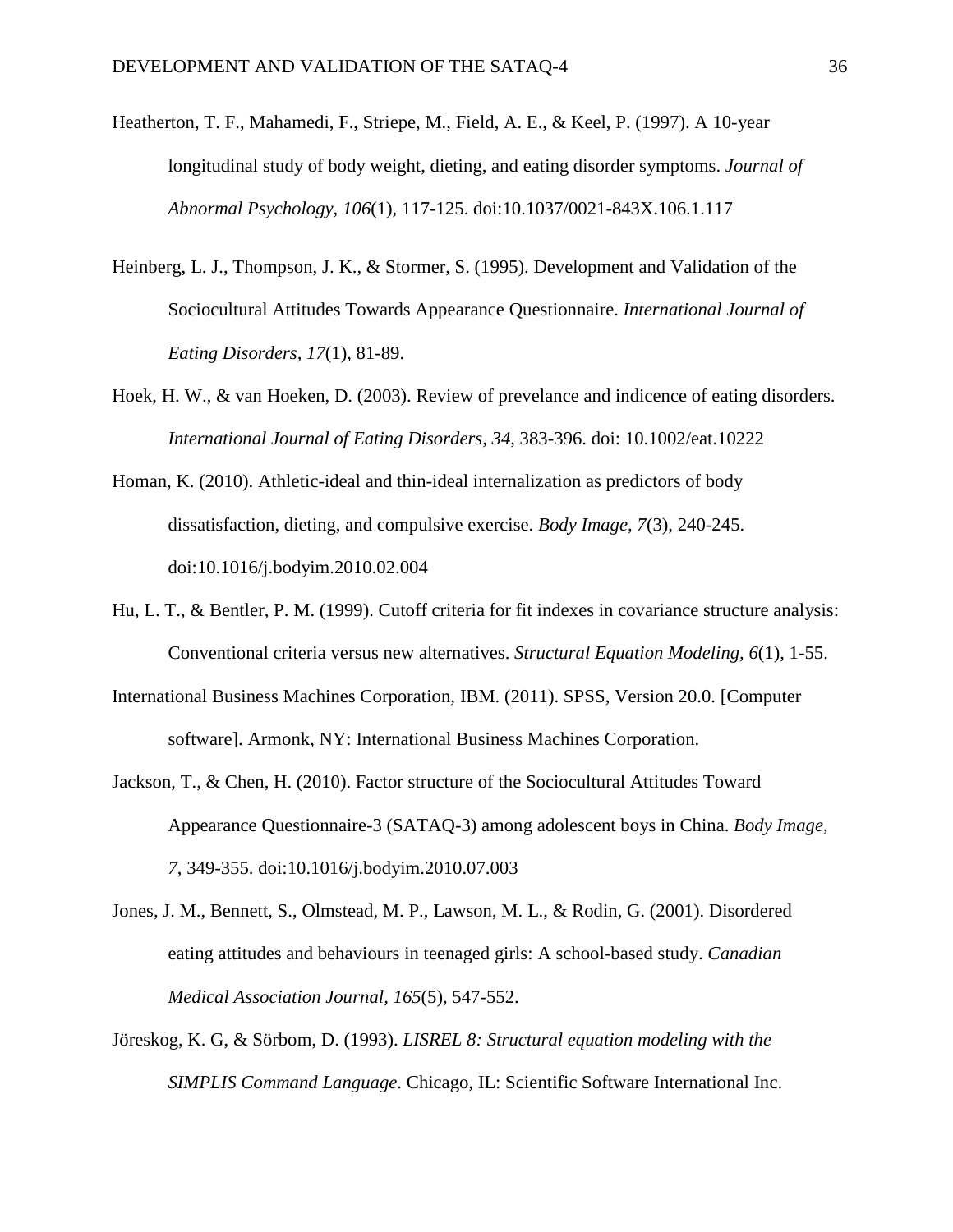- Karazsia, B. T., & Crowther, J. H. (2008). Psychological and behavioral correlates of the SATAQ-3 with males. *Body Image, 5*(1), 109-115. doi:10.1016/j.bodyim.2007.08.004
- Keel, P. K., & Forney, K. J. (2013). Psychosocial risk factors for eating disorders. *International Journal of Eating Disorders, 46*(5), 433-439. doi: 10.1002/eat.22094
- Keery, H., van den Berg, P., & Thompson, J. K. (2004). An evaluation of the tripartite influence model of body dissatisfaction and eating disturbance with adolescent girls. *Body Image, 1*(3), 237-251. doi:10.1016/j.bodyim.2004.03.001
- Knauss, C., Paxton, S. J., & Alsaker, F. D. (2007). Relationships amongst body dissatisfaction, internalization of the media body ideal and perceived pressure from media in adolescent girls and boys. *Body Image, 4*(4), 353-360. doi:10.1016/j.bodyim.2007.06.007
- Labre, M. P. (2005). The male body ideal: Perspectives of readers and non-readers of fitness magazines. *The Journal of Men's Health and Gender, 2*(2), 223-229. doi:10.1016/j.jmhg.2005.03.001
- Luce, K. H., & Crowther, J. H. (1999). The reliability of the eating disorder examination selfreport questionnaire version (EDE-Q). *International Journal of Eating Disorders, 25*(3), 349-351.
- Mannucci, E., Ricca, V., Di Bernardo, M., & Rotella, C. M. (1996). Studio del comportamento alimentare con una intervista strutturata: La eating disorder examination. *Il Diabete, 8*, 127-131.
- Marsh, H. W., Balla, J. R., & McDonald, R. P. (1988). Goodness-of-fit indexes in confirmatory factor analysis: The effect of sample size. *Psychological Bulletin, 103*(3), 391-410. doi:10.1037/0033-2909.103.3.391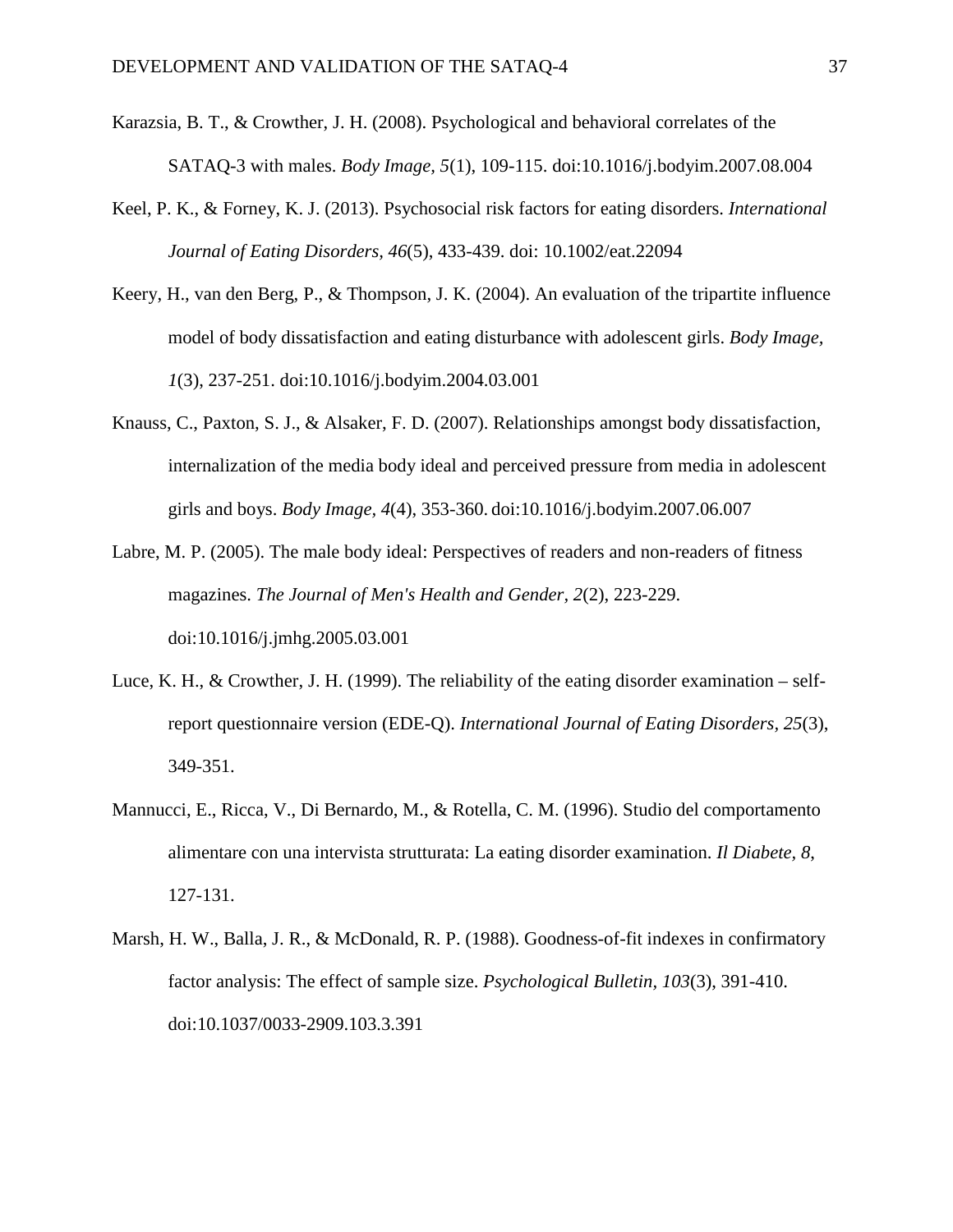- McCreary, D. R. (2007). The drive for muscularity scale: Description, psychometrics, and research findings. In J. K. Thompson & G. Cafri (Eds.), (pp. 87-106). Washington, DC: American Psychological Association. doi:10.1037/11581-000
- McCreary, D. R., & Sasse, D. K. (2000). An exploration of the drive for muscularity in adolescent boys and girls. *Journal of American College Health, 48*(6), 297-304. doi: 10.1080/07448480009596271
- McCreary, D. R., & Sasse, D. K. (2002). Gender differences in high school students dieting behavior and their correlates. *International Journal of Men's Health, 1*, 195-213. doi: 10.3149/jmh.0102.195
- Mehler, P. S., Birmingham, L. C., Crow, S. J., & Jahraus, J. P. (2010). Medical complications of eating disorders. In C. M. Grilo & J. E. Mitchel (Eds.), *The treatment of eating disorders: A clinical handbook* (pp. 66-80). New York: Guilford Press.
- Menzel, J. E., Schaefer, L. M., Burke, N. B., Mayhew, L. L., Brannick, M. T., & Thompson, J. K. (2010). Appearance-related teasing, body dissatisfaction, and disordered eating: A meta-analysis. *Body Image, 7*(4), 261-270. doi:10.1016/j.bodyim.2010.05.004
- Menzel, J. E., Sperry, S. L., Small, B., Thompson, J. K., Sarwer, D. B., & Cash, T. F. (2011). Internalization of appearance ideals and cosmetic surgery attitudes: A test of the tripartite influence model of body image. *Sex Roles, 65*(7-8), 469-477. doi:10.1007/s11199-011- 9983-7
- Mintz, L. B., & Betz, N. E. (1988). Prevalence and correlates of eating disordered behaviors among undergraduate women. *Journal of Counseling Psychology, 35*(4), 463-471. doi:0022-0167/88/S00.75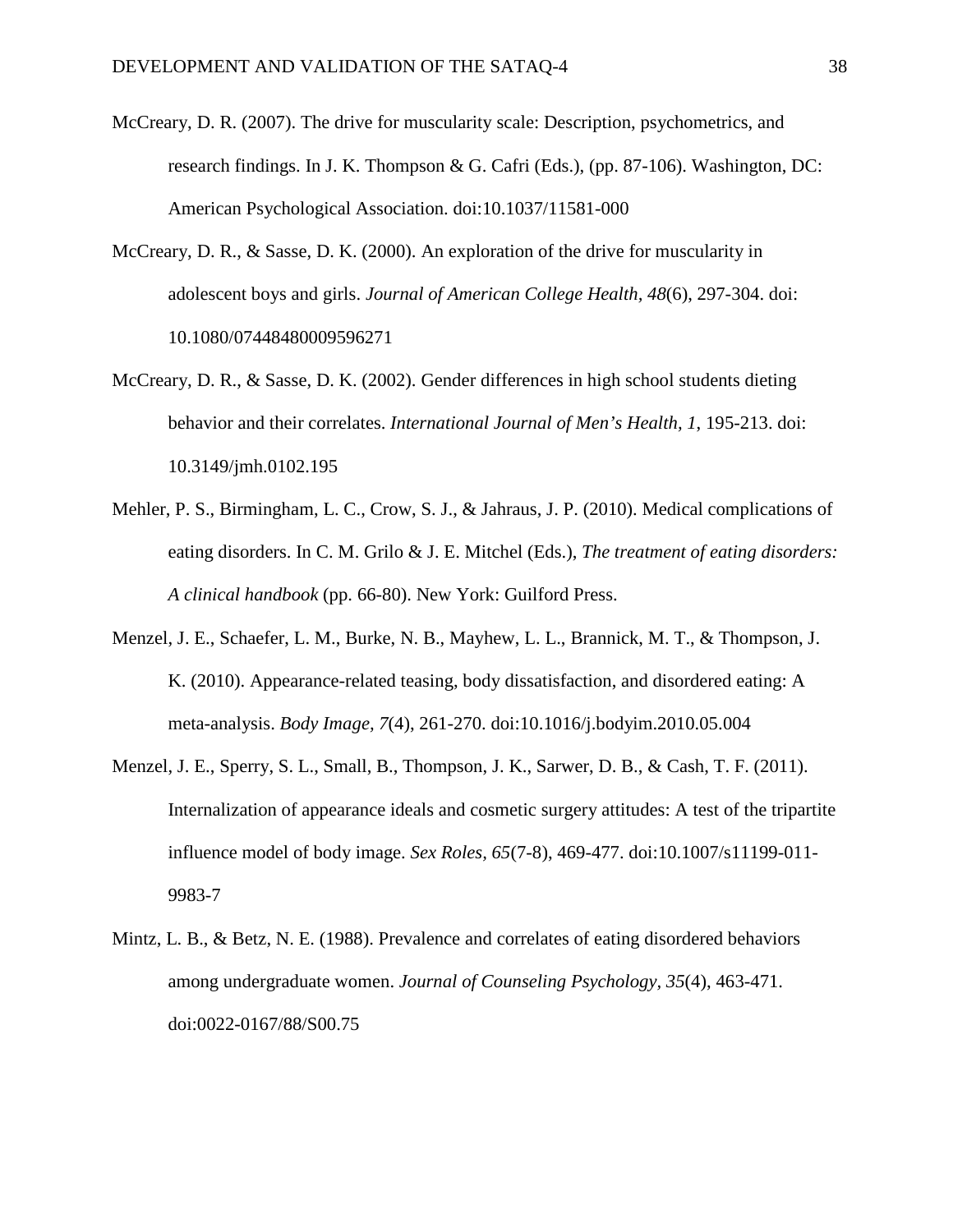- Muthén, L. K. & Muthén, B. O. (2010). *MPlus user's guide* (6<sup>th</sup> version). Los Angeles, CA: Muthén & Muthén.
- Neumark-Sztainer, D. (2005). Can we simultaneously work toward the prevention of obesity and eating disorders in children and adolescent?. *International Journal of Eating Disorders, 38*, 220-227. doi: 10.1002/eat.20181
- O'Connor, B. P. (2000). SPSS and SAS programs for determining the number of components using parallel analysis and Velicer's MAP test. *Behavior Research Methods, Instruments, & Computers*, *32*(3), 396-402.
- Peterson, C. B., Crosby, R. D., Wonderlich, S. A., Joiner, T., Crow, S. J., Mitchell, J. E., … le Grange, D. (2007). Psychometric properties of the Eating Disorders Examination-Questionnaire: Factor structure and internal consistency. *International Journal of Eating Disorders, 40*(4), 386-389. doi:10.1002/eat
- Polivy, J., & Herman, C. P. (1985). Dieting and binging: A causal analysis. *American Psychologist, 40*(2)*,* 193-201. doi: 10.1037/0003-066X.40.2.193
- Pope, H. G., Phillips, K. A., & Olivardia, R. (2000). *The Adonis complex: The secret crisis of male body obsession*. New York, NY: Free Press.
- Prezza, M., Trombaccia, F.R., & e Armento, L. (1997), La scala dell'autostima di Rosenberg: Traduzione e validazione, *Bollettino di Psicologia Applicata, 223*, 35-44.

Ridgeway, R. T., & Tylka, T. L. (2005). College men's perceptions of ideal body composition and shape. *Psychology of Men and Masculinity, 6*(3), 209-220. doi:10.1037/1524- 9220.6.3.209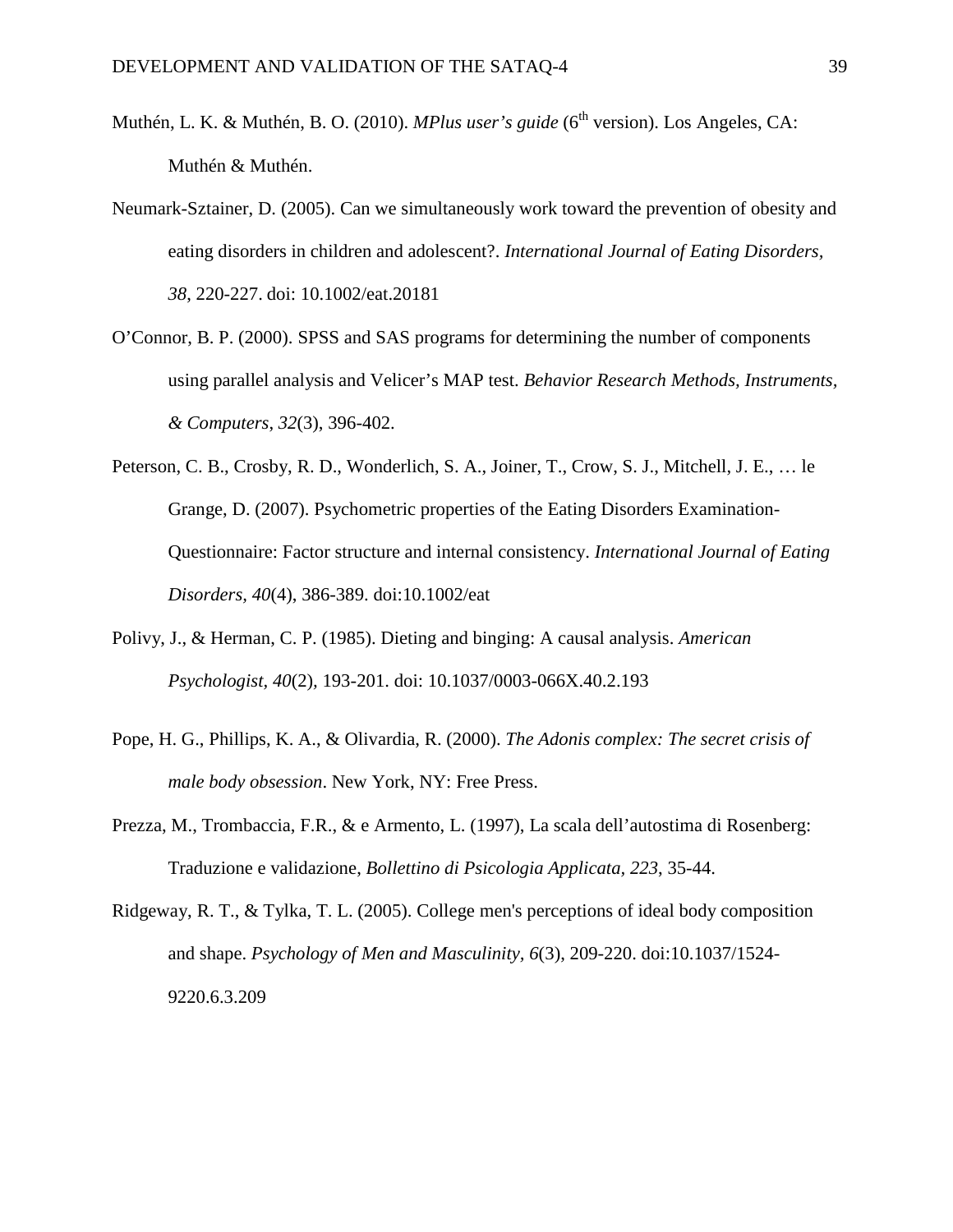- Rodgers, R., & Chabrol, H. (2009). Parental attitudes, body image disturbance and disordered eating amongst adolescents and youg adults: A review. *European Eating Disorders Review, 17*(2), 137-151. doi:10.1002/erv.907
- Rodin, J., Silberstein, L., & Striegel-Moore, R. (1984). Women and weight: A normative discontent. *Nebraska Symposium on Motivation, 32*, 267-307.
- Rosenberg, M. (1965). *Society and the adolescent self-image*. Princeton, NJ: Princeton University Press.
- Salk, R. H., & Engeln-Maddox, R. (2012). Fat talk among college women is both contagious and harmful. *Sex Roles, 66*(9-10), 636-645. doi:10.1007/s11199-011-0050-1
- Schvey, N. A., Puhl, R. M., & Brownell, K. D. (2011). The Impact of Weight Stigma on Caloric Consumption. *Obesity, 19*(10), 1957-1962. doi: 10.1038/oby.2011.204
- Shoemaker, L. B., & Furman, W. (2009). Interpersonal influences on late adolescent girls' and boys' disordered eating. *Eating Behaviors, 10*(2), 97-106. doi:10.1016/j.eatbeh.2009.02.003
- Shroff, H., & Thompson, J. K. (2006). The tripartite influence model of body image and eating disturbance: A replication with adolescent girls. *Body Image, 3*(1), 17-23. doi:10.1016/j.bodyim.2005.10.004
- Sinclair, S. J., Blais, M. A., Gansler, D. A., Sandberg, E., Bistis, K., & LoCicero, A. (2010). Psychometric properties of the Rosenberg Self-Esteem Scale: Overall and across demographic groups living within the United States. *Evaluation and the Health Professions, 33*(1), 56-80. doi:10.1177/0163278709356187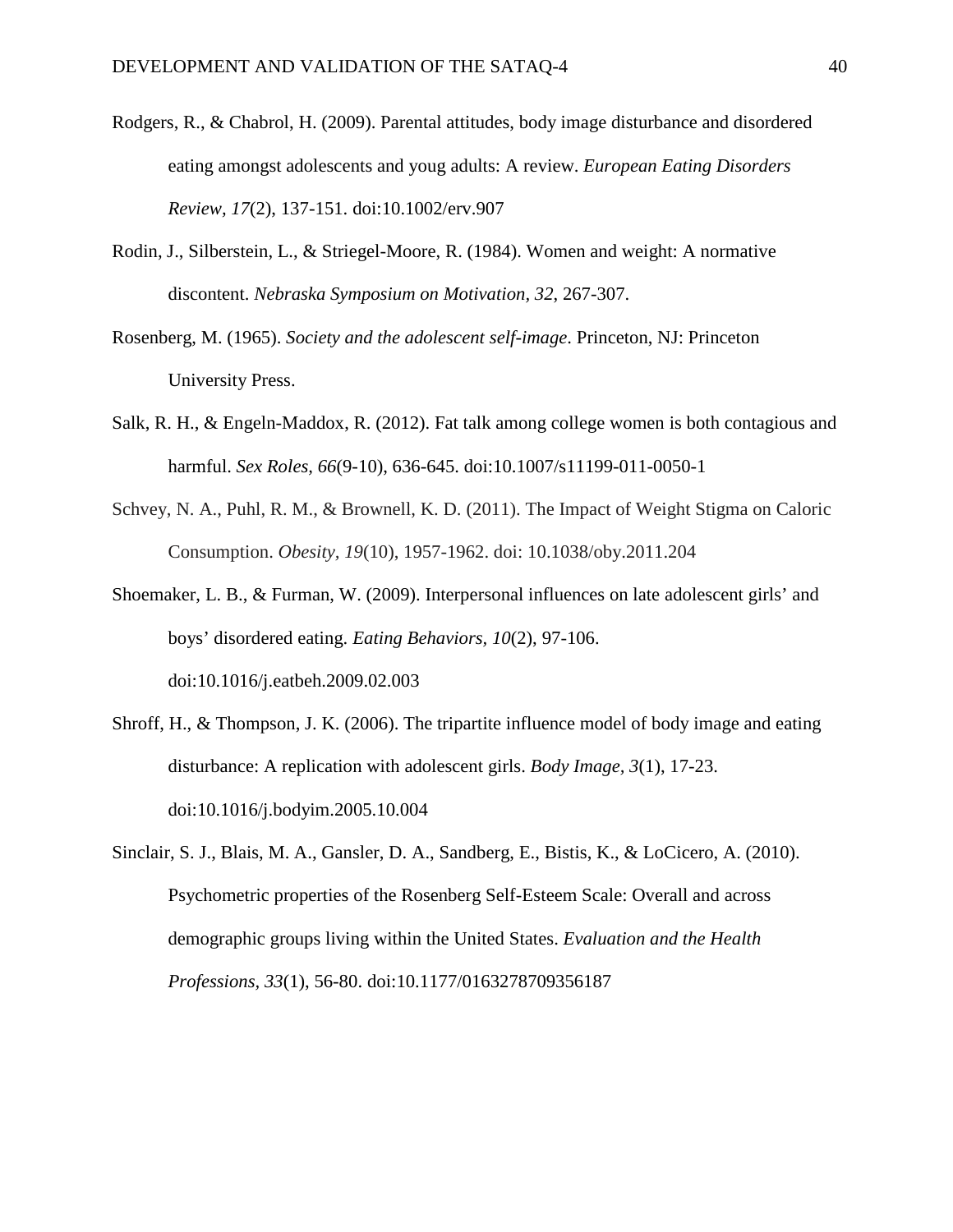- Slevec, J., & Tiggemann M. (2011). Media exposure, body dissatisfaction, and disordered eating in middle-aged women: A test of the sociocultural model of disordered eating. *Psychology of Women Quarterly, 35*(4), 617-627. doi:10.1177/0361684311420249
- Smolak, L., Levine, M. P., & Thompson, J. K. (2001). The use of the Sociocultural Attitudes Towards Appearance Questionnaire with middle school boys and girls. *International Journal of Eating Disorders, 29*, 216–223. doi: 10.1002/1098- 108X(200103)29:2<216::AID-EAT1011>3.0.CO;2-V
- Stanford, J. N., & McCabe, M. P. (2005). Sociocultural influences on adolescent boys' body image and body change strategies. *Body Image, 2*(2), 105-113. doi:10.1016/j.bodyim.2005.03.002
- Stefanile, C., Matera, C., Nerini, A., & Pisani, E. (2011). Validation of an Italian version of the Sociocultural Attitudes Towards Appearance Questionnaire-3 (SATAQ-3) on adolescent girls. *Body Image, 8*(4), 432-436. doi:10.1016/j.bodyim.2011.06.001
- Stice, E. (2002). Risk and maintenance factors for eating pathology: A meta-analytic review. *Psychological Bulletin, 128*(5), 825-848. doi:10.1037//0033-2909.128.5.825
- Stice, E., & Agras, W. S. (1998). Predicting the onset and remission of bulimic behaviors in adolescence: A longitudinal grouping analysis. *Behavior Therapy, 29*(2), 257-276. doi:10.1016/S0005-7894(98)80006-3
- Stice, E., Cameron, R.P., Killen, J.D., Hayward, C., & Taylor, C.B. (1999). Naturalistic weightreduction efforts prospectively predict growth in relative weight and onset of obesity among female adolescents. *Journal of Consulting and Clinical Psychology, 67*(6), 967– 974.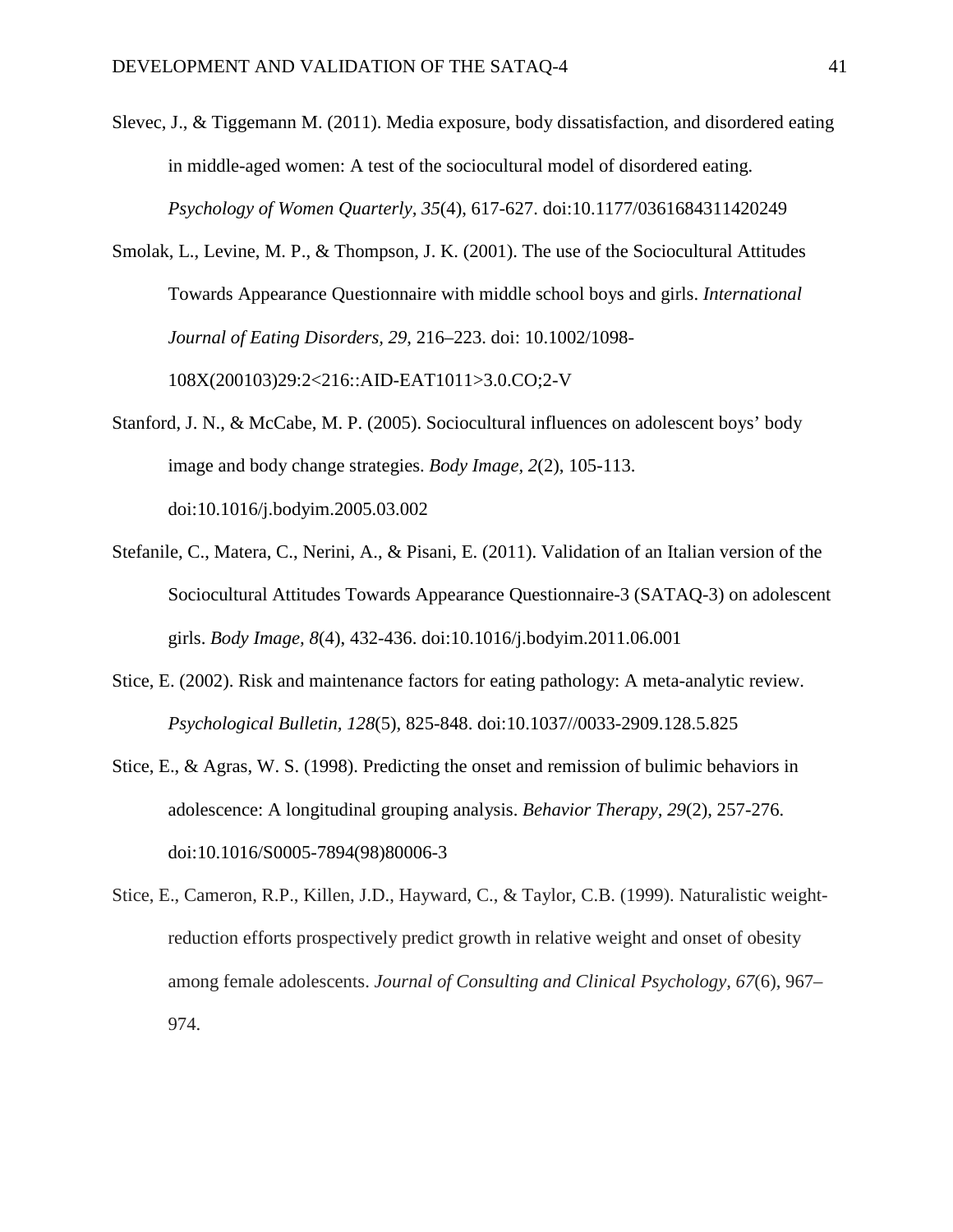- Stice, E., Marti, C. N., Spoor, S., Presnell, K., & Shaw, H. (2008). Dissonance and healthy weight eating disorder prevention programs: Longterm effects from a randomized efficacy trial. *Journal of Consulting and Clinical Psychology, 76*(2), 329–340. doi: 10.1037/0022-006X.76.2.329
- Stice, E., & Shaw, H. E. (1994). Adverse effects of the media portrayed thin-ideal on women and linkages to bulimic symptomatology. *Journal of Social and Clinical Psychology, 13*(3), 288-308. doi:10.1521/jscp.1994.13.3.288
- Striegel-Moore, R., & Franko, D. L. (2002). Body image issues among girls and women. In T. F. Cash & T. Pruzinsky (Eds.), *Body image: A handbook of theory, research, and clinical practice* (pp. 183-191). New York, NY: Guilford Press.
- Striegel-Moore, R. H., Rosselli, F., Perrin, N., DeBar, L., Wilson, G. T., May, A., & Kraemer, H. C. (2009). Gender difference in the prevalence of eating disorder symptoms. *International Journal of Eating Disorders, 42*(5), 471-474. doi: 10.1002/eat.20625
- Swami, V., Frederick, D. A., Aavik, T., Alacalay, L., Allik, J., Anderson, D., … Zivcic-Becirevic, I. (2010). The attractive female body weight and female body dissatisfaction in 26 countries across 10 world regions: Results of the International Body Project I. *Personality and Social Psychology Bulletin, 36,* 309-325. doi: 10.1177/0146167209359702
- Tabachnick, B. G., & Fidell, L. S. (2007). Using multivariate statistics  $(5<sup>th</sup>$  edition). Boston, MA: Pearson Education, Inc.
- Thompson, B. (2004). Exploratory and confirmatory factor analysis. American Psychological Association, Washington, DC.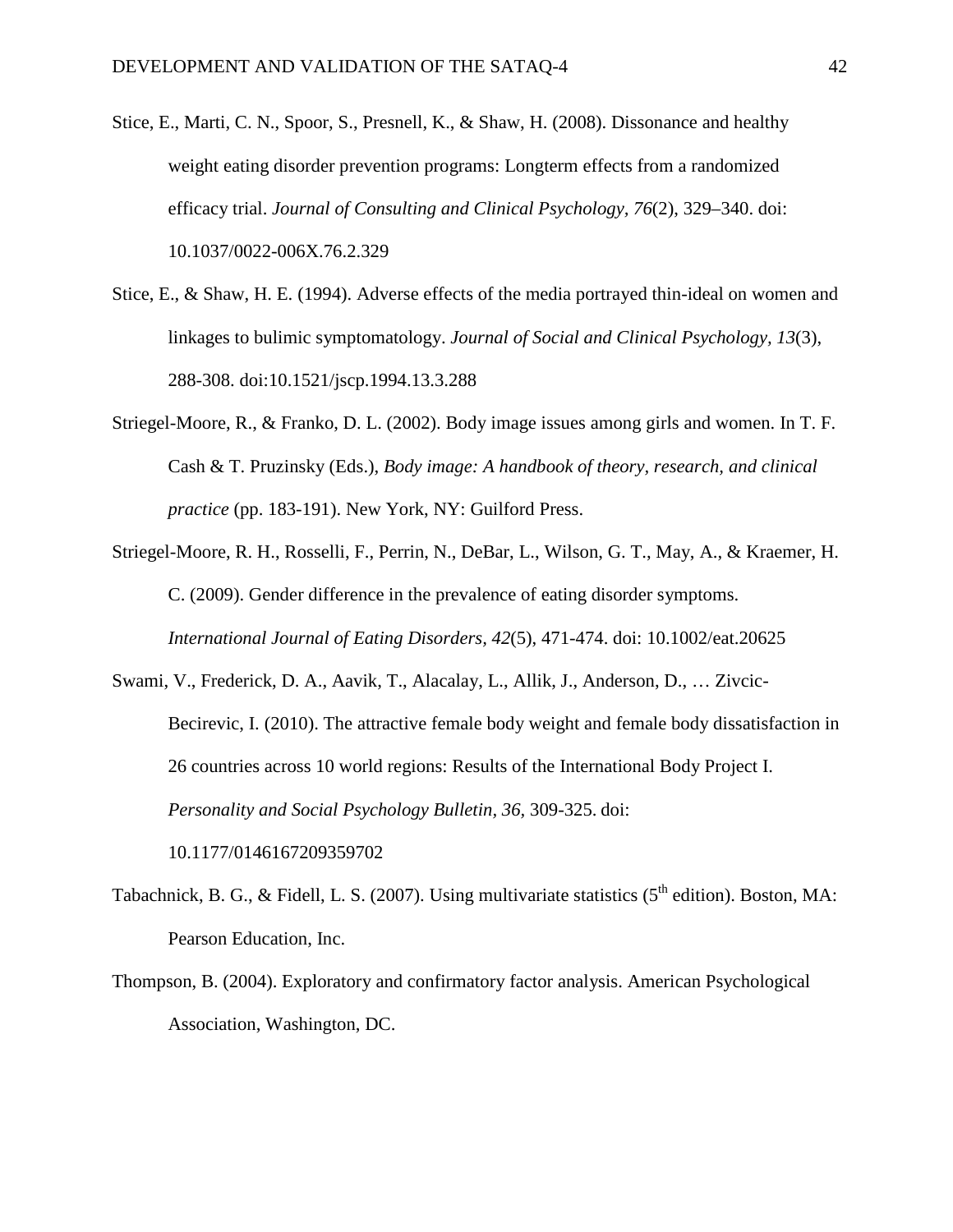- Thompson, J. K., & Cafri, G. (Eds.). (2007). *The muscular ideal: Psycholgoical, social, and medical perspectives*. Washington, DC: American Psychological Association. doi:10.1037/11581-000
- Thompson, J. K., Heinberg, L. J., Altabe, M., & Tantleff-Dunn, S. (1999). *Exacting beauty: Theory, assessment, and treatment of body image disturbance*. Washington, DC: American Psychological Association. doi:10.1037/10312-000
- Thompson, J. K., Schaefer, L. M., & Menzel, J. (2012). Internalization of the thin-ideal and muscular-ideal. In T. F. Cash (Ed.), *Encyclopedia of Body Image and Human Appearance*. San Diego, CA: Elsevier.
- Thompson, J. K., & Stice, E. (2001). Thin-ideal internalization: Mounting evidence for a new risk factor for body-image disturbance and eating pathology. *Current Directions in Psychological Science,10*(5), 181–183. doi:10.1111/1467-8721.00144
- Thompson, J. K., van den Berg, P., Roehrig, M., Guarda, A. S., & Heinberg, L. J. (2003). The Sociocultural Attitudes Towards Appearance Scale (SATAQ-3): Development and validation. *International Journal of Eating Disorders, 35*(3), 293-304. doi:10.1002/eat.10257
- Tiggemann, M. (2011). Sociocultural perspectives on human appearance and body image. In T. F. Cash & L. Smolak (Eds.), *Body image: A handbook of science, practice, and prevention* (pp. 12-19). New York, NY: The Guilford Press.
- van den Berg, P., Thompson, J. K., Obremski-Brandon, K., & Coovert, M. (2002). The tripartite influence model of body image and eating disturbance: A covariance structure modeling investigation testing the mediational role of appearance comparison. *Journal of Psychosomatic Research, 53*(5), 1007-1020. doi:10.1016/S0022-3999(02)00499-3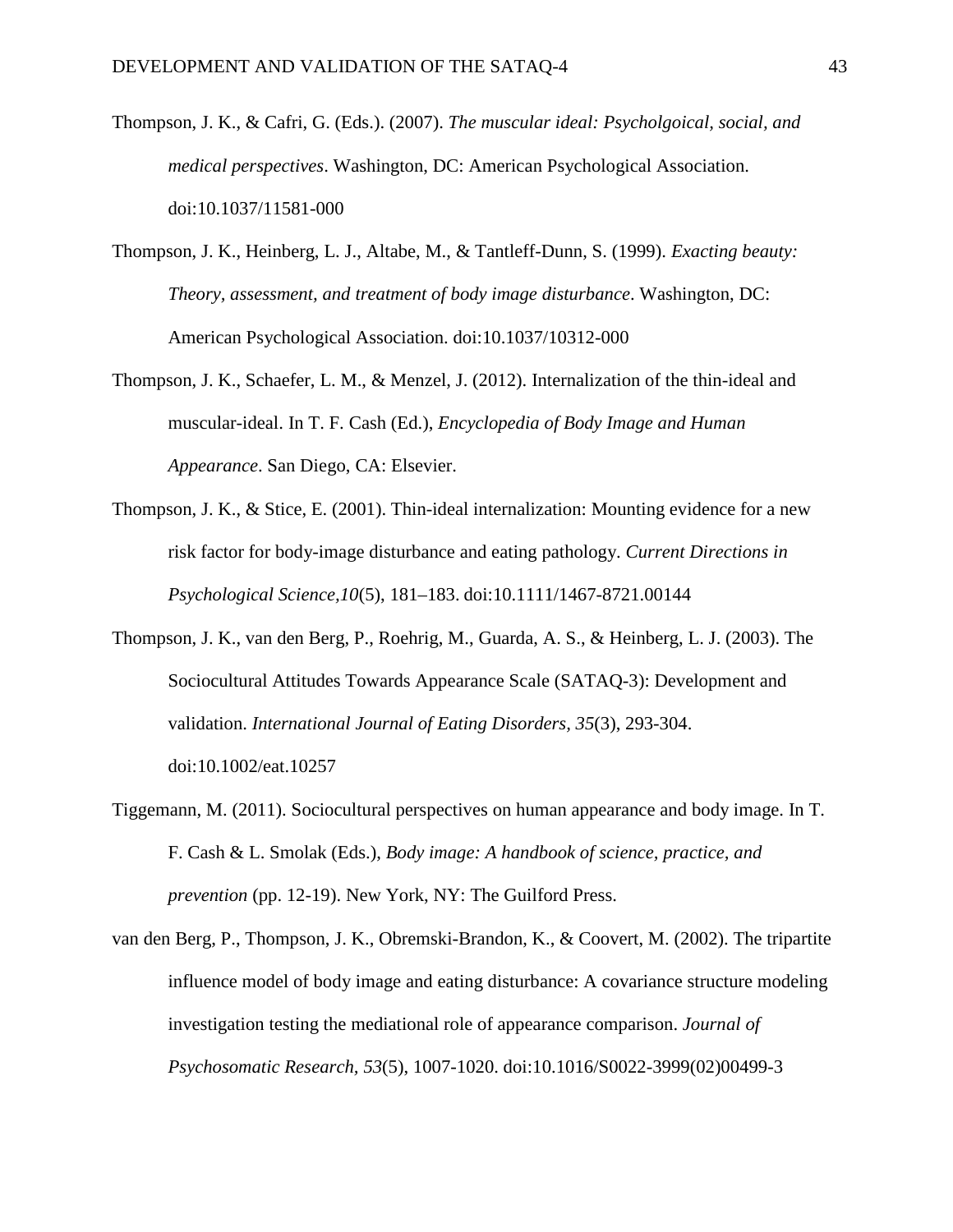- Vincent, M. A., & McCabe, M. P. (2000). Gender differences among adolescents in family and peer influences on body dissatisfaction, weight loss, and binge eating behaviors. *Journal of Youth and Adolescence, 29*(2), 205-221. doi: 0047-2891/00/0400-0205\$18.00/0
- Wade, T. D., Bergin, J. L., Tiggemann, M., Bulik, C. M., & Fairburn, C. G. (2006). Prevalence and long-term course of lifetime eating disorders in adult Australian twin cohort. *Australian and New Zealand Journal of Psychiatry, 40*(2), 121-128. doi: 10.1111/j.1440- 1614.2006.01758.x
- Wheeler, D. L., Vassar, M., & Hale, W. D. (2011). A gender-based measurement invariance study of the Sociocultural Attitudes Toward Appearance Questionnaire-3. *Body Image, 8*, 168-172. doi:10.1016/j.bodyim.2010.12.004
- Wilksch, S. M., & Wade, T. D. (2012). Examination of the Sociocultural Attitudes Toward Appearance Questionnaire-3 in a mixed-gender young-adolescent sample. *Psychological Assessment, 24*(2), 352-364. doi: 10.1037/a0025618
- World Health Organization. (2000). *Obesity: Preventing and managing the global epidemic* (Report No. 894). Geneva, Switzerland: World Health Organization.
- Zwick, W. R., & Velicer, W. F. (1986). Comparison of five rules for determining the number of components to retain. *Psychological Bulletin, 99*(3)*,* 432-442. doi:10.1037/0033- 2909.99.3.432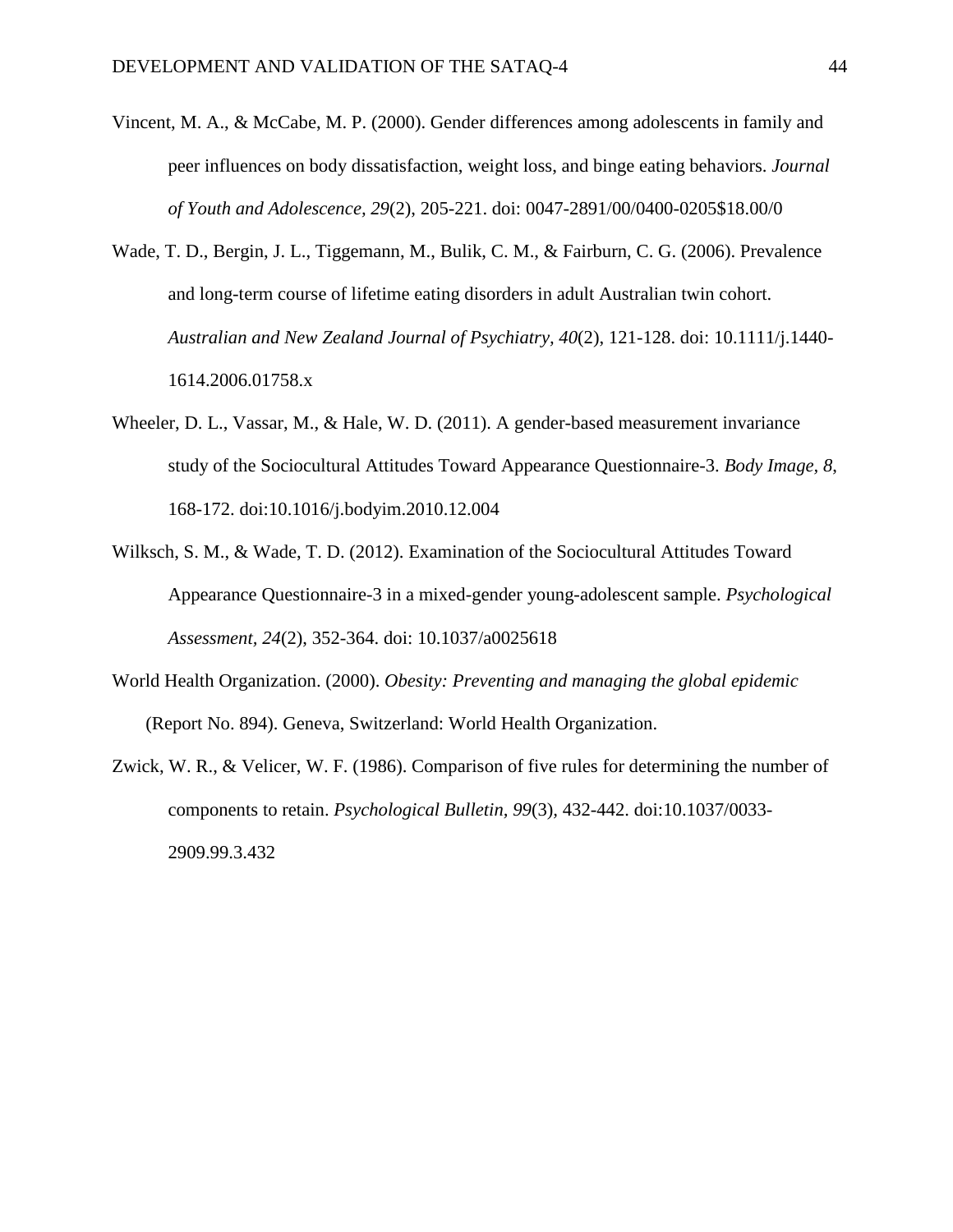# *Demographic Information for All Samples*

|                                          | <b>US</b><br>Southeast | <b>US</b><br>East<br>Coast | <b>US</b><br>West<br>Coast | <b>US</b><br>North/<br>Midwest | Non-US            | <b>US</b><br>Males |
|------------------------------------------|------------------------|----------------------------|----------------------------|--------------------------------|-------------------|--------------------|
| $\boldsymbol{N}$                         | 859                    | 440                        | 304                        | 349                            | 362               | 271                |
| Age $(M, SD)$                            | 20.17<br>(2.41)        | 18.71<br>(1.01)            | 19.99<br>(1.69)            | 18.87<br>(1.61)                | 22.73<br>(2.82)   | 20.31<br>(1.75)    |
| Age Range                                | 18-30                  | $17 - 24$                  | $17 - 53$                  | 18-30                          | 18-30             | 18-27              |
| Body Mass Index ( <i>M</i> , <i>SD</i> ) | 23.58<br>(5.29)        | 22.35<br>(3.72)            | 21.85<br>(3.20)            | 23.34<br>(4.94)                | 21.84<br>(3.64)   | 24.13<br>(4.13)    |
| Ethnicity (%)                            |                        |                            |                            |                                |                   |                    |
| Caucasian                                | 61.4                   | 73.4                       | 29.6                       | 60.3                           | 83.4              | 40.7               |
| Hispanic                                 | 12.0                   | 4.5                        | 13.2                       | 6.6                            | $\qquad \qquad -$ | 12.6               |
| African American/Black                   | 12.0                   | 8.9                        | 4.9                        | 12.4                           |                   | 8.7                |
| Mixed Ethnicity or Other                 | 9.9                    | 8.0                        | 14.5                       | 7.5                            | 2.2               | 10.7               |
| Asian                                    | 3.7                    | 5.2                        | 37.2                       | 12.4                           | 14.4              | 26.9               |
| American Indian or Alaskan Native        | 0.5                    | $- -$                      | $- -$                      | 0.6                            | $- -$             | $- -$              |
| Native Hawaiian or Pacific Islander      | 0.5                    | $ -$                       | 0.7                        | 0.3                            |                   | 0.4                |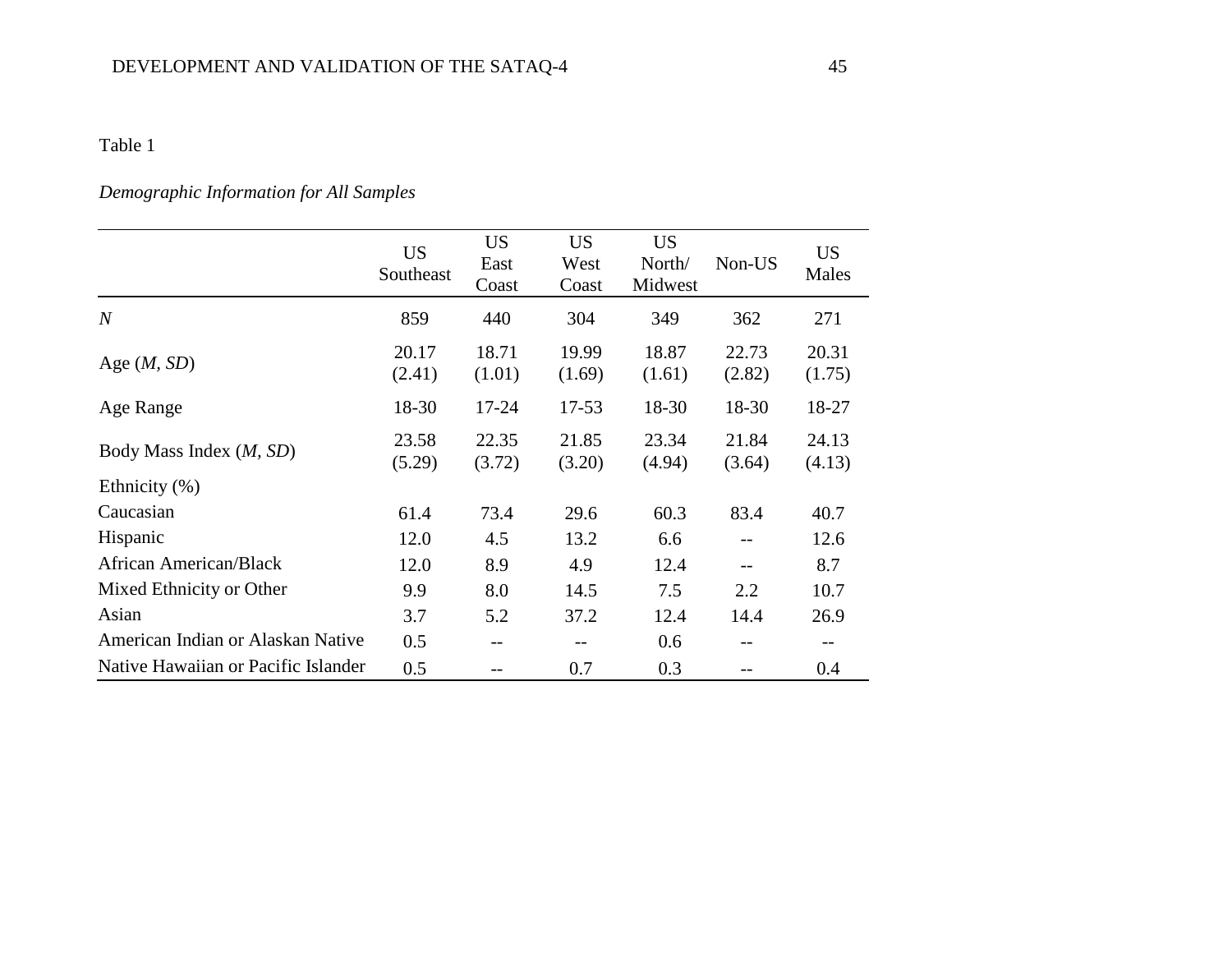|                                                                         | Internalization             |                       |        | Pressures |        |
|-------------------------------------------------------------------------|-----------------------------|-----------------------|--------|-----------|--------|
| Items                                                                   | Thin/Low<br><b>Body Fat</b> | Muscular/<br>Athletic | Family | Peers     | Media  |
| 1. It is important for me to look<br>athletic.                          | $-.05$                      | .82                   | $-.03$ | .01       | $-.03$ |
| 2. I think a lot about looking<br>muscular.                             | $-.05$                      | .82                   | .00    | .01       | .07    |
| 3. I want my body to look very<br>thin.                                 | .80                         | $-16$                 | $-.05$ | .00       | .05    |
| 4. I want my body to look like<br>it has little fat.                    | .25                         | .14                   | $-.13$ | .00       | .15    |
| 5. I think a lot about looking<br>thin.                                 | .81                         | $-.05$                | .09    | $-.08$    | $-.01$ |
| 6. I spend a lot of time doing<br>things to look more athletic.         | $-.07$                      | .82                   | .05    | $-.03$    | .09    |
| 7. I think a lot about looking<br>athletic.                             | .05                         | .81                   | .01    | .03       | .09    |
| 8. I want my body to look very<br>lean.                                 | .44                         | .30                   | $-16$  | .05       | .00    |
| 9. I think a lot about having<br>very little body fat.                  | .62                         | .31                   | $-.10$ | $-.02$    | $-.08$ |
| 10. I spend a lot of time doing<br>things to look more muscular.        | .03                         | .81                   | .09    | $-.09$    | $-.07$ |
| 11. I feel pressure from family<br>members to look thinner.             | .14                         | .01                   | .91    | .03       | $-.05$ |
| 12. I feel pressure from family<br>members to improve my<br>appearance. | $-.12$                      | .07                   | .84    | .05       | .05    |
| 13. Family members encourage<br>me to decrease my level of<br>body fat. | $-.01$                      | .04                   | .86    | .04       | $-.08$ |

# *Final Pattern Coefficients and Eigenvalues for the 22-Item SATAQ-4 in the US Male Sample*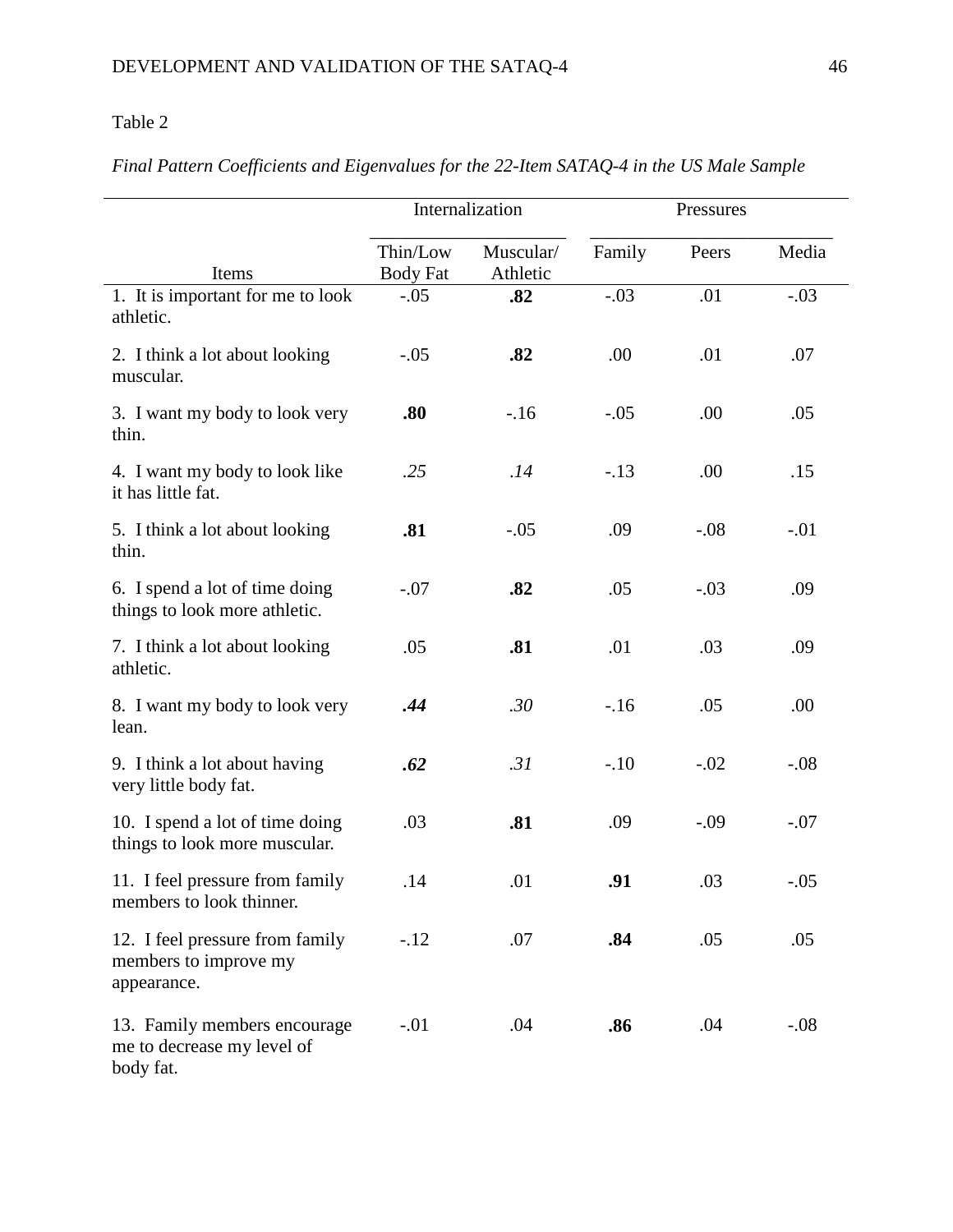| Eigenvalues                                                                | 1.00   | 6.91   | 4.20   | 1.69   | 2.15   |
|----------------------------------------------------------------------------|--------|--------|--------|--------|--------|
| 22. I feel pressure from the<br>media to decrease my level of<br>body fat. | .18    | .03    | .13    | $-.02$ | .74    |
| 21. I feel pressure from the<br>media to improve my<br>appearance.         | $-.12$ | $-.05$ | $-.08$ | .08    | .93    |
| 20. I feel pressure from the<br>media to look thinner.                     | .25    | $-.07$ | .16    | $-.07$ | .70    |
| 19. I feel pressure from the<br>media to look in better shape.             | $-.07$ | $-.00$ | $-.07$ | .02    | 1.00   |
| 18. I get pressure from my<br>peers to decrease my level of<br>body fat.   | .15    | $-.01$ | .18    | .67    | $-.05$ |
| 17. I feel pressure from my<br>peers to look in better shape.              | $-12$  | .03    | $-.03$ | .86    | .04    |
| 16. I feel pressure from my<br>peers to improve my<br>appearance.          | $-.07$ | $-.05$ | .01    | .89    | .07    |
| 15. My peers encourage me to<br>get thinner.                               | .18    | $-.04$ | .28    | .53    | $-.08$ |
| 14. Family members encourage<br>me to get in better shape.                 | $-19$  | $-.04$ | .74    | .04    | .11    |

*Note*. Factor loadings and eigenvalues obtained using principal axis factoring with promax oblique rotation. Factor loadings  $\geq .40$  in boldface. Cross-loadings indicated in italics.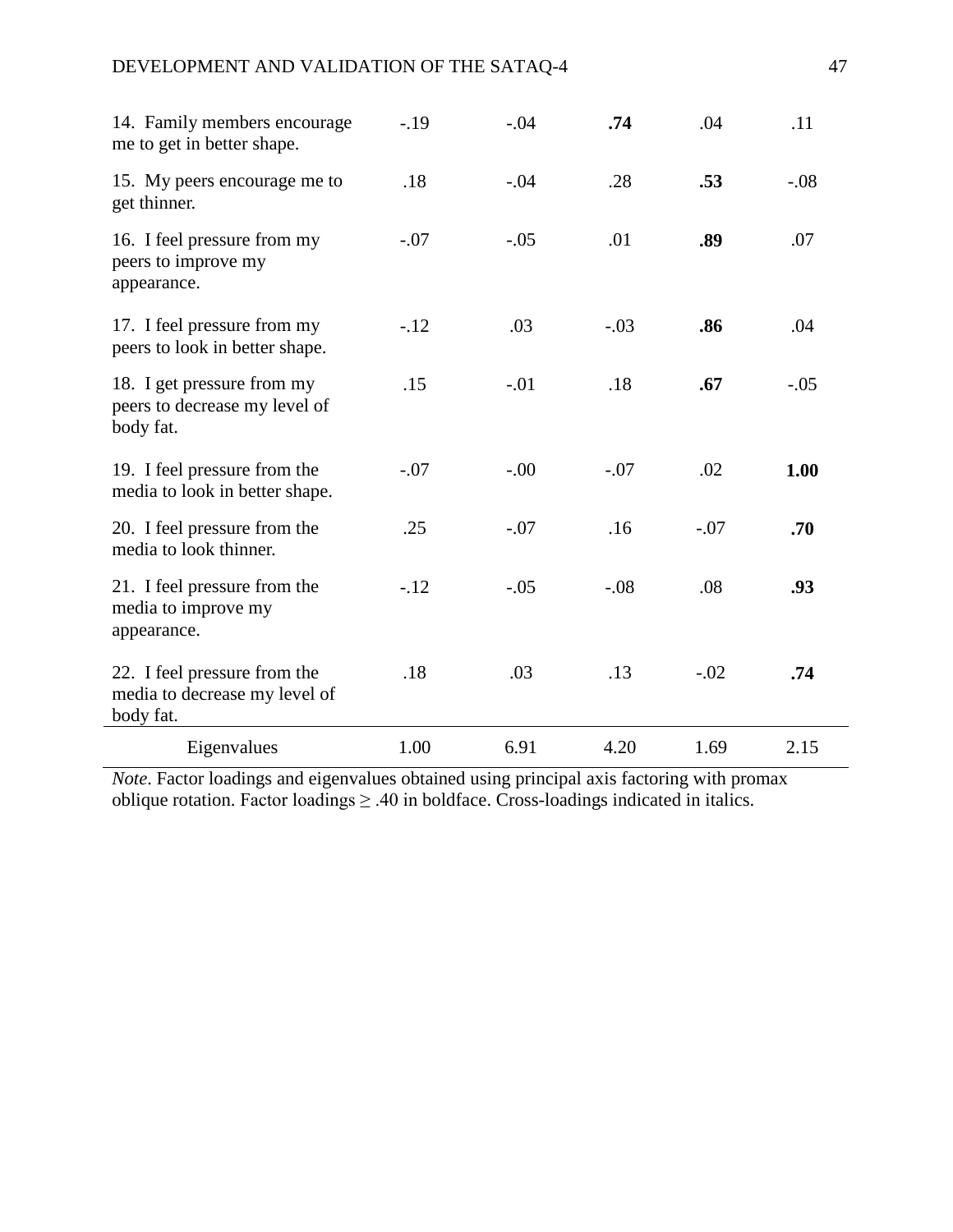*Cronbach's Alpha and Intercorrelations among SATAQ-4 Subscales for the full Southeastern US Female Sample*

|                                          | Cronbach's<br>Alpha | $\overline{1}$ | $\mathcal{D}_{\mathcal{A}}$ | 3        | 4 |
|------------------------------------------|---------------------|----------------|-----------------------------|----------|---|
| 1. Internalization:<br>Thin/Low Body Fat | .87                 |                |                             |          |   |
| 2. Internalization:<br>Muscular/Athletic | .91                 | $.33***$       |                             |          |   |
| 3. Pressures: Family                     | .90                 | $.18***$       | .01                         |          |   |
| 4. Pressures: Peers                      | .90                 | $.33***$       | $.14***$                    | $.51***$ |   |
| 5. Pressures: Media                      | .95                 | .46            | $.11***$                    | $35***$  |   |

*Note*. Composite subscale scores were obtained by averaging observed scores on relevant items.<br>
\*\*\*  $p < .001$ .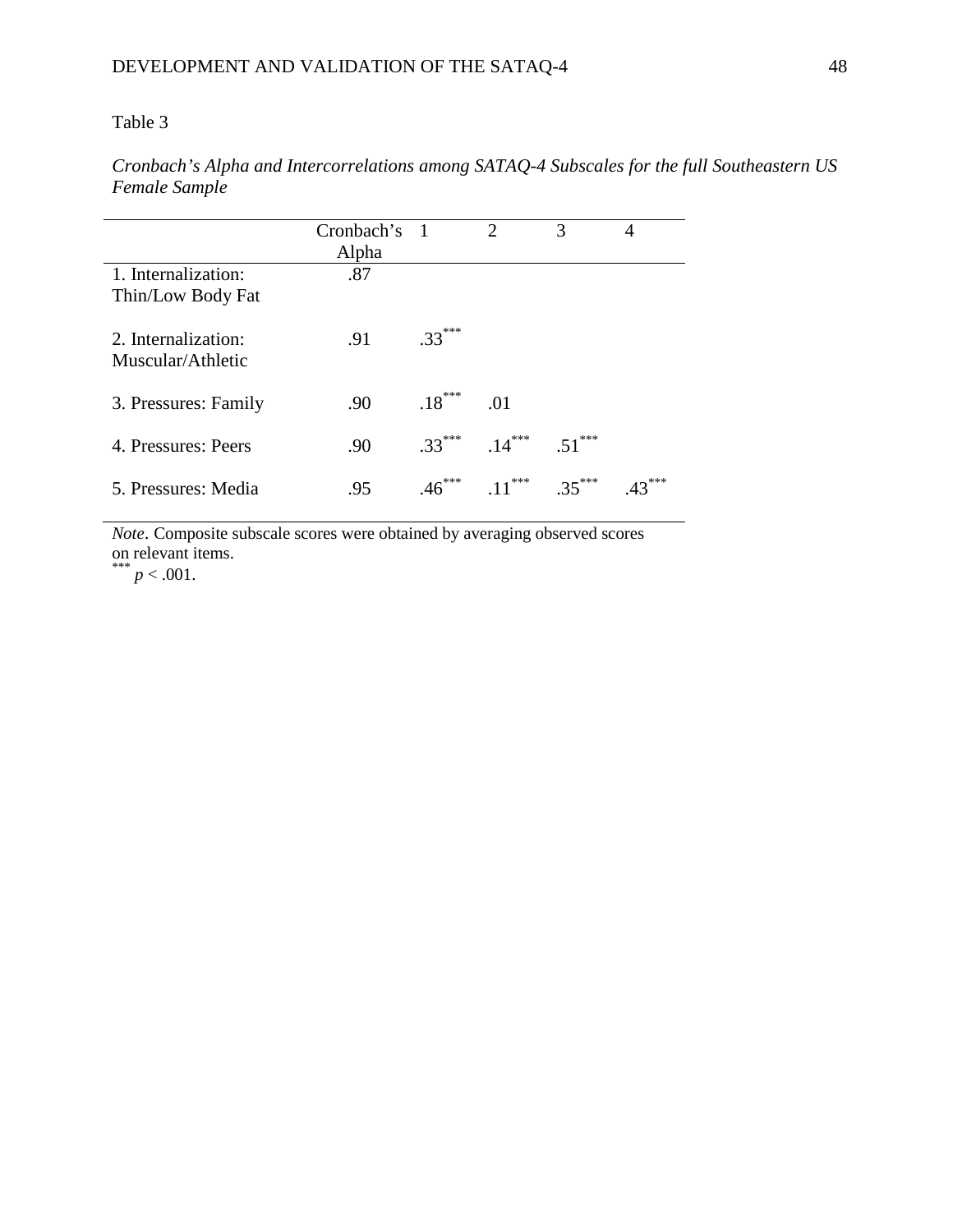*Confirmatory Factor Analysis Fit Indices and Internal Consistency for Five-Factor 22-Item SATAQ-4 for All Samples*

|                           |                | <b>Fit Indices</b> |            |                          |                   | Cronbach's Alphas |          |        |       |       |
|---------------------------|----------------|--------------------|------------|--------------------------|-------------------|-------------------|----------|--------|-------|-------|
| Sample                    | $\overline{N}$ |                    | <b>CFI</b> | <b>RMSEA</b><br>[90% CI] | <b>SRMR</b>       | Thin              | Muscular | Family | Peers | Media |
| <b>US</b> Females         |                |                    |            |                          |                   |                   |          |        |       |       |
| <b>Regional Subgroups</b> |                |                    |            |                          |                   |                   |          |        |       |       |
| <b>East Coast</b>         | 440            | 698.05             | .93        | $.08$ [07, $.08$ ]       | .05               | .87               | .91      | .85    | .88   | .94   |
| <b>West Coast</b>         | 304            | 481.89***          | .94        | $.07$ [.06, .08]         | .05               | .86               | .92      | .90    | .88   | .95   |
| North/Midwest             | 349            | 582.66***          | .93        | $.07$ [.07, .08]         | .05               | .82               | .89      | .87    | .85   | .95   |
| Racial Subgroups          |                |                    |            |                          |                   |                   |          |        |       |       |
| Caucasian                 | 878            | $980.86***$        | .94        | $.07$ [ $.06, .07$ ]     | .04               | .86               | .91      | .87    | .89   | .95   |
| Non-Caucasian             | 650            | $769.43***$        | .94        | $.07$ [ $.06, .07$ ]     | .04               | .86               | .90      | .90    | .88   | .95   |
| <b>Non-US Females</b>     | 362            | 478.27***          | .95        | $.06$ [ $.06$ , $.07$ ]  | .04               | .91               | .89      | .84    | .89   | .95   |
| <b>US Males</b>           | 271            | --                 |            | $- -$                    | $\qquad \qquad -$ | .75               | .90      | .88    | .89   | .93   |

*Note*. CFI = Comparative Fit Index; RMSEA = Root Mean Square Error of Approximation; SRMR = Standardized Root Mean Square Residual; Thin = Internalization: Thin/Low Body Fat subscale; Muscular = Internalization: Muscular/Athletic subscale; Family = Pressures: Family subscale; Peers = Pressures: Peers subscale; Media = Pressures: Media subscale. \*\*\* $p < .001$ .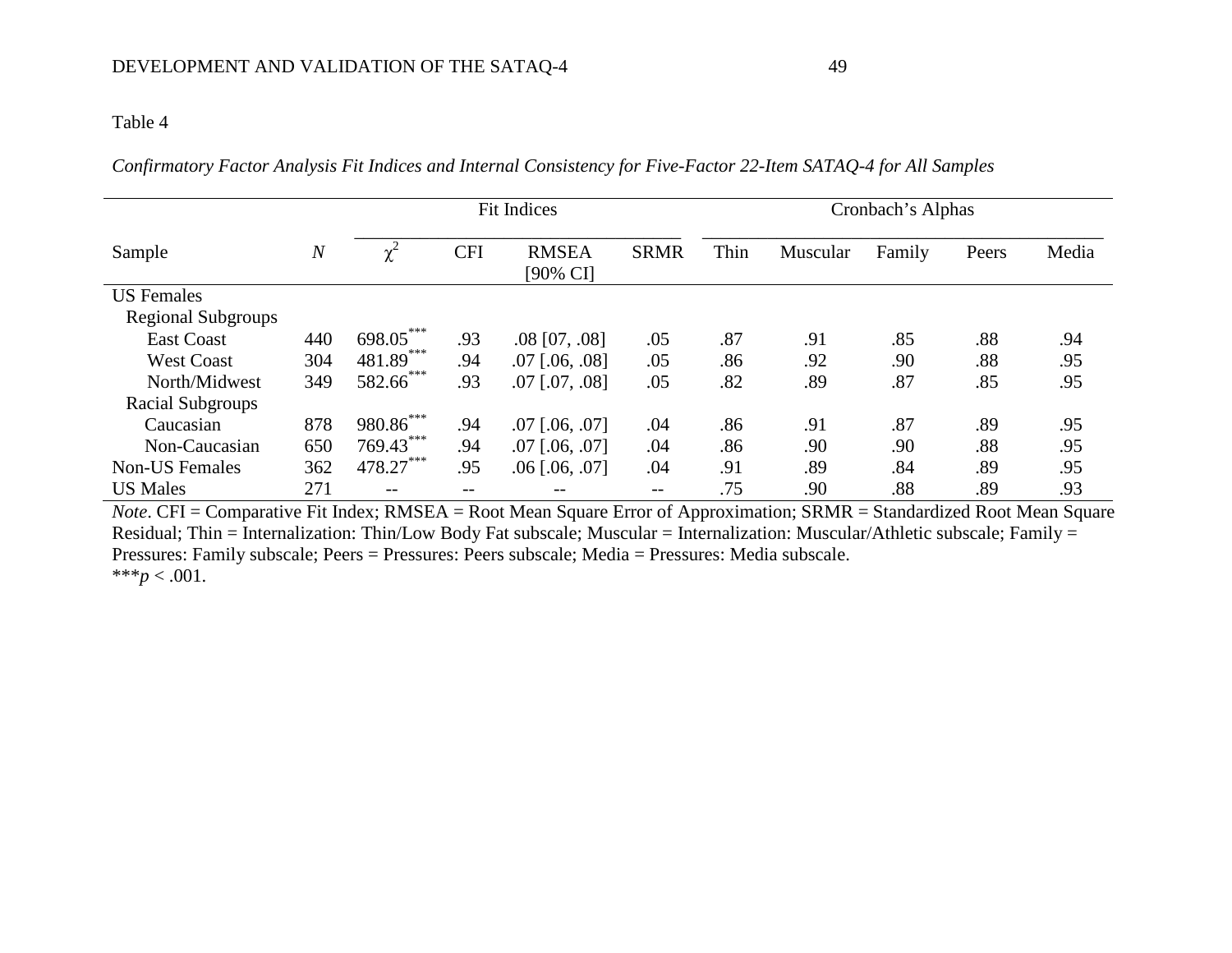## *Convergent Validity for All Samples*

|                       |                   |                             | Internalization       | Pressures |        |        |  |
|-----------------------|-------------------|-----------------------------|-----------------------|-----------|--------|--------|--|
|                       | <b>Sites</b>      | Thin/Low<br><b>Body Fat</b> | Muscular/<br>Athletic | Family    | Peers  | Media  |  |
| <b>US</b> Females     |                   |                             |                       |           |        |        |  |
| EDE-Q                 | Southeast         | .56                         | .12                   | .46       | .46    | .51    |  |
|                       | <b>East Coast</b> | .53                         | .21                   | .37       | .45    | .53    |  |
|                       | <b>West Coast</b> | .63                         | .26                   | .44       | .43    | .53    |  |
|                       | NE/MW             | .61                         | .20                   | .47       | .41    | .53    |  |
| MBSRQ-AE              | Southeast         | $-.40$                      | .04 <sup>a</sup>      | $-.42$    | $-.42$ | $-.41$ |  |
|                       | <b>East Coast</b> | $-.36$                      | $-.06a$               | $-.43$    | $-.40$ | $-.38$ |  |
|                       | <b>West Coast</b> | $-.37$                      | .07 <sup>a</sup>      | $-.29$    | $-.29$ | $-.34$ |  |
|                       | NE/MW             | $-.43$                      | $-.08a$               | $-.45$    | $-.34$ | $-.40$ |  |
| <b>RSES</b>           | Southeast         | $-.25$                      | $-.01a$               | $-.28$    | $-.31$ | $-.25$ |  |
|                       | <b>East Coast</b> | $-.39$                      | $-.05^{\mathrm{a}}$   | $-.33$    | $-.30$ | $-.31$ |  |
|                       | <b>West Coast</b> | $-.34$                      | $-.01a$               | $-.21$    | $-.22$ | $-.29$ |  |
|                       | NE/MW             | $-.30$                      | $-.10a$               | $-.26$    | $-.23$ | $-.25$ |  |
| <b>Non-US Females</b> |                   |                             |                       |           |        |        |  |
| EDE-Q                 |                   | .71                         | .25                   | .34       | .40    | .49    |  |
| MBSRQ-AE              |                   | $-.48$                      | $-.04a$               | $-.35$    | $-.32$ | $-.38$ |  |
| <b>RSES</b>           |                   | $-.20$                      | $-.04a$               | $-.14$    | $-.16$ | $-.13$ |  |
| <b>US Males</b>       |                   |                             |                       |           |        |        |  |
| EDE-Q                 |                   | .44                         | .19                   | .44       | .46    | .41    |  |
| MBSRQ-AE              |                   | $-.19$                      | $-.14$                | $-.34$    | $-.29$ | $-.28$ |  |
| <b>RSES</b>           |                   | $-.24$                      | $-.08a$               | $-13$     | $-.24$ | $-.23$ |  |

*Note*. EDE-Q = Eating Disorder Examination-Questionnaire; MBSRQ-AE = Multidimensional Body-Self Relations Questionnaire-Appearance Evaluation Subscale; RSES = Rosenberg Self-Esteem Scale. Data on the RSES was not available in the Australian sample. All correlations significant at *p* < .05 unless otherwise noted. Assumptions of linearity were assessed between SATAQ-4 subscale scores and scores from convergent measures; all relations were linear.

<sup>a</sup>Correlation was not significant.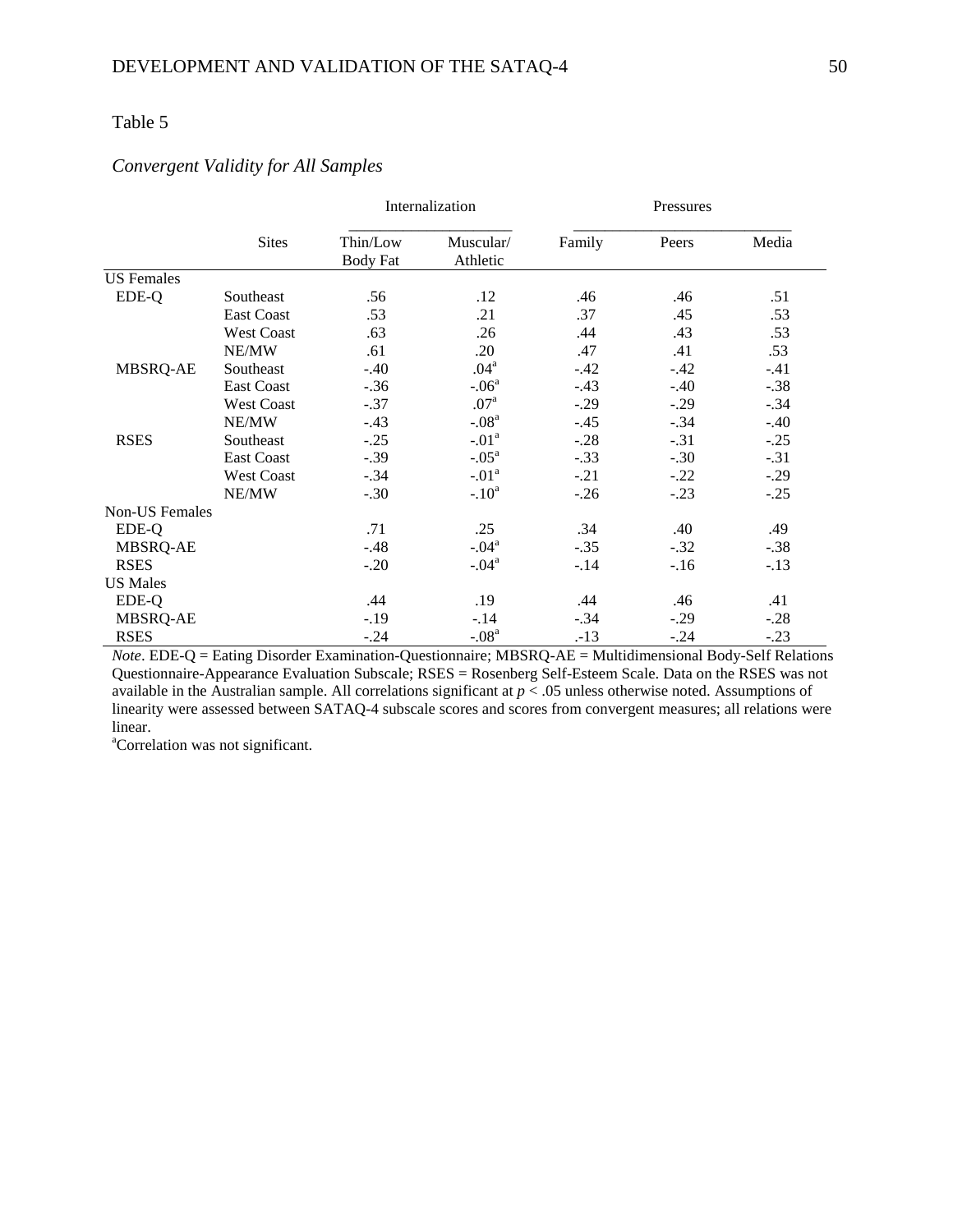|                 |      |                      | Internalization       | <b>Pressures</b> |        |        |  |
|-----------------|------|----------------------|-----------------------|------------------|--------|--------|--|
| <b>Site</b>     | N    | Thin/Low<br>Body Fat | Muscular/<br>Athletic | Family           | Peers  | Media  |  |
| Females         |      |                      |                       |                  |        |        |  |
| <b>US</b>       | 1952 | 3.41                 | 2.69                  | 2.50             | 2.30   | 3.77   |  |
|                 |      | (0.92)               | (0.96)                | (1.16)           | (1.06) | (1.17) |  |
| Non-US          | 362  | 2.89                 | 2.33                  | 2.07             | 1.90   | 3.43   |  |
|                 |      | (1.05)               | (0.86)                | (1.01)           | (0.93) | (1.21) |  |
| <b>US Males</b> | 271  | 3.13                 | 3.52                  | 2.30             | 2.23   | 2.81   |  |
|                 |      | (0.80)               | (0.93)                | (1.10)           | (1.04) | (1.24) |  |

## *Means and Standard Deviations for All Samples*

*Note*. Standard deviations are in parentheses underneath means.